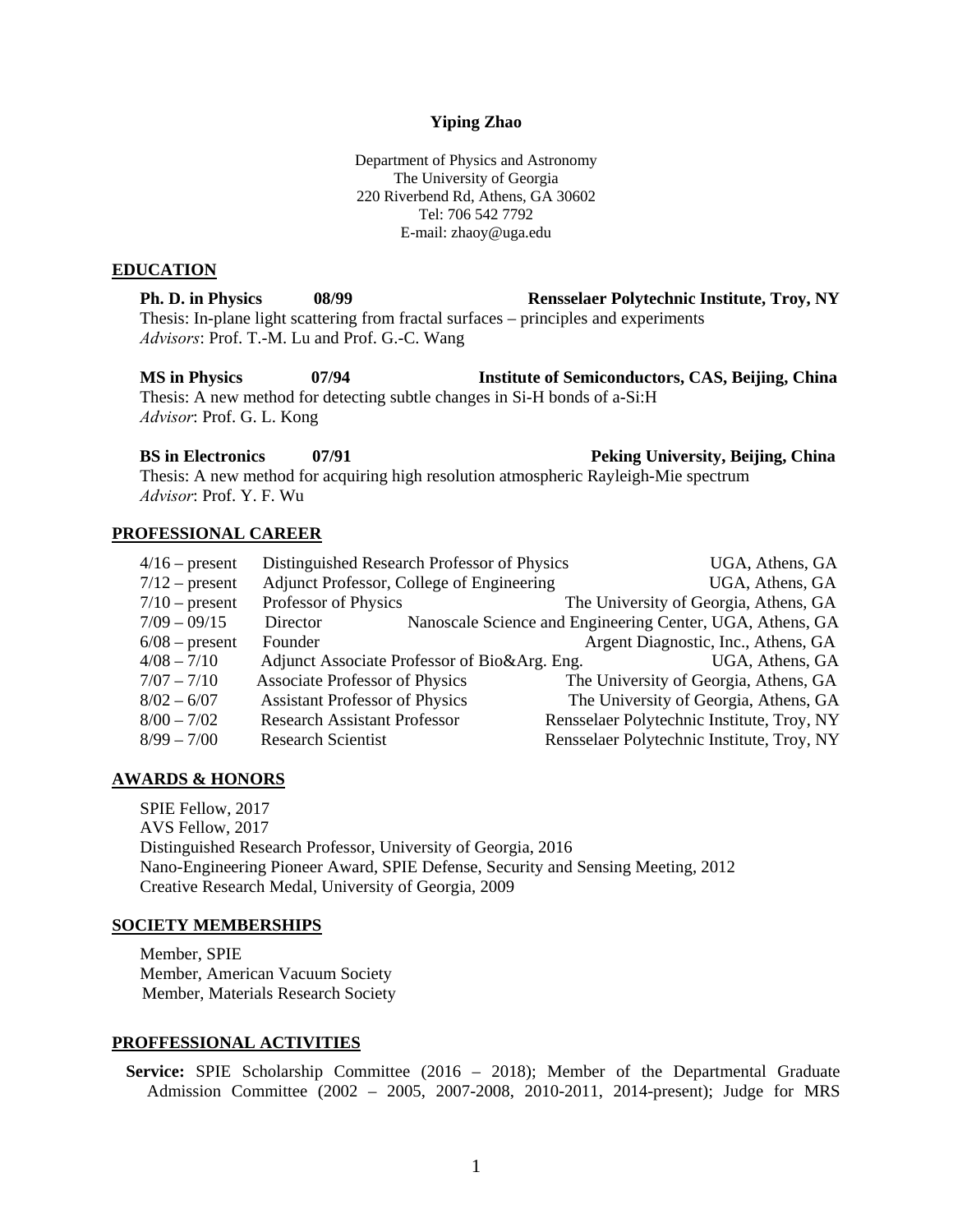Graduate Student Award (2006); Member of Advisory Committee, Center for Ultrastructural Research at UGA (2006-2009); Member of Advisory Committee, Nanoscale Science and Engineering Center at UGA (2005-2009); Chairman of the Departmental Prelim Exam Committee (2007-2008, 2017); Member of the Departmental Planning and Development Committee (2007- 2008); Member of the Departmental Post Tenure Review Committee (2007-2009, 2011-2012, 2012- 2013, 2015); Leader for UGA Cleanroom Facility Design and Construction (2008-2010); Member of the Departmental Graduate Curriculum Committee (2012-2013, 2014-2016); Member of Engineering Council, UGA Faculty of Engineering/College of Engineering (2009-2012); Chairman, Physics Department Award Committee, Georgia Science and Engineering Affair (2010 – 2014); Member of University Council (2012 – 2015); Member of UGA Postdoc Award Committee (2014- 2016); Member of Advisory Committee, Georgia Advanced Computing Resource Center (2012 – 2015)

- **Panelists:** 2 NSF NIRT panels (2004), NSF CAREER panel (2004, 2018, 2019), NSF NanoManufacturing panel (2008, 2014), NSF CMMI panel (2012), NSF DMR panel (2013), NSF CMMI panel (2014), NSF SBIR/STTR (2016, 2017), NSF MRSEC Site Visit (2018)
- **Nano Art Exhibits** (March 2007, Sept. 2007)

**Meeting Organization:** UNYVAC'2002, August 2002, Troy, NY

ACS Southeast Regional meeting'06, MRS'08 Fall Meeting, co-oganizing SESAPS meeting'09

- **Proposal reviewer:** NSF, ACS Petroleum Research Fund, US Civilian Research and Development Foundation, National Science Foundation, USDA, Army Research Lab, Research Cooperation, Ontario Research Fund, NIH SBIR, DOE SBIR, DOE Hydrogen Initiative, Hong Kong Research Grants Council, the Netherlands Organization for Scientific Research, German-Israeli Water Technologies, Welsh Government, Kuwait Foundation for the Advancement of Sciences (KFAS),
- **Referee**: Nature Nanotechnology, Nature Communication, Science Advance, Nano Letters, ACS Nano, Journal of American Chemical Society, Nano Today, Advanced Functional Materials, Small, ACS Applied Materials & Interfaces, ACS Photonics, Applied Physics Letters, Optical Letters, Optical Express, Nanotechnology, Nanoscale, ACS Catalysts, Journal of Electrochemical Society, Physica Status Solidi, Scientific Reports, Physical Review B, Journal of Physics & Chemistry of Solids, Journal of Vacuum Science and Technology, Journal of Applied Physics, Surface Sciences, Journal of Luminescence, Journal of Physical Chemistry, Langmuir, Crystal Growth and Design, Sensors and Actuators B, Spectra, Journal of Physics D: Applied Physics, Journal of Materials Research, Thin Solid Films, Journal of Materials Chemistry, Journal of Raman Spectroscopy, *etc.*

#### **MAJOR AWARDS FOR STUDENT/POSTDOC SURPERVISED**

| Dr. Steve Larson'18   | 2018 Graduate Research Award, AVS Thin Film Division            |
|-----------------------|-----------------------------------------------------------------|
| Dr. Yizhuo He'15      | 2014 Graduate Research Award, AVS Thin Film Division            |
| Dr. Manoj Manjare' 14 | 2013 Graduate Research Award, AVS Thin Film Division            |
| Dr. George Larsen'14  | 2012 Graduate Research Award, AVS Thin Film Division            |
| Dr. Justin Abell'12   | 2012 American Vacuum Society National Student Award             |
| Dr. John Gibbs' 11    | 2011 Graduate Research Award, American Vacuum Society           |
| Dr. Yuping He         | 2011 UGA Postdoctoral Research Award                            |
| Dr. Yongjun Liu'10    | 2009 Graduate Research Award, American Vacuum Society           |
| Dr. Jianguo Fan'07    | 2008 Excellence in research by the Graduate Student Award, UGA  |
| Dr. Jianguo Fan'07    | The Dorothy M. and Earl S. Hoffman Scholarship, AVS, 2007       |
| Dr. Yuping He         | 2007 Outstanding Young Researcher Award, AVS Thin Film Division |
|                       |                                                                 |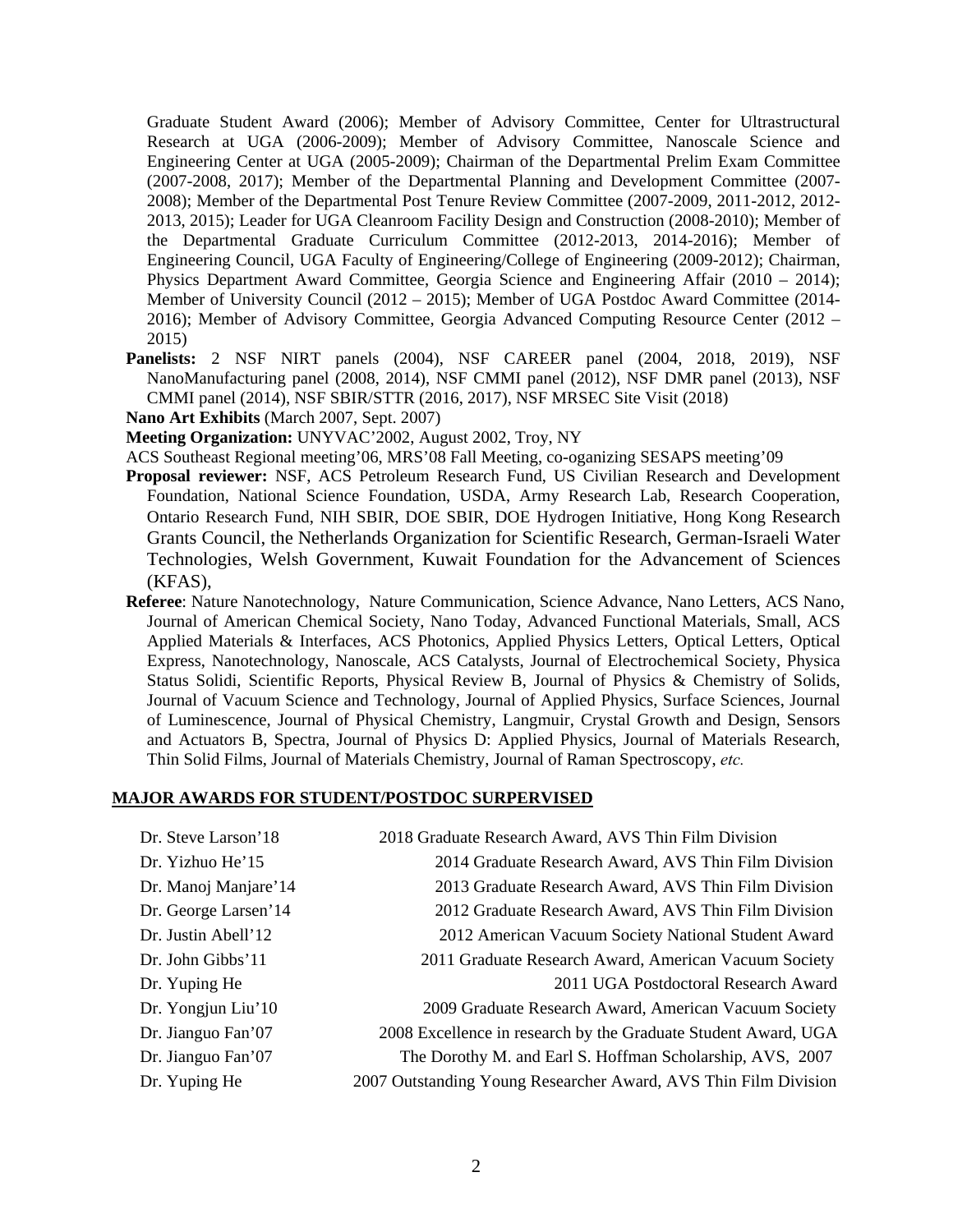## **CURRENT RESEARCH FUNDINGS**

1. *Collaborative Research: Precise and Dexterous Single-Particle Manipulation Using Non-uniform AC Magnetic Fields*, \$215,683, 06/15/2018 – 6/14/2021, **National Science Foundation ECCS-1808271**.

# **COMPLETED PROJECTS**

- 1. *Fabricating Superlattice Nanostructures*, \$7,000, 1/03–01/04 **Faculty Research Grants**, UGA Research Foundation.
- 2. *Developing Microstructures for Three-Dimensional Cell Growth*, \$75,000, 08/03–08/05, **Engineering Grant**, UGA Research Foundation.
- 3. *Wettability of Aligned Nanostructures*, \$7,517, 01/05–01/06 **Faculty Research Grants**, UGA Research Foundation.
- 4. *Direct deposition of aligned nanorod array onto optical fiber for biosensor applications*, \$10,000, 07/05–06/06, **Georgia Research Alliance Innovation Fund**.
- 5. *A Nanorod-Based Sensor for Bio-Signal Amplification and Rapid Detection of Pathogens*, \$85,000, 08/04–08/05, **Engineering Grant**, UGA Research Foundation.
- 6. *Fabricating Heterogeneous Nanorods by Physical Vapor Deposition*, \$100,000, 07/04–06/07 **National Science Foundation Nanoscale Exploratory Research** (NER) **ECCS-0404066**.
- 7. Supplementary to *Integrated Nanoscale Metal Hydride-Catalyst Architectures for Hydrogen Storage*, from **Department of Energy** \$200,000, 09/06.
- 8. Acquisition of Goods and Services, from **USDA** \$24,340, 10/06–08/07.
- 9. *Optimizing Nanostructured Metal Surfaces for Surface Enhanced Raman Diagnostics of Infectious Viruses*, \$88,140, 07/07–06/08, **Georgia Research Alliance**.
- 10. *Enhancing the Sensitivity and Stability of Biosensors by Novel Nanostructures*, \$1,000,000, 08/03–07/08 **National Science Foundation Nanoscale Interdisciplinary Research Teams** (NIRT) **ECCS-0304340**.
- 11. *Integrated Nanoscale Metal Hydride-Catalyst Architectures for Hydrogen Storage*, \$900,000, 09/05–08/09, **Department of Energy DE-FG02-05ER46251**, Office of Science, Hydrogen Fuel Initiative.
- 12. Acquisition of Goods and Services, from **USDA** \$27,060, 01/08-12/08.
- 13. *Nanostructured microarrays for respiratory virus detection*, \$1,000,000, 05/07–06/09, **Department of Defense**.
- 14. Acquisition of Goods and Services, from **USDA** \$7,700, 08/09–12/09.
- 15. *Integration of Aligned Nanorod Array Structures into Fiber Raman Probes*, \$300,000, 07/07– 06/11, **National Science Foundation ECCS-0701787**.
- 16. *Designing Catalytic Nanomotors*, \$300,000, 09/07–08/11, **National Science Foundation CMMI-0726770**.
- 17. *Tailoring Hydrogen Storage Performance by Novel Mg-Catalyst Nano-Architectures*, \$100,000, 8/15/09–1/31/11, **National Science Foundation CBET-0853130**.
- 18. *Hydrogen Generation Using Integrated Photovoltaic and Photoelectrochemical Cells*, \$900,000, 09/05–08/12, **Department of Energy DE-FG02-06ER46232**, Office of Science, Hydrogen Fuel Initiative.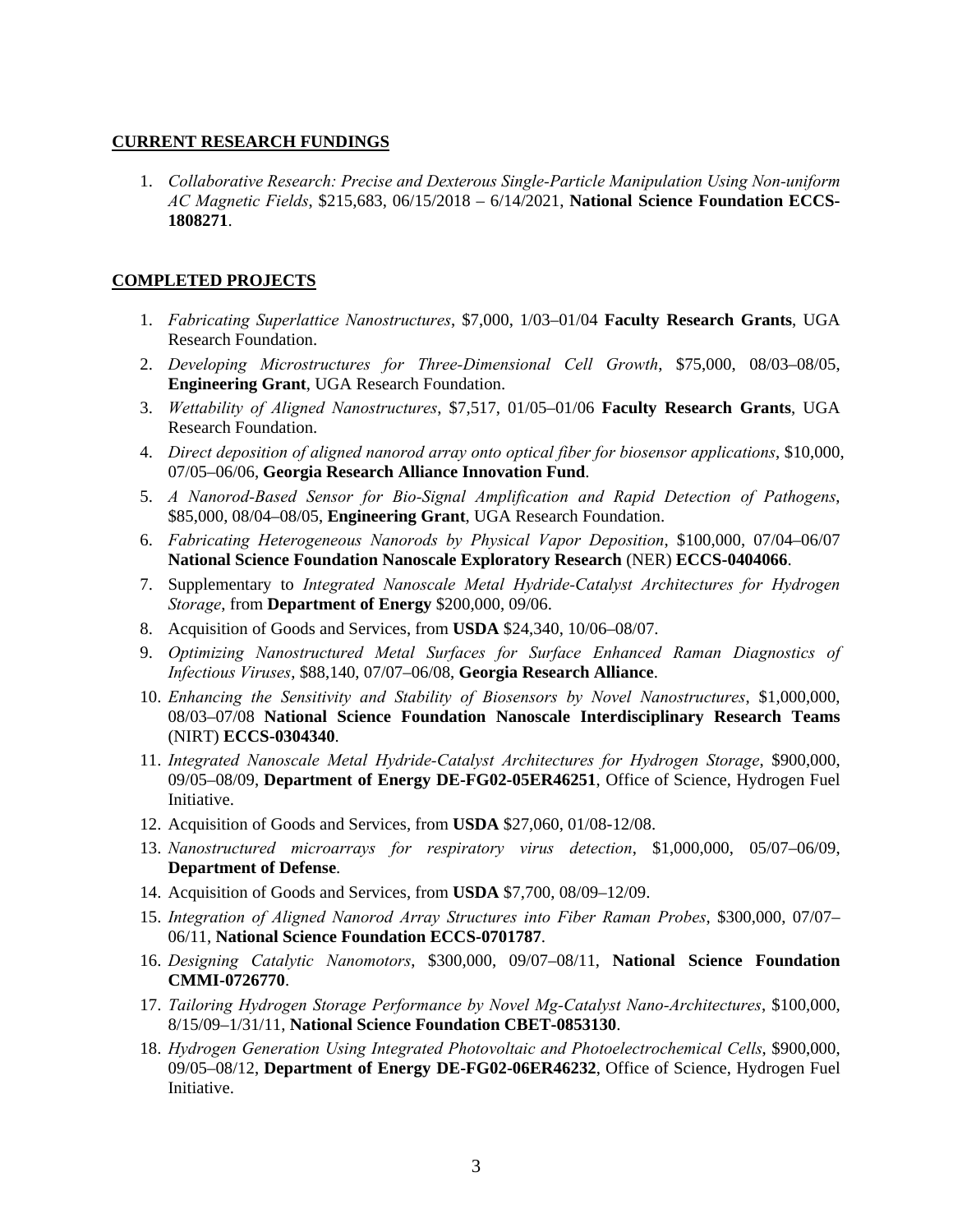- 19. *Understanding and Preventing Nano-Carpet Effect*, \$300,750, 08/08–07/12, **National Science Foundation CMMI-0824728**.
- 20. *Nano-Photocatalysts for Solar Fuels Applications: Conversion of CO2 to Hydrocarbons*, \$300,000, 09/01/2010–08/31/2012, **US DOE Savannah River National Laboratory**.
- 21. *Rapid Detection of Foodborne Pathogenic Bacteria Using Nanorods Array Surface Enhanced Raman Spectroscopy*, \$320,828, 01/09–12/12, **U.S. Department of Agriculture**.
- 22. *Understanding the Li+ Shuttling Processes in Si Nanorod Anodes and Optimizing the Li+ Battery Anodes*, \$498,832, 09/27/10–03/30/13, **US Army Research Laboratory W911NF-10-2-0107**.
- 23. *Smart Autonomous Nanomotors through Orthogonal Self-Assembly*, \$300,009, 08/09–07/13, **National Science Foundation ECCS-0901141**.
- 24. *Nanophotonic Biosensor Detection of Bioagents and Pathogens*, \$1,367,915, 01/01/2011– 12/31/2013, **US Army Research Laboratory W911NF-11-2-0010.**
- 25. *Nanotechnology-Based Detection of Mycoplasma pneumonia*, \$275,000, 08/15/2012–08/14/2014, **National Institute of Health R21-AI096364**.
- 26. *NUE: UNITE Undergraduate Nanotechnology Inquiry, Training, and Experimentation at the University of Georgia (UGA)*, \$200,000, 1/1/2013–12/31/2014, **National Science Foundation**.
- 27. *Rationally Designed Three-Dimensional Nanostructures for Surface Enhanced Raman Spectroscopy*, \$329,704, 10/01/10 – 03/31/15, **National Science Foundation ECCS-1029609**.
- 28. *Nanomotors for Thrombolytic Therapy after Stroke*, \$275,000, 03/01/2014 02/28/2016, **National Institute of Health R21 NS084148-01A1**.
- 29. *SERS Based Micro-Sensor Arrays for Quantitative miRNAs Detection*, \$409,999, 09/01/2011 08/31/2016, **National Science Foundation CBET-1064228**.
- 30. *Collaborative Research: Kinetics of Autonomous Catalytic Nanomotors in Confined and Crowded Environments*, \$359,930, 06/15/2013 – 06/14/2017, **National Science Foundation CBET- 1303134**.
- 31. *Technologies as Multiple Hurdles to Inactivate Shiga Toxin-Producing Escherichia coli and Viruses during Beef Processing and on Non-intact Beef*, \$4,990,000, 01/01/2011 – 12/31/2016, **U.S. Department of Agriculture 2011-68003-30012**.
- 32. *Template Based Fabrication of Three Dimensional Optical Metamaterials*, \$250,001, 08/01/2014 – 07/31/2018, **National Science Foundation CMMI-1435309.**
- 33. *Collaborative research: electric-field directed assembly of three-dimensional chiral metamaterials*, \$139,999, 08/01/2016 – 07/31/2019, **National Science Foundation ECCS-1609815**.

### **US PATENTS**

- **12.** Wilson Smith and Yiping Zhao, "*Photocatalytic structures, methods of making photocatalytic structures, and methods of photocatalysis*," US Patent #8,975,205
- **11.** Kun Yao, Manoj Manjare, Christopher Andrew Barrett, Tina Trnka Salguero, and Yiping Zhao, "*Functional nanostructured "jelly rolls" with nanosheet components*," US Patent # 9,202,606
- **10.** Yiping Zhao, Justin L. Abell, and Jing Chen, "*Thin layer chromatography-surfaced enhanced Raman spectroscopy chips and methods of use*," US Patent #8,810,789.
- **9.** Yiping Zhao and Xiaobing Du, "*Methods of melamine detection and quantification*," US Patent #8,107,070.
- **8**. R. A. Dluhy, R. A. Tripp, Y.-P. Zhao, and J. Driskell, *"Surface enhanced Raman spectroscopy (SERS) systems for the detection of viruses and methods of use thereof,"* US Patent #7,940,387.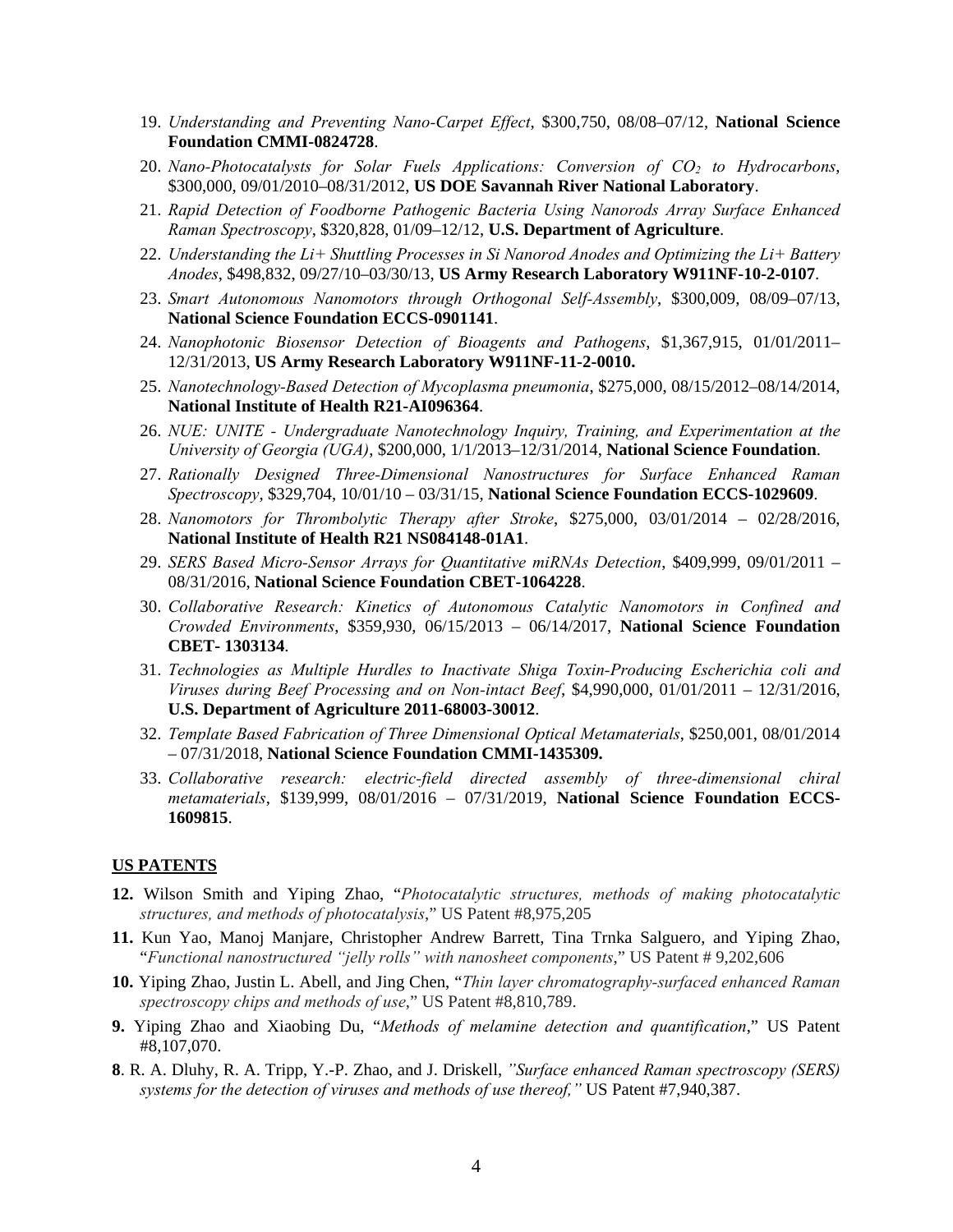- **7**. Duncan C. Krause, Suzanne Marie Larkin Hennigan, Richard A. Dluhy, Jeremy Driskell, Yiping Zhao, and Ralph A. Tripp, "*Surface enhanced Raman spectroscopy (SERS) systems for the detection of bacteria and methods of use thereof* ," US Patent #7,889,334.
- **6**. Yiping Zhao, Richard A. Dluhy, Ralph A. Tripp, Yao-wen Huang, Hsiao Yun Chu, and Liu, Yongjun, "*Methods of use for surface enhanced Raman spectroscopy (SERS) systems for the detection of bacteria*," US Patent #7,880,876.
- **5**. Y.-P. Zhao, R. A. Dluhy, R. A. Tripp, S. Chaney, and S. Shanmukh, *"Surface enhanced Raman spectroscopy (SERS) systems, substrates, fabrication thereof, and methods of use thereof,"* US Patent #7,738,096.
- **4.** Y.-P. Zhao and J.-G. Fan, "*Structures having aligned nanorods and methods of making,*" US Patent #7,658,991.
- **3.** Y.-P. Zhao and Y.-J. Liu, "*Fiber Optic SERS sensor systems and SERS probes,*" US Patent #7,656,525.
- **2.** Y.-P. Zhao, R. A. Dluhy, R. A. Tripp, S. Chaney, and S. Shanmukh, *"Novel virus biosensors based on nanostructured SERS probes,"* US Patent #7,583,379.
- **1.** Y.-P. Zhao, Y.-C. Chen, N. R. Raravikar, X.-C. Zhang , P. M. Ajayan, T.-M. Lu, and G.-C. Wang, "*An ultrafast all-optical switch using single-walled carbon nanotube polymer composites,*" US Patent #6,782,154.

## **LIST OF PUBLICATIONS**

Research ID A-4968-2008: Total Citation > 11048; H-index =  $56$ Google Scholar: Total Citation  $> 15,000$ ; H-index = 67

## **BOOKS**

- 1. Y.-P. Zhao, G.-C. Wang, and T.-M. Lu, *Characterization of Amorphous and Crystalline Rough Surface - Principles and Applications* (Experimental Methods in the Physical Sciences, Vol. 37) (Academic Press, 2001).
- 2. Jin Zhong Zhang, Jinghong Li, Yat Li, and Yiping Zhao, *Hydrogen Generation, Storage, and Utilization* (John Wiley & Sons Inc., 2014)

### **BOOK CHAPTERS**

- **7.** Weijie Huang, Rui Cheng, Leidong Mao, and Yiping Zhao, "*Active colloids: toward an intelligent micromachine*" in "*Anisotropic Particl Assemblies: Synthesis, Assembly, Modeling, and Applications*" edited by Ning Wu, Daeyeon Lee, and Alverto Striolo (Elsevier, 2018).
- **6.** Xiaomeng Wu, Jing Chen, Bosoon Park, Yao-Wen Huang, and Yiping Zhao, "*The Use of Silver Nanorod Array-Based Surface-Enhanced Raman Scattering Sensor for Food Safety Applications*," in "*Advances in Applied Nanotechnology for Agriculture*" edited by Bosoon Park and Michael Appell, ACS Symposium Series, Vol. 1143 (American Chemical Society Publication, 2013). Chap. 5, pp. 85– 108.
- **5.** Justin L. Abell, Jeremy D. Driskell, Ralph A. Tripp, and Yiping Zhao, "*Current Progress on Surface-Enhanced Raman Scattering Chemical/Biological Sensing*," in "*Functional Nanoparticles for Bioanalysis, Nanomedicine, and Bioelectronic Devices Volume 2*" edited by Maria Hepel and Chuan-Jian Zhong, ACS Symposium Series, Vol. 1113 (American Chemical Society Publication, 2012) Chap. 10, pp. 235–272.
- **4.** J. D. Driskell, S. Shanmukh, Y. Liu, S. Chaney, S. Hennigan, L. Jones, D. Krause, R. A. Tripp, Y.-P. Zhao, and R. A. Dluhy, "*Novel nanoarray SERS substrates used for high sensitivity virus biosensing*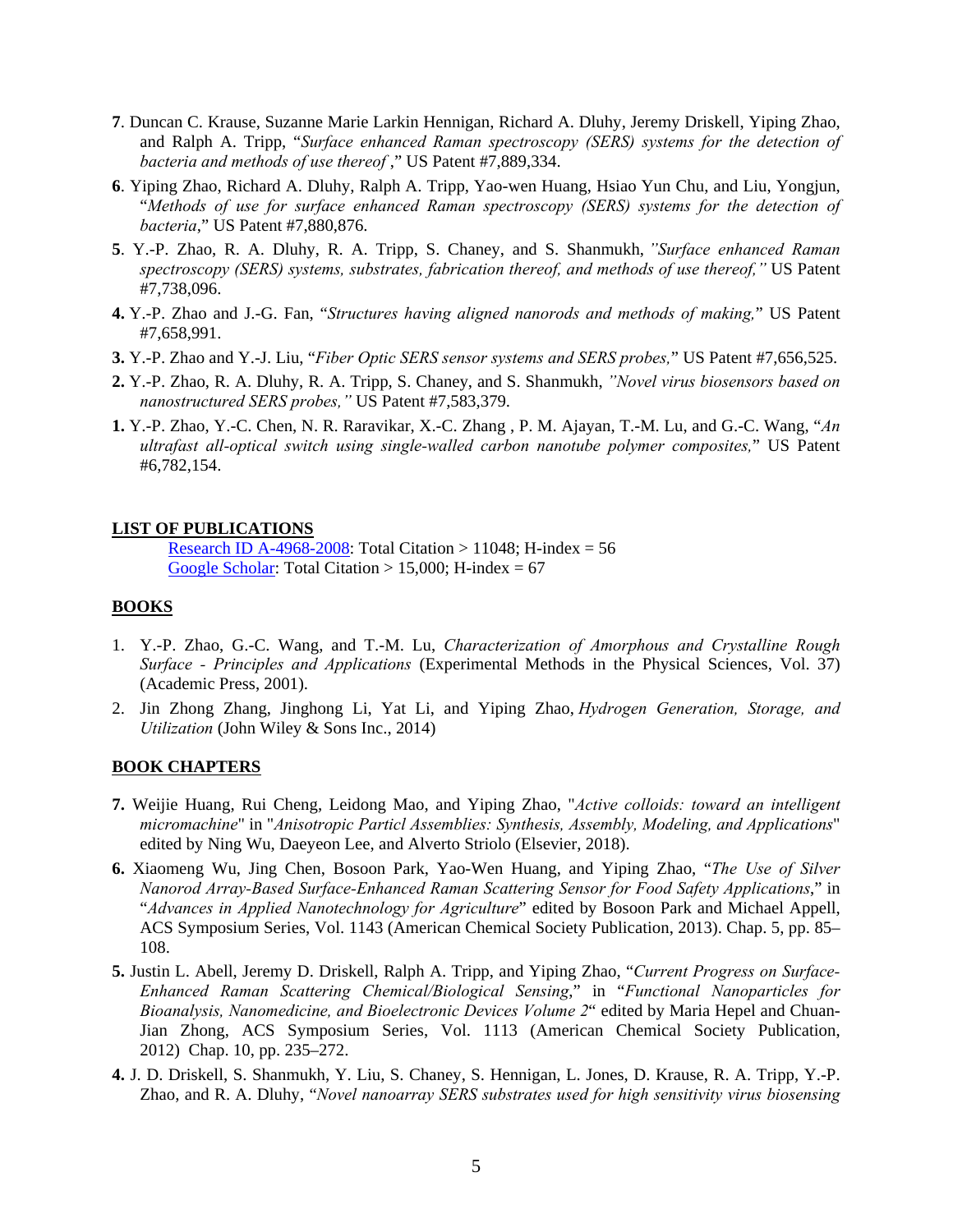*and classification*," in "*Nanoscience and Nanotechnology for Chemical and Biological Defense*" edited by R. Nagarajan, Walter Zukas, T. Alan Hatton and Stephen Lee (American Chemical Society Publication, 2010) Chap. 8.

- **3.** Y.-P. Zhao and R. A. Tripp, "*Spherical and Anisotropic Silver Nanomaterials in Medical Diagnosis*" in "*Metallic Nanomaterials*" Vol. 1, edited by Challa S. S. R. Kumar (Wiley-VCH, 2009), Chap. 5, pp.173-224.
- **2.** J. Gibbs and Y.-P. Zhao, "*Catalytic Nanomotors*," in "*Design of Heterogeneous Catalysts: New Approaches based on Synthesis, Characterization and Modeling*" edited by Umit S. Ozkan (Wiley-VCH, 2009), Chap. 6, pp. 141-160.
- **1.** Y.-P. Zhao, "*Growth and Synthesis of Nanostructured Thin Films*," in "*Functional Thin Films and Nanostructures for Sensors*" edited by A. Zribi and J. Fortin (Springer, 2009), Chap. 3, pp.31-64.

## **JOURNAL PAPERS**

- **284.** Hoang Luong, Minh Pham, Tho Nguyen, and Yiping Zhao, "*Magneto-Plasmonic Properties of Ag-Co Composite Nano-triangle Arrays*," Nanotechnology **30**, 425203 (2019).
- **283.** Hoang Mai Luong, Minh Pham, Bin Ai, Tho Duc Nguyen, and Yiping Zhao, "*Magnetoplasmonic properties of Ag-Co composite nanohole arrays*," Phys. Rev. B **99**, 224413 (2019).
- **282.** Pradip Basnet, Erik Anderson, and Yiping Zhao, "*Hybrid CuxO-TiO2 nanopowders prepared by ball milling for solar energy conversion and visible-light-induced wastewater treatment*," ACS Applied Nano Material **2**, 2446-2455 (2019).
- **281.** Steven Larson, Hoang Luong, Chunyuan Song, and Yiping Zhao, "*Dipole radiation induced extraordinary optical transmission for Silver nanorods covered Silver nanohole arrays*," J. Phys. Chem. C **123**, 5634-5641 (2019).
- **280.** Steven Larson, Daniel Carlson, Bin Ai, and Yiping Zhao, "*The extraordinary optical transmission and sensing properties of Ag/Ti composite nanohole arrays*," Phys. Chem. Chem. Phys. **21**, 3771- 3780 (2019).
- **279.** Steven Larson, Zilan Yang, and Yiping Zhao, "*Improving LSPR sensing performance using multilayered composition graded Ag–Cu nanotriangle arrays*," Chem. Comm. **55**, 1342-1344 (2019).
- **278.** L. Zhu, W. Huang, F. Yang, L. Yin, S. Liang, W. Zhao, L. Mao, X. Yu, R. Qiao, and Y. Zhao, "*Manipulation of single cells using a ferromagnetic nanorod cluster actuated by weak AC magnetic fields*," Adv. Biosystems, **DOI:** 10.1002/adbi.201800246 (2019).
- **277.** Bin Ai and Yiping Zhao, "*Glancing angle deposition meets colloidal lithography: a new evolution in the design of nanostructures*," Nanophotonics, **DOI:** 10.1515/nanoph-2018-0105 (2018).
- **276.** Jiangnan Hu, Shengwei Huang, Lu Zhu, Weijie Huang, Yiping Zhao, Kunlin Jin, Qichuan ZhuGe, "*Tissue plasminogen activator-porous magnetic microrods for targeted thrombolytic therapy after ischemic stroke*," ACS Appl. Mater. Interfaces **10**, 32988 - 32997 (2018).
- **275.** Bin Ai, Chunyuan Song, Layne Bradley, and Yiping Zhao, "*Strong Fano resonanceexcited in an array of nanoparticle-in-ring nanostructures for dual plasmonic sensor applications*," J. Phys. Chem. C **122**, 20935 - 20944 (2018).
- **274.** Caiqin Han, Dexian Ye, Yiping Zhao. and Junxue Fu, "*Physical vapor deposition of Ag nanoparticles through shadowing and re-emission effects*," J. Vac. Sci. Technol. B **36**, 051802 (2018).
- **273.** Bin Ai, Steven Larson, Layne Bradley, and Yiping Zhao,"*A flexible strategy to fabricate gradient plasmonic nanostructures,*" Advanced Materials Interfaces, DOI: 10.1002/admi.201800975 (2018).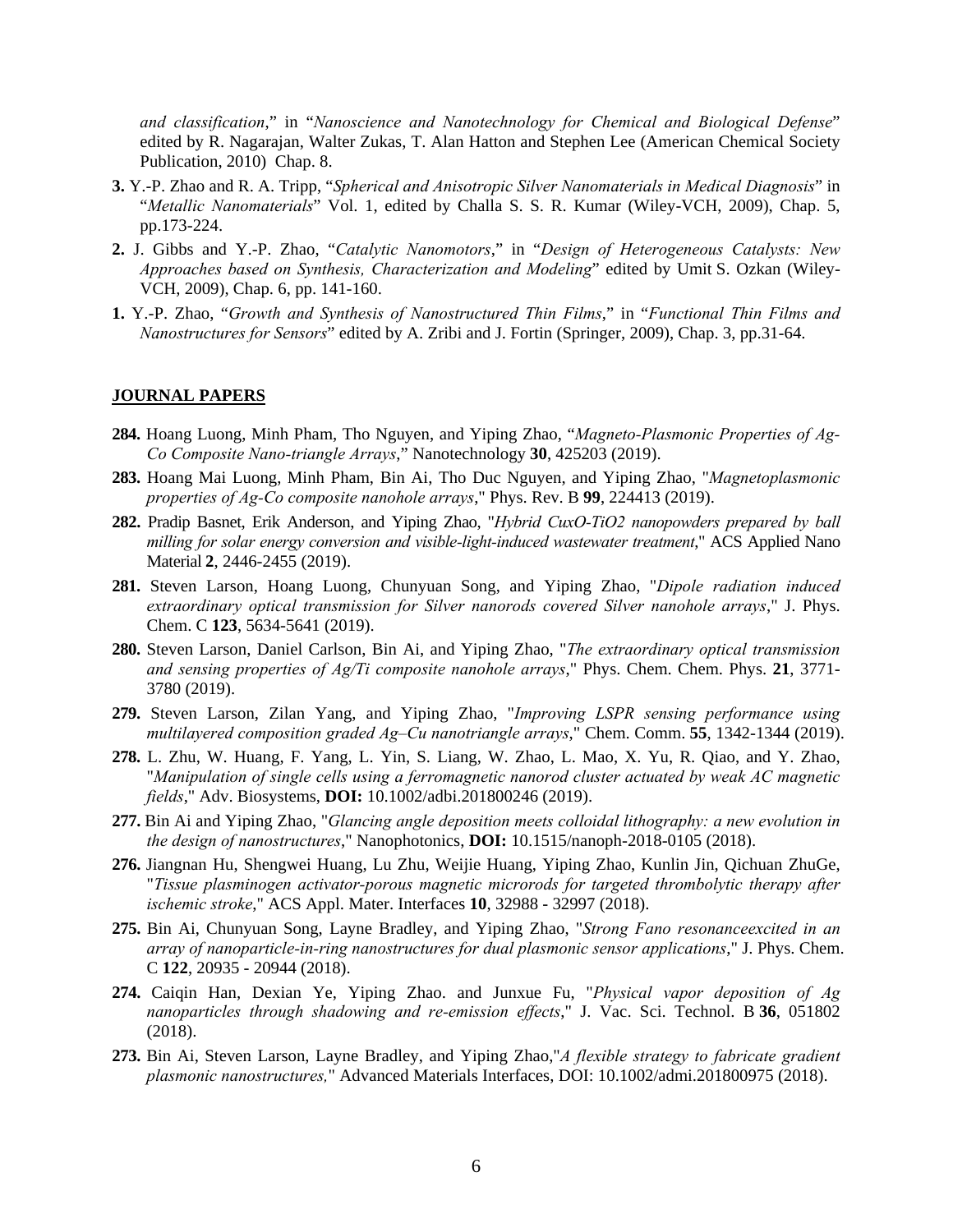- **272.** Hoang Mai Luong, Bin Ai, Yiping Zhao, Tho Duc Nguyen,"*Weak enhanced resonant Faraday rotation in pure cobalt plasmonic lattices: Thickness dependent Faraday rotation studies*," Journal of Magnetism and Magnetic Materials **468**, 79 - 84 (2018).
- **271.** Rui Cheng, Lu Zhu, Weijie Huang, Leidong Mao, and Yiping Zhao,"*Reconfiguring ferromagnetic microrod chains by alternating two orthogonal magnetic fields*," Journal of Physics: Condensed Matter **30**, 315101 (2018).
- **270.** Hong-Kai Dai, Cheng-Bei Xie, Hui-Chao Liang, Lin-Yong Qian, Cai-Qin Han, Chang-Chun Yan, and Yi-Ping Zhao,"*Growth and optical properties of Ag-Ti composite nanorods based on oblique angle co-deposition technique*," Optics Express **26**, 12022 - 12037 (2018).
- **269.** Liuyang Zhang, Lu Zhu, Steven R. Larson, Yiping Zhao, and Xianqiao Wang, "*Layer-by-layer assembly of nanorods on a microsphere via electrostatic interactions*," Soft Matter **14**, 4541 - 4550 (2018).
- **268.** Hong-Feng Wang, Jun-Xian Shi, Lin-Yong Qian, Chang-Chun Yan, Cai-Qin Han, and Yi-Ping Zhao, "*Large-area broadband optical absorber fabricated by shadowing sphere lithography*," Optics Express **26**, 7507 - 7515 (2018).
- **267.** Steven R Larson and Yiping Zhao, "*The localized surface plasmonic resonance and sensing properties of Ag-MgF*2 *composite nanotriangles*," J. Phys. Chem. C **122**, 7374 - 7381 (2018).
- **266.** Yizhuo He, Xinghai Wang, Whitney Ingram, Bin Ai, and Yiping Zhao, "*Optimized Fan-shaped Chiral Metamaterial as an Ultrathin Narrow-band Circular Polarizer at Visible Frequencies*," Nanotechnology **29**, 095301 (2018).
- **265.** Connor Skehan, Bin Ai, Steven Larson, Keenan Stone, William Dennis, and Yiping Zhao, "*Plasmonic and SERS Performances of Compound Nanohole Arrays Fabricated by Shadow Sphere Lithography*," Nanotechnology **29**, 095301 (2018).
- **264.** Hansol Lee, Jaya Sundaram, Lu Zhu, Yiping Zhao, and SudhagarMani, "*Improved thermal stability of cellulose nanofibrils using low-concentration alkaline pretreatment*," Carbohydrate Polymers **181**, 506 – 513 (2018).
- **263.** Bin Ai, Pradip Basnet, Steven Larson, Whitney Ingram, and Yiping Zhao, "*Plasmonic sensor with high figure of merit based on differential polarization spectra of elliptical nanohole array*," Nanoscale **9**, 14710  $-14721(2017)$ .
- **262.** Liuyang Zhang, Yiping Zhao, and Xianqiao Wang, "*Nanoparticle-Mediated Mechanical Destruction of Cell Membranes: A Coarse-Grained Molecular Dynamics Study*," ACS Appl. Mater. Interfaces **9**, 26665-26673 (2017).
- **261.** Jing Chen, Bosoon Park, Yao-wen Huang, Yiping Zhao, and Yongkuk Kwon, "*Label-free SERS detection of Salmonella Typhimurium on DNA aptamer modified AgNR substrates*," Journal of Food Measurement and Characterization **11**, 1773-1779 (2017).
- **260.** Weijie Huang, Fengchang Yang, Lu Zhu, Rui Qiao, and Yiping Zhao, "*Manipulation of magnetic nanorod clusters in liquid by non-uniform alternating magnetic fields*," Soft Matter **13**, 3750 - 3759 (2017).
- **259.** Caiqin Han, Yue Yao, Wen Wang, Lulu Qu, Layne Bradley, Shulin Sun, and Yiping Zhao, "*Rapid and Sensitive Detection of Sodium Saccharin in Soft Drinks by Silver Nanorod Array SERS Substrates*," Sensors and Actuators B **251**, 272 - 279 (2017).
- **258.** Caiqin Han, Yuqi Li, Qin Jia, Layne Hyer Bradley, Yun Gan, Yue Yao, Lulu Qu, Haitao Li, and Yiping Zhao, "*On-demand fabrication of surface-enhanced Raman scattering arrays by pen writing, and their application to the determination of melamine in milk*," Microchimica Acta **184**, 2909 - 2917 (2017)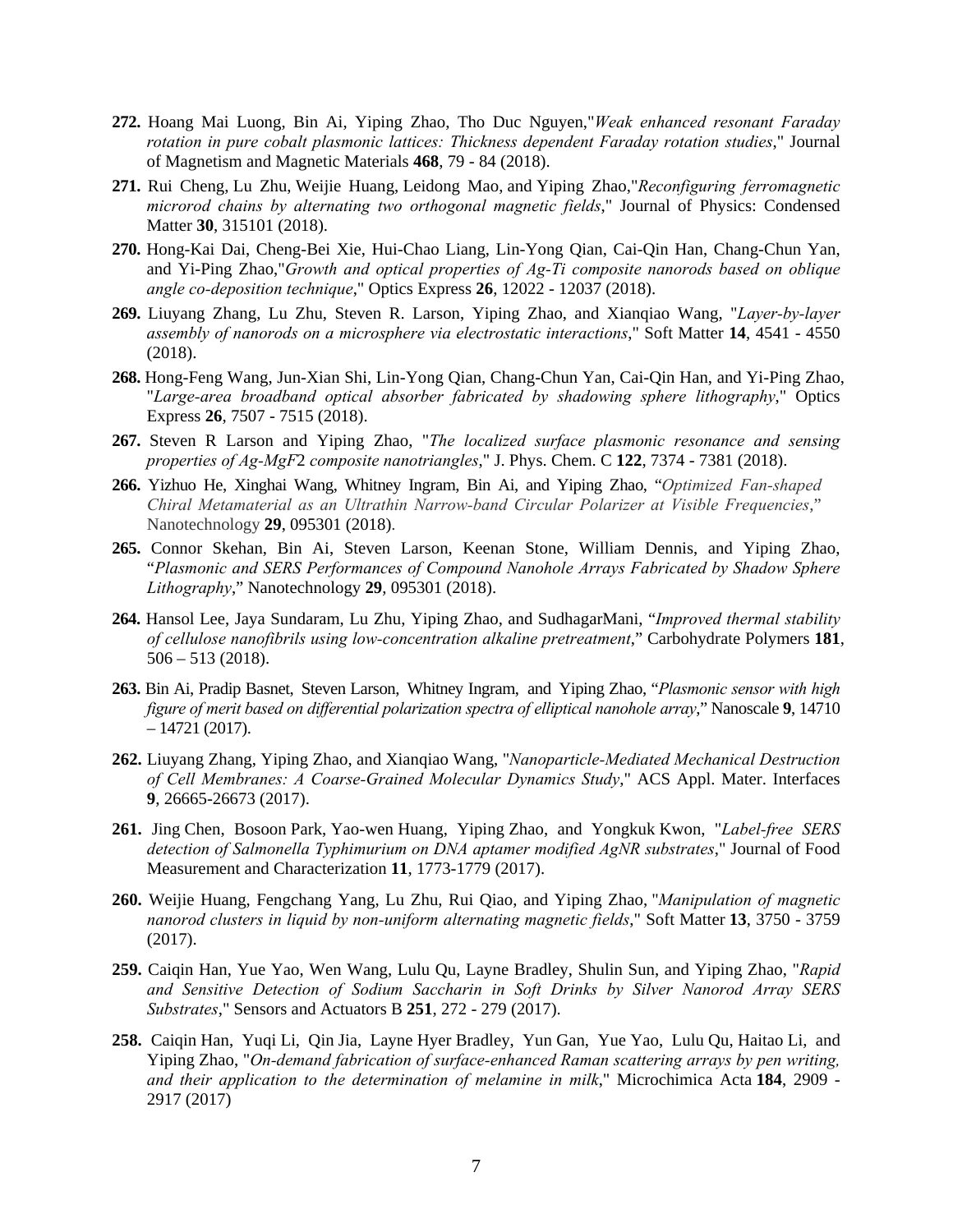- **257.** Fengchang Yang, Manoj Manjare, Yiping Zhao, Rui Qiao, "*On the Peculiar Bubble Formation, Growth, and Collapse Behaviors in Catalytic Micromotor Systems*," Microfluidics and Nanofluidics **21**, 1-11 (2017).
- **256.** Whitney Ingram, Steven Larson, Daniel Carlson, and Yiping Zhao, "*Ag-Cu mixed phase plasmonic nanostructures fabricated by shadow nanosphere llithography and glancing angle co-deposition*," Nanotechnology 28, 015301 (2017).
- **255.** Lu Zhu, Weijie Huang, Zachary S. Rinehart, Jason Tam, and Yiping Zhao, "*Multifunctional Iron Oxide – Carbon Hybrid Microrods*," RSC Advance **6**, 98845-98853 (2016).
- **254.** Rui Cheng, Lu Zhu, Weijie Huang, Leidong Mao, and Yiping Zhao, "*Dynamic scaling of ferromagnetic micro-rod clusters under a weak magnetic field*," Soft Matter, **12**, 8440-8447 (2016).
- **253.** Yanjun Yang, Chunyuan Song, Boyue Yang, Youzhi Sun, Yiping Zhao, and Lianhui Wang, "*Ultrasensitive SERS sensor for simultaneous detection of multiple cancer-related miRNAs*," Nanoscale **8**, 17365-17373 (2016).
- **252.** Jie Cheng, Xiao-Ou Su, Shi Wang, and Yiping Zhao, "*Highly sensitive detection of Clenbuterol in animal urine using immunomagnetic bead treatment and surface-enhanced Raman spectroscopy*," Scientific Reports **6**, 32637 (2016).
- **251.** Whitney Ingram, Yizhuo He, Dexian Ye, Keenan Stone, William Dennis, and Yiping Zhao, "*Tuning the plasmonic properties of Silver nanopatterns fabricated by shadow nanosphere lithography*," Nanotechnology **27**, 385301 (2016).
- **250.** Steven Larson, Weijie Huang, and Yiping Zhao, "*Combinatorial fabrication of composite nanorods using oblique angle co-deposition*," Nanotechnology **27,** 365304 (2016).
- **249.** Jitto Titus, George Larsen, Yiping Zhao, and A. G. Unil Perera, "*Large circular dichroism and optical rotation in titanium doped chiral silver nanorods*," Annalen der Physik, DOI: 10.1002/andp.201600103 (2016).
- **248.** Layne Bradley, George Larsen, and Yiping Zhao, "*Designed to fail flexible, anisotropic Silver nanorod sheets for low-cost wireless activity monitoring*," Journal of Physical Chemistry C **120**, 14969 - 14976 (2016).
- **247.** Jie Cheng, Xiao-Ou Su, Yue Yao, Caiqin Han, Shi Wang, and Yiping Zhao, "*Highly sensitive detection of Melamine using a one-step sample treatment combined with a portable Ag nanostructure array SERS sensor*," PLoS ONE **11**, e0154402. DOI:10.1371/journal.pone.0154402 (2016).
- **246.** Fengchang Yang, Shizhi Qian, Yiping Zhao, and Rui Qiao, "*Self-diffusiophoresis of Janus catalytic micromotors in confined geometries*," Langmuir **32**, 5580-5592 (2016).
- **245.** Layne Bradley and Yiping Zhao, "*Uniform plasmonic response of colloidal Ag patchy particles prepared by swinging oblique angle deposition*," Langmuir **32**, 4969 - 4974 (2016).
- **244.** Jiangnan Hu, Weijie Huang, Shengwei Huang, Qichuan ZhuGe, Kunlin Jin, and Yiping Zhao, "*Magnetically active Fe3O4 nanorods loaded with tissue Plasminogen activator for enhanced thrombolysis*," Nano Research **9**, 2652 - 2661 (2016).
- **243.** Steven Larson and Yiping Zhao, "*Tuning the composition of BixWyO nanorods towards zero bias PEC water splitting*," Nanotechnology **27**, 255401 (2016).
- **242.** Lu Zhu, Pradip Basnet, Steven R. Larson, Les P. Jones, Jane Y. Howe, Ralph A. Tripp, and Yiping Zhao, "*Visible light-induced photoeletrochemical and antimicrobial properties of hierarchical CuBi2O4 by facile hydrothermal synthesis*," ChemistrySelect **1**, 1518-1524 (2016).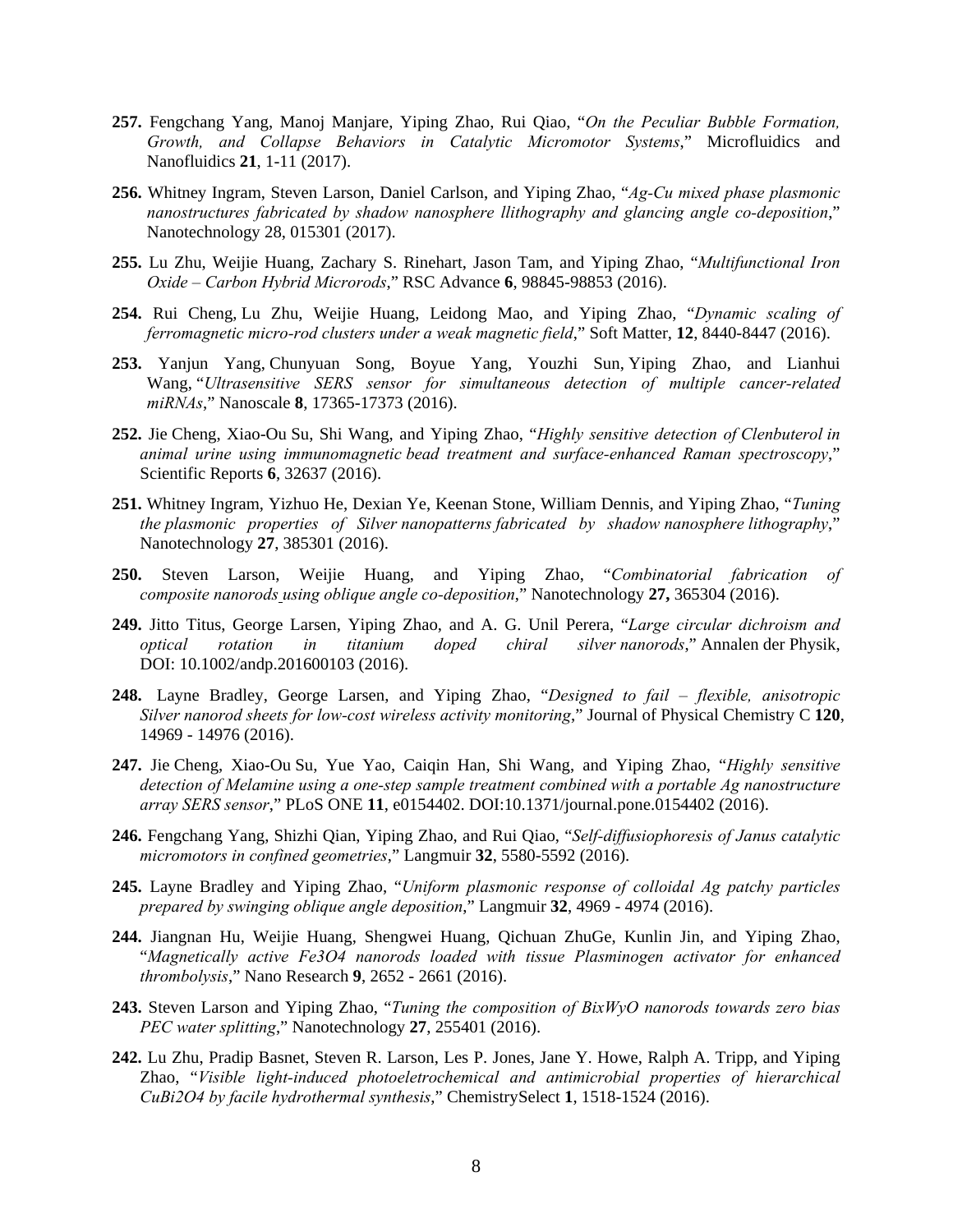- **241.** Mohammed Meziani, Xiuli Dong, Lu Zhu, Les Jones, Gregory LeCroy, Fan Yang, Shengyuan Wang, Ping Wang, Yiping Zhao, Liju Yang, Ralph Tripp, and Ya-Ping Sun, "*Visible-light-activated bactericidal functions of carbon quantum dots*," ACS Applied Materials & Interfaces **8**, 10761 - 10766 (2016).
- **240.** F. Chen, B. R. Flaherty, C. E. Cohen, D. S. Peterson, and Y. Zhao, "*Direct detection of malaria infected red blood cells by surface enhanced Raman spectroscopy*," Nanomedicine: Nanotechnology, Biology, and Medicine **12**, 1445-1451 (2016).
- 239. Kun Yao, Pradip Basnet, Henry Sessions, Simona E. Hunyadi Murph, and Yiping Zhao, " $Fe<sub>2</sub>O<sub>3</sub>$ -*TiO2 core-shell nanorod arrays for visible light*," Catalysis Today **270**, 51-58 (2016).
- **238**. Yizhuo He, Keelan Lawrence, Whitney Ingram and Y.-P. Zhao, "*Circular dichroism based refractive index sensing using chiral metamaterials*," Chem. Commun. **52**, 2047-2050 (2016).
- **237.** Xiaomeng Wu, Caiqin Han, Jing Chen, Yao-wen Huang, and Yiping Zhao, "*Rapid detection of pathogenic bacteria from fresh produce by filtration and surface enhanced Raman spectroscopy*," JOM **68**, 1156-1162 (2016).
- **236.** Pradip Basnet and Yiping Zhao, "*Tuning the CuxO nanorod composition for efficient visible light induced photocatalysis*," Catalysis Science & Technology **6**, 2228-2238 (2016).
- **235.** E. N. Huddleston, A. Roy, J. A. Bilbrey, Y. Zhao, and J. Locklin, "*Functionalization of reactive end groups in surface-initiated Kumada catalyst-transfer polycondensation*," Macromol. Symp. **351**, 27- 36 (2015).
- **234.** Manoj Manjare, Fengchang Yang, Rui Qiao, Yiping Zhao, "*Marangoni flow induced collective motion of catalytic micromotors*," Journal of Physical Chemistry C **119**, 28361-28367 (2015).
- **233.** Whitney Ingram, Caiqin Han, Qiuju Zhang, and Yiping Zhao, "*Optimization of Ag coated polystyrene nanosphere substrates for quantitative surface enhanced Raman spectroscopy analysis*," Journal of Physical Chemistry C **119**, 27639–27648 (2015).
- **232.** George K. Larsen, Nicholas Stom, and Yiping Zhao, "*Continuously tuning the spectral response of chiral plasmonic patchy particles through galvanic replacement reaction*," RSC Advances **5**, 101257–101261 (2015).
- **231.** Yizhuo He, Keelan Lawrence, Whitney Ingram, and Yiping Zhao, "*Strong local chiroptical response in racemic patchy Silver films: enabling a large-area chiroptical device*," ACS Photonics **2**, 1246– 1252 (2015).
- **230.** Y.-T. Wu, B. Yang, and Y.-P. Zhao, "*Thermophoresis of aerosol particles in near-critical vapor: An inverse size effect*," Appl. Phys. Lett. **106**, 251605 (2015).
- **229.** S. C. DeCaluwe, B. M. Dhar, L. Huang, Y. He, K. Yang, J. P. Owejan, Y. P. Zhao, A. A. Talin, J. A. Dura and H. Wang, "*Pore collapse and regrowth in silicon electrodes for rechargeable batteries*," Physical Chemistry Chemical Physics **17**, 11301–11312 (2015).
- **228.** X. M. Wu, Y.-W. Huang, B. Park, R. A. Tripp, and Y. P. Zhao, "*Differentiation and classification of bacteria using Vancomycin functionalized Silver nanorod array based surface-enhanced Raman spectroscopy and chemometric analysis*," Talanta **139**, 96–103 (2015).
- **227.** Jing Chen, Yaowen Huang, and Yiping Zhao, "*Detection of Polycyclic Aromatic Hydrocarbons from cooking oil using ultra-thin layer chromatography and surface enhanced Raman spectroscopy*," Journal of Materials Chemistry B **3**, 1898–1906 (2015).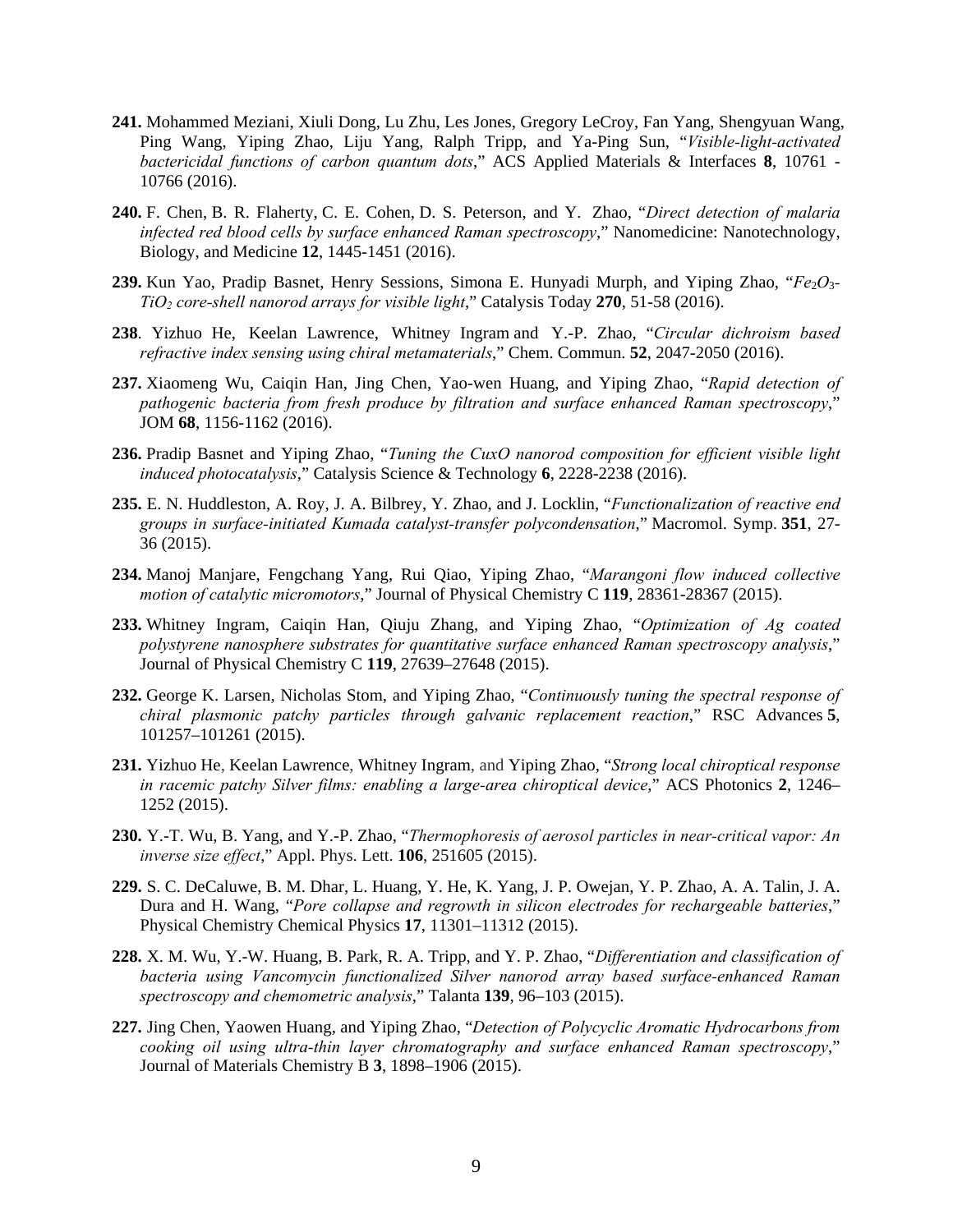- **226.** Bingyun Ao, Tao Tang, Zhengjun Zhang, and Yiping Zhao, "*Roles of Cu concentration in the photocatalytic activities of Cu-doped TiO2 from GGA + U calculations*," Solid State Communications **204**, 23–27 (2015).
- **225.** Yizhuo He, George Larsen, Xibo Li, Whitney Ingram, Funing Chen, and Yiping Zhao, "*Nanoscale conical Swiss roll with broadband visible and near-IR circular dichroism,*" Advanced Optical Materials **3**, 342–346 (2015) .
- **224.** Jing Chen, Yao-wen Huang, and Yiping Zhao, "*Characterization of polycyclic aromatic hydrocarbons using Raman and surface enhanced Raman spectroscopy*," Journal of Raman Spectroscopy **46**, 64–69 (2015).
- **223.** Xenia Meshik, Xiaomeng Wu, Yiping Zhao, Joel Schwartz, Mitra Duttaf, and Michael Stroscioa, "*SERS spectrum of the peptide thymosin-β4 obtained with Ag nanorod substrate*," Journal of Raman Spectroscopy **46**, 194–196 (2015).
- **222.** Yiping Zhao, "*Dynamic shadowing growth and its energy applications*," Frontiers in Energy Research, DOI: 10.3389/fenrg.2014.00038 (2014).
- **221.** Chunyuan Song, Jing Chen, Yiping Zhao, and Lianhui Wang, "*Gold-modified silver nanorod arrays for SERS-based immunoassays with improved sensitivity,*" Journal of Materials Chemistry B, **2**, 7488–7494 (2014).
- **220.** George K. Larsen and Yiping Zhao, "*Extracting the anisotropic optical parameters of chiral plasmonic nanostructured thin films using generalized ellipsometry*," Appl. Phys. Lett. **105**, 071109 (2014).
- **219**. Rui Cheng, Weijie Huang, Lijie Huang, Bo Yang, Leidong Mao, Kunlin Jin, Qichuan Zhuge, and Yiping Zhao, "*Acceleration of tissue plasminogen activator mediated thrombolysis by magnetically powered nanomotors*," ACS Nano **8**, 7746–7754 (2014).
- **218**. George K. Larsen, Yizhuo He, Whitney Ingram, Ethan T. LaPaquette, Jing Wang, and Yiping Zhao, "*The fabrication of three-dimensional plasmonic chiral structures by dynamic shadowing growth*," Nanoscale, **6**, 9467–9476 (2014).
- **217.** Xiaomeng Wu, Jing Chen, Xibo Li, Yiping Zhao, and Susu M. Zughaier, "*Culture-free diagnostics of Pseudomonas aeruginosa infection by silver nanorod array based SERS from clinical sputum samples*," Nanomedicine: Nanotechnology, Biology, and Medicine **10**, 1863–1870 (2014).
- **216.** Caiqin Han, Jing Chen, Xiaomeng Wu, Yao-wen Huang, and Yiping Zhao, "*Detection of Metronidazole and Ronidazole from environmental samples by surface enhanced Raman spectroscopy*," Talanta **128**, 293–298 (2014).
- **215.** Yizhuo He, George Larsen, Whitney Ingram, and Yiping Zhao, "*Tunable 3D helically stacked plasmonic layers on nanosphere monolayers*," Nano Letters **14**, 1976–1981 (2014).
- **214.** Yuan Ting Wu, Yiping Zhao, and Bo Yang, "*Force-moment line element method for Stokes flow around a slender body*," Engineering Analysis with Boundary Elements **44**, 120–129 (2014).
- **213.** Kun Yao, Ryan Toole, Pradip Basnet, and Yiping Zhao, "*Highly sensitive double-layered nanorod array gas sensors prepared by oblique angle deposition*," Appl. Phys. Lett. **104**, 073110 (2014).
- **212.** Manoj Manjare, Yuan Ting Wu, Bo Yang, and Yiping Zhao, "*Hydrophobic catalytic Janus motors: slip boundary condition and enhanced catalytic reaction rate*," Appl. Phys. Lett. **104**, 054102 (2014).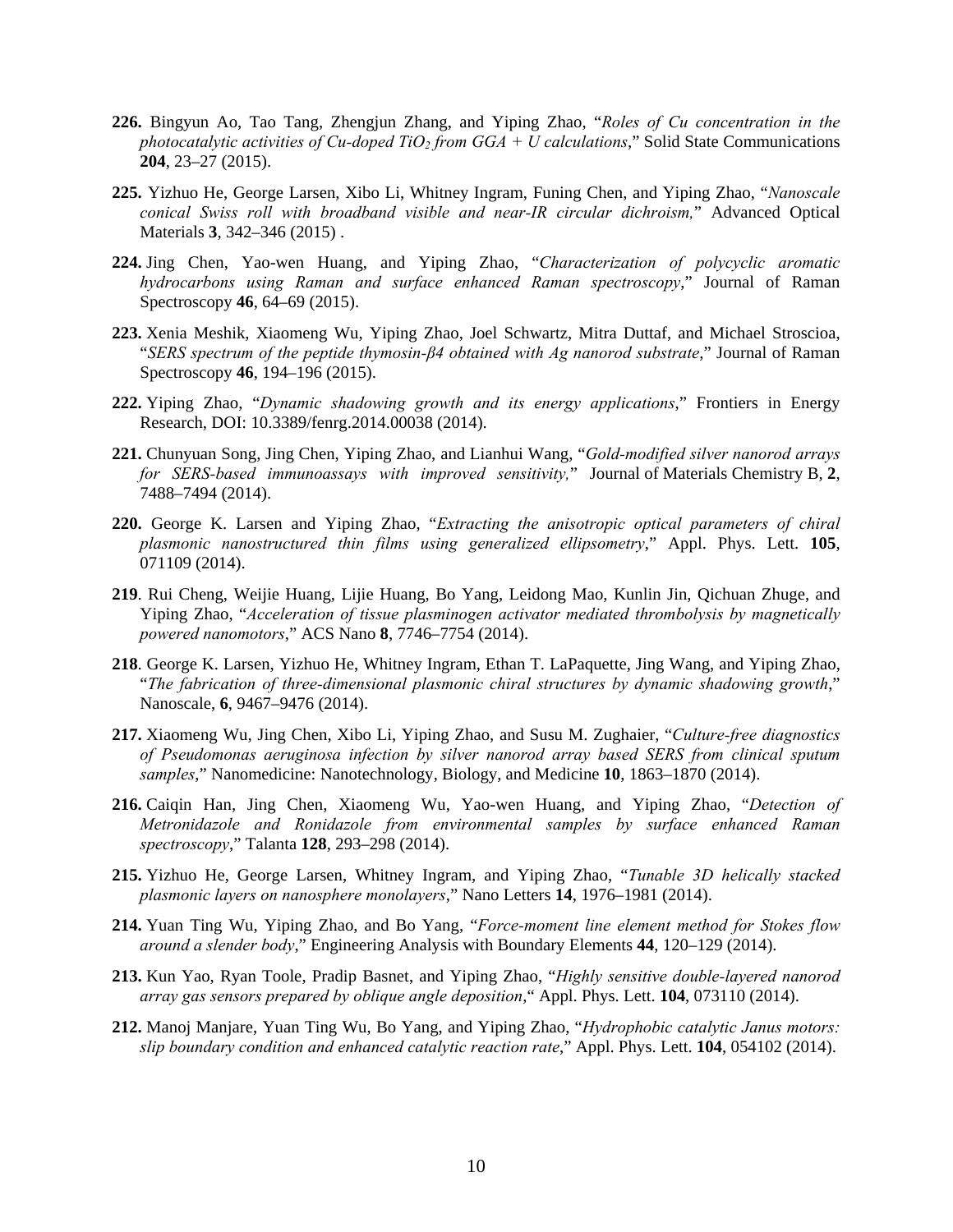- **211.** George K. Larsen, Yizhuo He, Jin Wang, and Yiping Zhao, *"Scalable fabrication of composite Ti/Ag plasmonic helices: controlling morphology and optical activity by tailoring material properties*," Adv. Opt. Mat. **2**, 245–249 (2014).
- **210.** Justin L. Abell, Jeremy D. Driskell, and Y.-P. Zhao, "*Controllable and reversible hot spot formation on Silver nanorod arrays*," Chem. Com. **50**, 106–108 (2014).
- **209.** Bingyun Ao, Zhengjun Zhang, Tao Tang, and Yiping Zhao, "*Potential enhancement of superconductivity in MgB2 nanosheets: First-principles calculations*," Chem. Phys. Lett. **591**, 185– 188 (2014).
- **208.** Pradip Basnet and Yiping Zhao, "*Superior dye adsorption capacity of amorphous WO3 submicrometer rods fabricated by glancing angle deposition*," Journal of Materials Chemistry A **2**, 911– 914 (2014).
- **207.** George Larsen, Yizhuo He, Whitney Ingram, and Yiping Zhao, "*Hidden chirality in superficially racemic patchy Silver films*," Nano Lett. **13**, 6228–6232 (2013).
- **206.** Yizhuo He, Pradip Basnet, Simona Murph, and Yiping Zhao, "*Ag nanoparticle embedded TiO2 composite nanorod arrays fabricated by oblique angle deposition: toward plasmonic photocatalysis*," ACS Applied Materials & Interfaces **5**, 11818–11827 (2013).
- **205.** Jing Chen, Xiaomeng Wu, Yao-wen Huang, and Yiping Zhao, "*Detection of E. coli using SERS active filters with Silver nanorod array*," Sensors and Actuators B**191**, 485–490 (2013).
- **204.** G. K. Larsen and Y. P. Zhao, "*Buckle-driven delamination of hydrophobic micro-, nano-, and heterostructured membranes without a sacrificial layer*," Nanoscale **5**, 10853–10857 (2013).
- **203.** Weijie Huang, Manoj Manjare, and Yiping Zhao, "*Catalytic nanoshell micromotors*," J. Phys. Chem. C **117**, 21590–21596 (2013).
- **202.** Bingyun Ao, Z. J. Zhang, Y. P. He, and Y. P. Zhao, "*Semiconducting ground-state of three polymorphs of Mg2NiH4 from first-principles calculations*," International Journal of Hydrogen Energy **38**, 16471–16476 (2013).
- **201.** Yizhuo He, Junxue Fu, and Yiping Zhao, "*Oblique angle deposition and its applications in plasmonics*," Frontiers of Physics **9**, 47–59 (2013).
- **200.** C. Y. Song, G. K. Larsen, and Y.-P. Zhao, *"Anisotropic resistivity of tilted Silver nanorod arrays: experiments and modeling*," Appl. Phys. Lett. **102**, 233101 (2013).
- **199.** Wei Cao, Chunyuan Song, Thomas E. Lanier, Ranjan Singh, John F. O'Hara, William M. Dennis, Yiping Zhao, and Weili Zhang, "*Tailoring terahertz plasmons with silver nanorod arrays,*" Scientific Reports **3**, DOI:10.1038/srep01766 (2013).
- **198.** Xiaomeng Wu, Chao Xu, Ralph A. Tripp, Yao-wen Huang, and Yiping Zhao, "*Detection and differentiation of foodborne pathogenic bacteria in mung bean sprouts using field deployable labelfree SERS devices*," Analyst **138,** 3005–3012 (2013).
- **197.** Pradip Basneta, George K. Larsena, Ravirajsinh P. Jadeja, Yen-Con Hung, and Yiping Zhao, "*α-Fe2O3 nanocolumns and nanorods fabricated by electron beam evaporation for visible light photocatalytic and antimicrobial applications*," ACS App. Mater. Interfaces **5,** 2085–2095 (2013).
- **196.** Manoj Manjare, Bo Yang, and Yiping Zhao, "*Bubble propelled microjets: model and experiment*," J. Phys. Chem. C **117**, 4657–4665 (2013).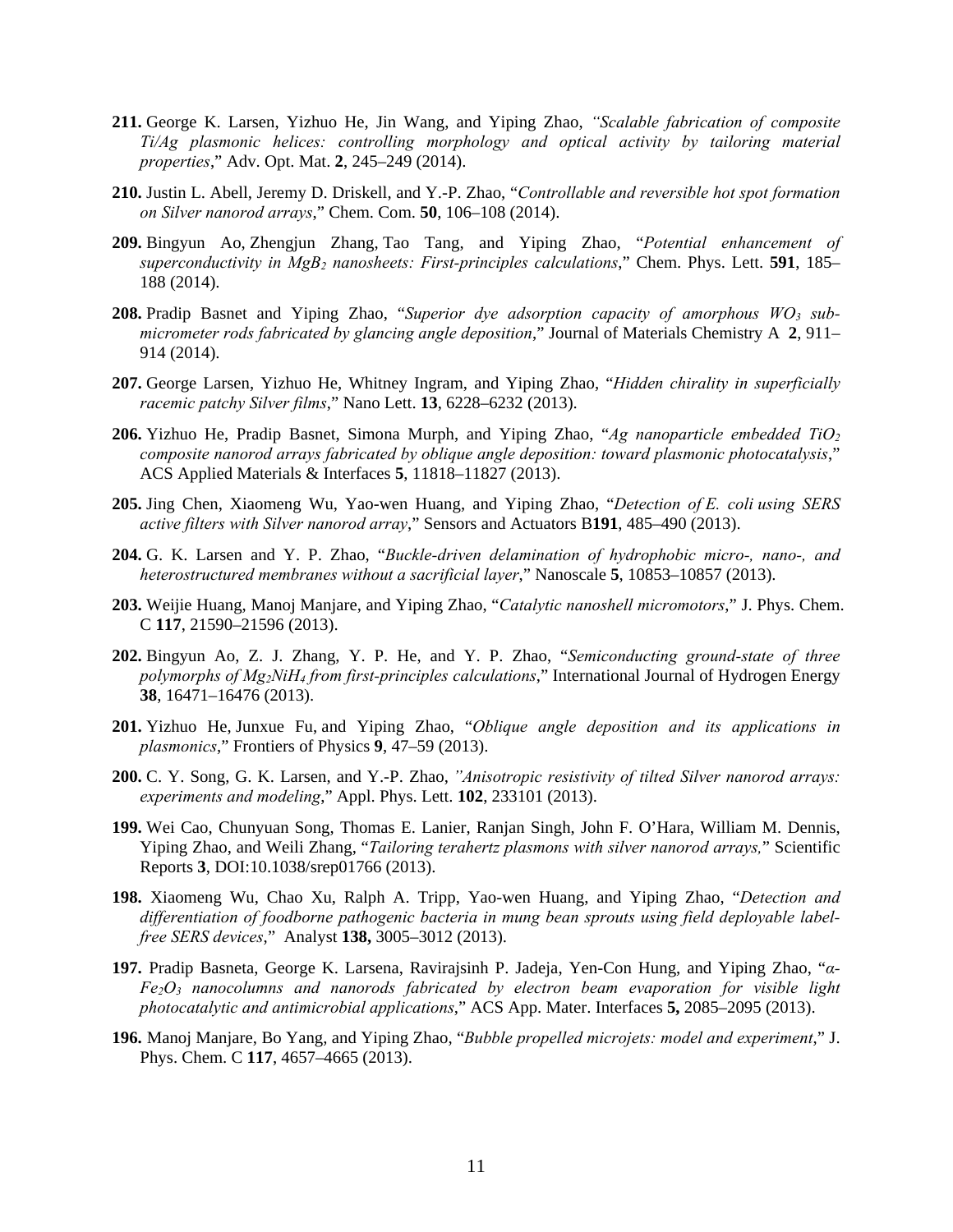- **195.** Yingchao Yang, Yuping He, Yiping Zhao, and Xiaodong Li, "*Mechanically robust Si nanorod arrays on Cu/Ti bilayer film coated Si substrate for high performance lithium-ion battery anodes*," J. Appl. Phys. **112**, 103502 (2012).
- **194.** R. C. Jayasinghe, A. G. U. Perera, H. Zhu, and Y. Zhao, "*Optical properties of nanostructured TiO2 thin films and their application as antireflection coatings on infrared detectors*," Opt. Lett. **37**, 4302– 4304 (2012).
- **193**. J.P. Singh, Thomas E. Lanier, Hao Zhu, William M. Dennis, Ralph A. Tripp, and Yiping Zhao, "*Highly sensitive and transparent surface enhanced Raman scattering substrates made by active coldly condensed Ag nanorod arrays*," J. Phys. Chem. C **116**, 20550 (2012).
- **192**. Manoj Manjare, Bo Yang, and Y.-P. Zhao, "*Bubble driven quasi-oscillatory translational motion of catalytic micromotors*," Phys. Rev. Lett. **109**, 128305 (2012).
- **191.** Yuping He, Cameron Brown, Cynthia A. Lundgren, and Yiping Zhao, "*The growth of CuSi composite nanorod arrays by oblique angle co-deposition, and their structural, electrical, and optical properties*," Nanotechnology **23**, 365703 (2012).
- **190.** Kun Yao, Manoj Manjare, Christopher Barrett, Bo Yang, Tina Salguero, Yiping Zhao, "*Nanostructured scrolls from graphene oxide for microjet engines*," J. Phys. Chem. Lett. **3**, 2204– 2208 (2012).
- **189.** Justin Abell, Jeonifer Garren, Jeremy Driskell, Ralph Tripp, and Yiping Zhao, "*Label-free detection of microRNA hybridization using surface-enhanced Raman spectroscopy (SERS) and least-squares analysis*," J. Amer. Chem. Soc. **134**, 12889–12892 (2012).
- **188.** Xiaomeng Wu, Simin Gao, Jia-Sheng Wang, Hongyan Wang, Yao-Wen Huang, Yiping Zhao, "*The surface-enhanced Raman spectra of Aflatoxins: spectral analysis, density functional theory calculation, detection and differentiation*," Analyst **137**, 4226–4234 (2012).
- **187.** Yuping He, Cameron Brown, Yizhuo He, Jianguo Fan, Cynthia A. Lundgren, and Yiping Zhao, "*Porous three-dimensional nanorod arrays through selective chemical etching of nanocomposites*," Chem. Com. **48**, 7741–7743 (2012).
- **186.** George K. Larsen, Bob C. Fitzmorris, Claudia Longo, Jin Z. Zhang, and Yiping Zhao, "*Nanostructured homogenous CdSe/TiO2 composite visible light photoanodes fabricated by oblique angle codeposition*," Journal of Materials Chemistry **22**, 14205–14218 (2012).
- **185**. Jing Chen, J. Abell, Y.-W. Huang, and Y.-P. Zhao, "*On-chip ultra-thin layer chromatography and surface enhanced Raman spectroscopy*," Lab on a Chip **12**, 3096–3102 (2012).
- **184**. Hao Zhu, Wei Cao, George K. Larsen, Ryan Toole, and Yiping Zhao, "*Tilting angle of nanocolumnar films fabricated by oblique angle deposition*," Journal of Vacuum Science and Technology B **30**, 030606 (2012).
- **183**. J. P. Singh, HsiaoYun Chu, Justin Abell, Ralph A. Tripp, and Yiping Zhao, "*Flexible and mechanical strain resistant large area SERS active substrates,*" Nanoscale **4**, 3410–3414 (2012).
- **182**. Bo Yang, Juraj Irsa, Yuping He, Cynthia Lundgren, and Yiping Zhao, "*A chemoelastoplastic analysis of anisotropic swelling in a SnO*2 *nanowire under lithiation*," Journal of Engineering Materials and Technology **134**, 031013 (2012).
- **181**. Qin Zhou, Xian Zhang, Yu Huang, Zhengcao Li, Yiping Zhao, and Zhengjun Zhang, "*Enhanced SERS performance by folding Silver nanorods*," Appl. Phys. Lett. **100**, 113101 (2012).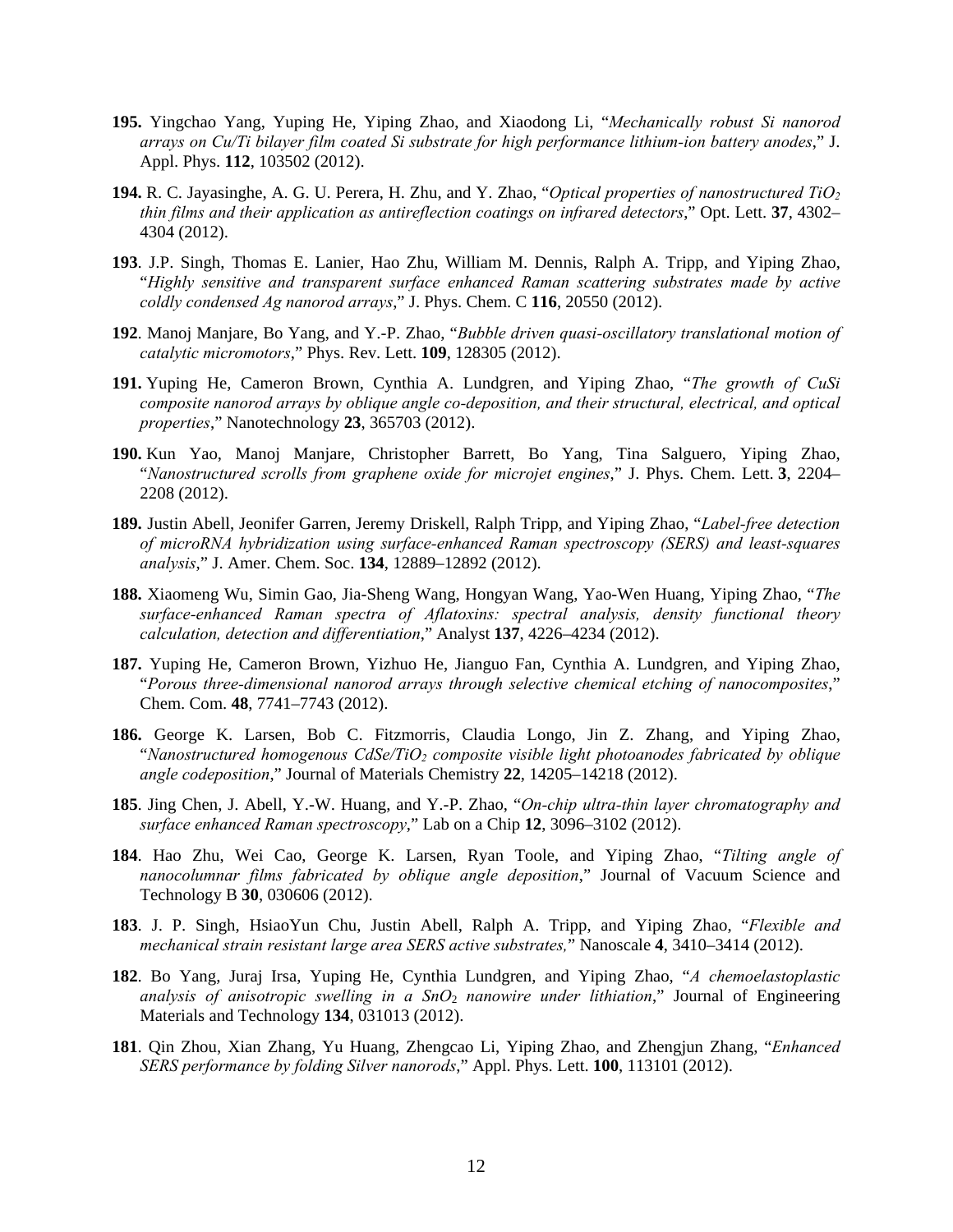- **180**. Aisha Leh, Hartmann N'guessan, Jianguo Fan, Prashant Badahur, Rafael Tadmor, Yiping Zhao, "*On the role of the three-phase contact line in surface deformation*," Langmuir **28**, 5795–5801 (2012).
- **179**. Yuping He, Bo Yang, Kaikun Yang, Cameron Brown, Ramaraja Ramasamy, Howard Wang, Cynthia Lundgren*,*and Yiping Zhao, "*Designing Si-based nanowall arrays by dynamic shadowing growth to tailor the performance of Li-ion battery anodes*," Journal of Materials Chemistry **22**, 8294–8303 (2012).
- **178**. R. Fitzmorris, G. Larsen, D. Wheeler, Y.-P. Zhao, and J. Zhang, "*Ultrafast charge transfer dynamics in polycrystalline CdSe/TiO*2 *nanorods prepared by oblique angle co-deposition*," J. Phys. Chem. C **116**, 5033–5041 (2012).
- **177.** Y.-P. Zhao, Y.-P. He, and C. Brown, "*Composition dependent nanocolumn tilting angle during the oblique angle co-deposition*," Appl. Phys. Lett. **100**, 033106 (2012).
- **176.** Suzanne Hennigan, Jeremy Driskell, Naola Ferguson-Noel, Richard Dluhy, Yiping Zhao, Ralph Tripp, and Duncan Krause, "*Detection and differentiation of Avian Mycoplasmas by surfaceenhanced Raman spectroscopy based on Silver nanorod array*," Applied and Environmental Microbiology **78**, 1930–1935 (2012).
- **175.** Bo Yang, Yuping He, Juraj Irsa, Cynthia Lundgren, Joshua Ratchford, and Yiping Zhao, "*Effects of composition-dependent modulus, finite concentration and boundary constraint on Li-ion diffusion and stresses in a bilayer Cu-coated Si nano-anode*," Journal of Power Sources **204**, 168–176 (2012).
- **174.** X. J. Wang, J. L. Abell, Y.-P. Zhao, and Z. M. Zhang, "*Angle-resolved reflectance of obliquely aligned silver nanorods*," Applied Optics **51**, 1521–1531 (2012).
- **173.** X. J. Wang, A. M. Haider, J. L. Abell, Y.-P. Zhao, and Z. M. Zhang, "*Anisotropic diffraction from inclined Silver nanorod arrays on grating templates*," Nanoscale and Microscale Thermophysical Engineering **16**, 18–36 (2012).
- **172.** C.-Y. Song, J. Chen, J. L. Abell, Y.-P. Cui, and Y.-P. Zhao, "*Ag-SiO*2 *core-shell nanorod arrays: morphological, optical, SERS, and wetting properties*," Langmuir **28**, 1488–1495 (2012).
- **171.** C.-Y. Song, J. L. Abell, Y. -P. He, S. H. Murph, Y. -P. Cui, and Y. -P. Zhao, "*Gold-modified Silver nanorod arrays: growth dynamics and improved SERS properties*," Journal of Materials Chemistry **22**, 1150–1159 (2012).
- **170.** Justin Abell, Joonsang Lee, Qun Zhao, Harold Szu, and Yiping Zhao, "*Differentiating intrinsic SERS spectra from a mixture by sampling induced composition gradient and independent component analysis*," Analyst **137**, 73–76 (2012).
- **169.** Bo Yang, Yuping He, and Yiping Zhao, "*Concentration-dependent hydrogen diffusion in hydrogenation and dehydrogenation of vanadium-coated magnesium nanoblades*," International Journal of Hydrogen Energy **36**, 15642–15651 (2011).
- **168.** Ming Au, Yuping He, Yiping Zhao, Hessam Ghassemi, Reza Shahbazian Yassar, Brenda Garcia-Diaz, and Thad Adams, "*Silicon and silicon–copper composite nanorods for anodes of Li-ion rechargeable batteries*," J. Power Sources **196**, 9640–9647 (2011).
- **167.** George Larsen, Robert Carl Fitzmorris, Jin Z. Zhang, and Yiping Zhao, "*Structural, optical, and photocatalytic properties of Cr:TiO*2 *nanorod array fabricated by oblique angle co-deposition*," J. Phys. Chem. C **115**, 16892–16903 (2011).
- **166.** Qin Zhou, Yuping He, Justin Abell, Zhengjun Zhang, and Yiping Zhao, "*Optical properties and surface enhanced Raman scattering of L-shaped silver nanorod arrays*," J. Phys. Chem. C **115**, 14131–14140 (2011).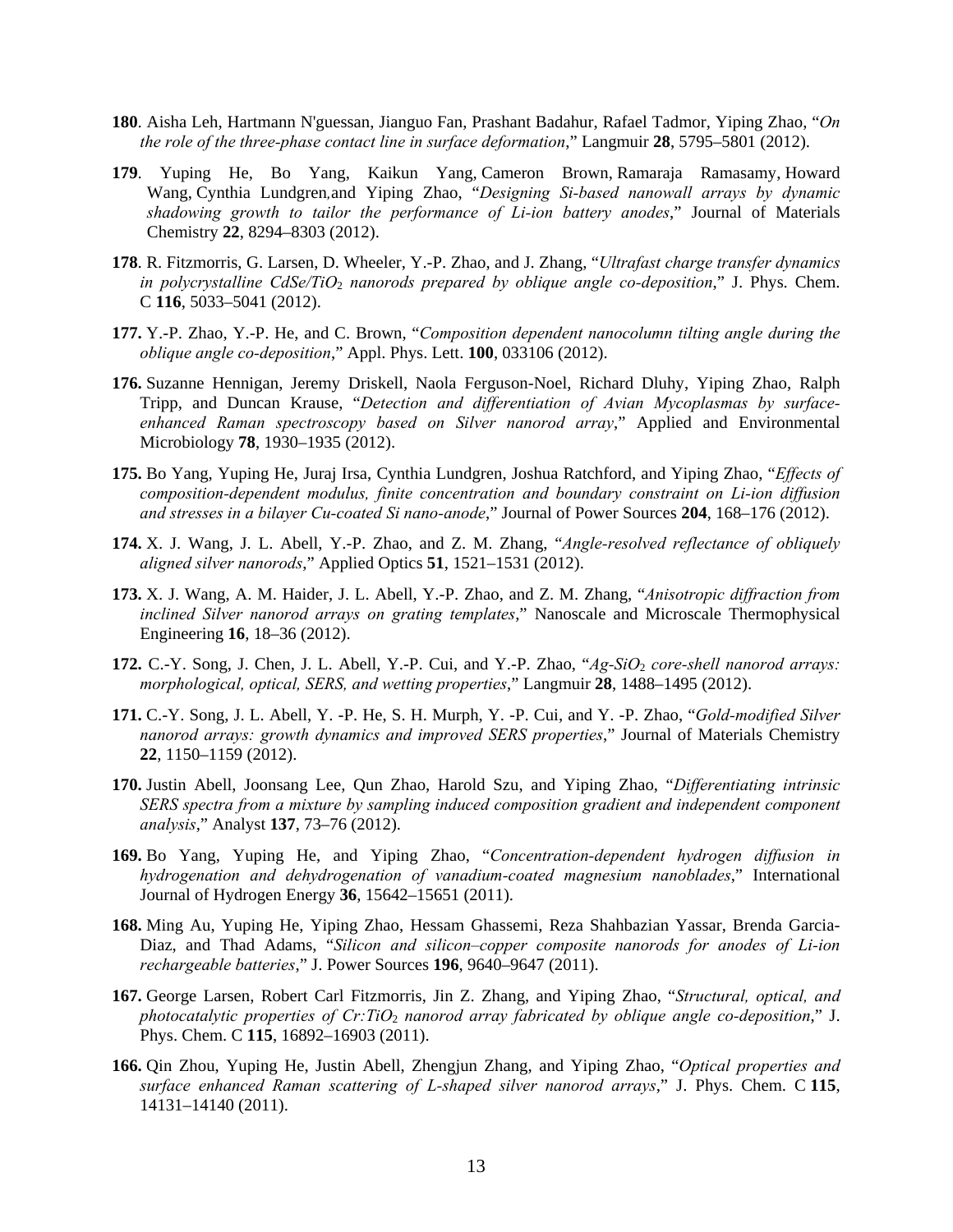- **165.** Wilson Smith, Abraham Wolcott, Robert Carl Fitzmorris*,* Jin Z. Zhang, and Yiping Zhao, "*Quasicore-shell TiO*2*/WO*3 *and WO*3*/TiO*2 *nanorod arrays fabricated by glancing angle deposition for solar water splitting*," Journal of Materials Chemistry **21**, 10792–10800 (2011).
- **164.** John Gibbs, Shrenik Kothari, David Saintillan, and Yiping Zhao, "*Geometrically designing the kinematic behavior of catalytic nanomotors*," Nano Letters **11**, 2543–2550 (2011).
- **163**. J. L. Abell, J.M. Garren, and Y.-P. Zhao, "*Dynamic rastering SERS measurements on silver nanorod substrates*," Applied Spectroscopy **65**, 734–740 (2011).
- **162.** Yu. Zhu, R. A. Dluhy, and Y.-P. Zhao, "*Development of silver nanorod array based fiber optic probes for SERS detection*," Sensors & Actuators B **157**, 42–50 (2011).
- **161.**Y.-P. He and Y.-P. Zhao, "*Advanced multi-component nanostructures designed by dynamic shadowing growth*," Nanoscale **3**, 2361–2375 (2011).
- **160.** Bo Yang, Y.-P. He, and Y.-P. Zhao, "*Hydrogenation of magnesium nanoblades: the effect of concentration dependent hydrogen diffusion*," Appl. Phys. Lett. **98**, 081905 (2011).
- **159.** Z.-Y. Zhang and Y.-P. Zhao, "*The visible extinction peaks of Ag nano-helixes: a periodic effective dipole model*," Appl. Phys. Lett., **98**, 083102 (2011).
- **158.** Qin Zhou, Yuping He, Justin Abell, Zhengjun Zhang, and Yiping Zhao*,* **"***Surface-enhanced Raman scattering from helical silver nanorod arrays*," Chem Comm. **47**, 4466–4468 (2011).
- **157.** John G. Gibbs and Yiping Zhao, "*Catalytic nanomotors: fabrication, mechanism, and applications*," Frontiers of Materials Science **5**, 25–39 (2011).
- **156.** John G. Gibbs, Nicholas A. Fragnito, and Yiping Zhao, "*Asymmetric Pt/Au coated catalytic micromotors fabricated by dynamic shadowing growth*," Appl. Phys. Lett. **97**, 253107 (2010).
- **155.** Suzanne L. Hennigan, Jeremy D. Driskell, Richard A. Dluhy, Yiping Zhao, Ralph A. Tripp, and Duncan C. Krause, "*Detection of Mycoplasma pneumoniae in throat swab specimens by nanorod array-surface-enhanced Raman spectroscopy,"* PLoS One **5**, e13633 (2010).
- **154.** Yuping He, Jianguo Fan, and Yiping Zhao, "*Engineering a well-aligned composition-graded CuSi nanorod array by an oblique angle co-deposition technique*," Crystal Growth & Design **10**, 4954– 4958 (2010).
- **153.** Qin Zhou, Yongjun Liu, Yuping He, Zhengjun Zhang, and Yiping Zhao, "*The effect of underlayer thin films on the surface-enhanced Raman scattering response of Ag nanorod substrates*," Appl. Phys. Lett. **97**, 121902 (2010).
- **152.** Chien Y. Lin, Yun H. Wang, Jung Y. Huang, Yongjun Liu and Yiping Zhao, "*Impact of electric quadrupolar coupling on the optical response of an array of nano-objects,*" J. Phys.: Condens. Matter **22**, 225301 (2010).
- **151.** Xiaobing Du, Hsiaoyun Chu, Yaowen Huang, and Yiping Zhao, "*Qualitative and quantitative determination of Melamine by surface enhanced Raman spectroscopy using silver nanorod array substrates*," Applied Spectroscopy **64**, 781–785 (2010).
- **150.** Hang Liu, Karen K. Leonas, and Yiping Zhao, "*Antimicrobial properties and release profile of Ampicillin from electrospun Poly(ε-caprolactone) nanofiber yarns*," Journal of Engineered Fibers and Fabrics **5**, 10 (2010).
- **149.** J. Gibbs and Y.-P. Zhao, "*Self-organized multi-constituent catalytic nanomotors*," Small **6**, 1656– 1662 (2010).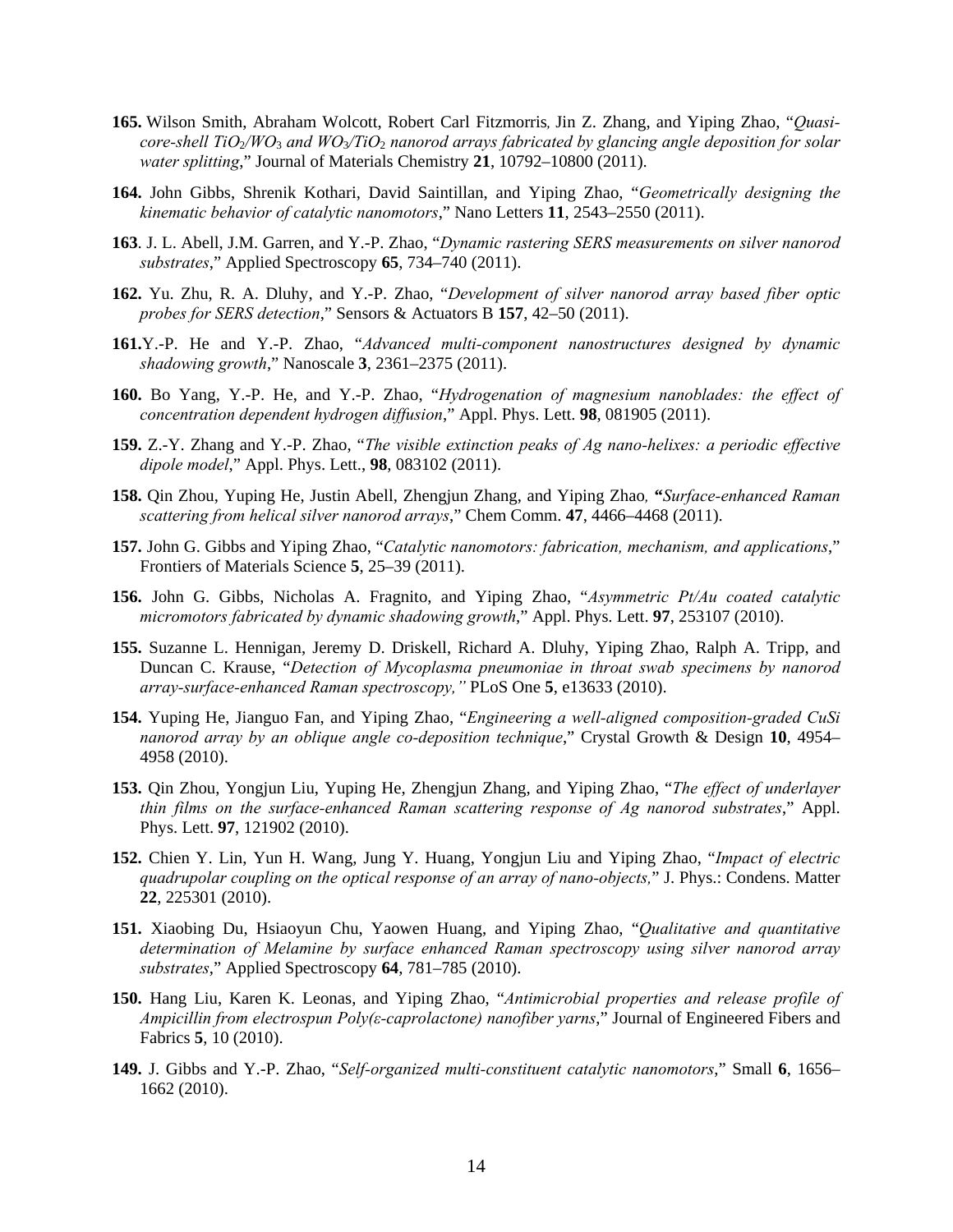- **148.** Yongjun Liu, Hsiao Chu, and Yiping Zhao, "*Silver nanorod array substrates fabricated by oblique angle deposition: morphological, optical and SERS characterizations*," J. Phys. Chem. C **114**, 8176– 8183 (2010).
- **147.** Jeremy D. Driskell, Yu Zhu, Carl D. Kirkwood, Yiping Zhao, Richard A. Dluhy, and Ralph A. Tripp, "*Rapid and sensitive detection of Rotavirus molecular signatures using surface enhanced Raman spectroscopy,*" PLoS One **5**, e10222 (2010).
- **146.** J.-X. Fu and Y.-P. Zhao, "*Au nanoparticle based localized surface plasmon resonance substrates fabricated by dynamic shadowing growth*," Nanotechnology **21**, 175303 (2010).
- **145.** J. G. Fan and Y.-P. Zhao, "*Nanocarpet effect induced superhydrophobicity*," Langmuir **26**, 8245– 8250 (2010).
- **144.** Z. Z. Wu, William S. Kisaalita, Lina Wang, Angela L. Zachman, Yiping Zhao, Kowser Hasneen, Dave Machacek, and Steven L. Stice, "*Effects of topography on the functional development of human neural progenitor cells*," Biotechnology and Bioengineering **106**, 649–659 (2010).
- **143**. Y.-P. He, J. G. Fan, and Y.-P. Zhao, "*The role of differently distributed vanadium nanocatalyst in the hydrogen storage of magnesium nanostructures*," International Journal of Hydrogen Energy **35**, 4162–4170 (2010).
- **142**. S. Tangirala, D. P. Landau, and Y.-P. Zhao, ''*Dynamic scaling study of vapor deposition polymerization: a Monte Carlo approach*," Phys. Rev. E **81**, 011605 (2010).
- **141**. Y.-J. Liu, Z.-Y. Zhang, R. A. Dluhy, and Y.-P. Zhao, ''*The SERS response of semiordered Ag nanorod arrays fabricated by template oblique angle deposition*,'' Journal of Raman Spectroscopy 41, 1112–1118 (2010).
- **140**. Xiangwen Chen, Yuping He, Yiping Zhao, and Xinwei Wang, ''*Thermophysical properties of hydrogenated vanadium-doped magnesium porous nanostructures,*" Nanotechnology **21**, 055707 (2010).
- **139**. Ming Au, Scott McWhorter, Thad Adams, John Gibbs, and Yiping Zhao,"*Free standing aluminum nanostructures as anodes of Li-Ion rechargeable batteries*," J. Power Sources **195**, 3333–3337 (2010).
- **138**. Wilson Smith, Shun Mao, Ganhua Lu, Alexis Catlett, Junhong Chen, and Yiping Zhao, ''*The effect of Ag nanoparticle loading on the photocatalytic activity of TiO2 nanorod arrays*," Chemical Physics Letters **485**, 171–175 (2010).
- **137**. Y.-P. He and Y.-P. Zhao, "*Mg nanostructures tailored by glancing angle deposition,*" Crystal Growth & Design **10**, 440–448 (2010).
- **136**. J. Driskell, O. Primera-Pedorozo, R. Dluhy, Y.-P. Zhao, and R. Tripp, "*Quantitative SERS-based analysis of microRNA mixtures*," Applied Spectroscopy **63**, 1107–1114 (2009).
- **135**. W. Smith, W. Ingram, and Y.-P. Zhao, "*The scaling of the photocatalytic decay rate with the length of aligned TiO2 nanorod arrays*," Chem. Phys. Lett. **479**, 270–273 (2009).
- **134**. J.-X. Fu, B. Park, and Y.-P. Zhao, "*Nanorod mediated surface plasmon resonance sensor based on effective medium theory*," Applied Optics **48**, 4637–4649 (2009).
- **133**. J.-X. Fu, B. Park, and Y.-P. Zhao, "*Limitation of a localized surface plasmon resonance sensor for Salmonella detection*," Sensors & Actuators B **141**, 276–283 (2009).
- **132**. John Gibbs and Y.-P. Zhao, "*Design and characterization of rotational multicomponent catalytic nanomotors*," Small **5**, 2304–2308 (2009).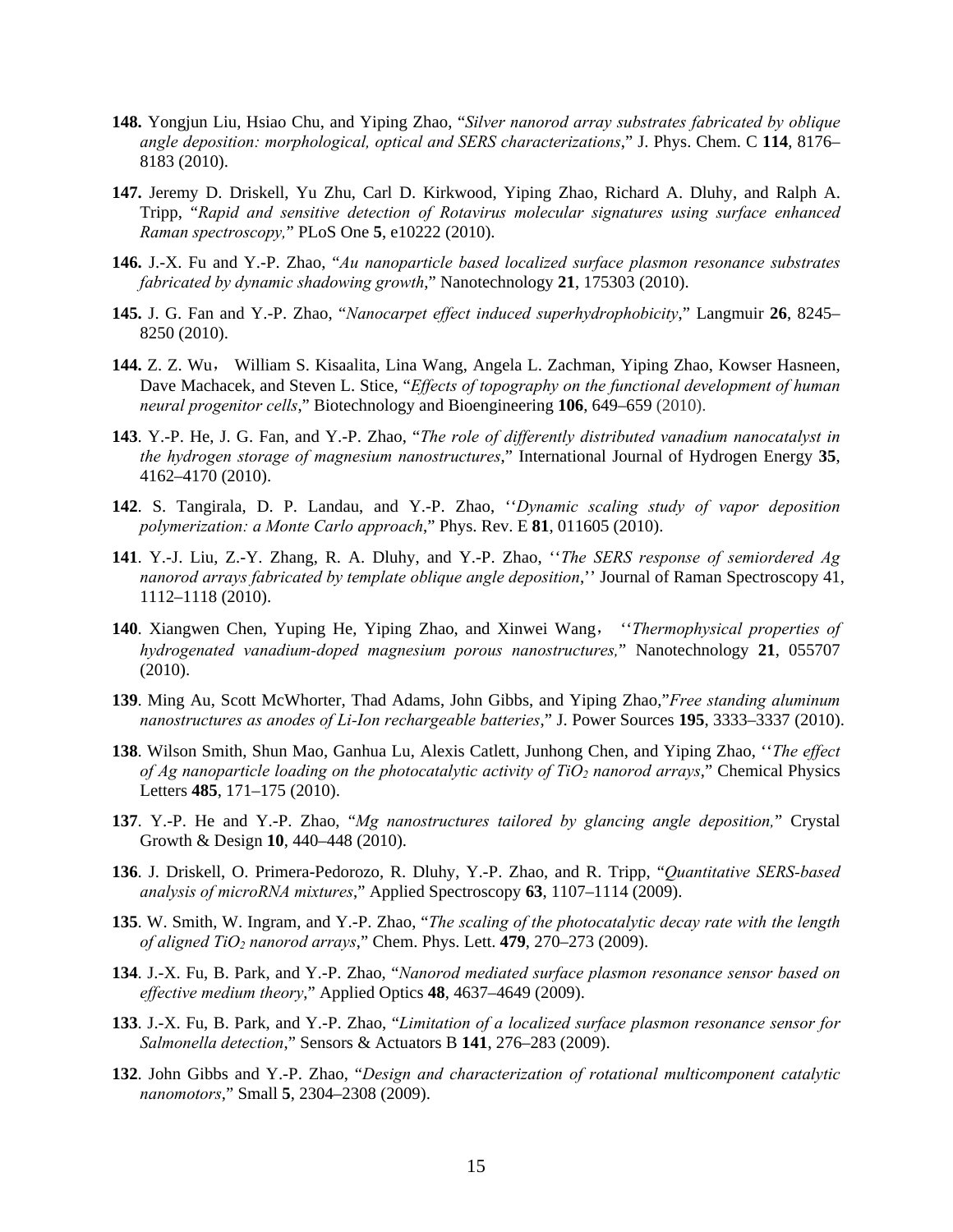- **131**. Justin Abell, J. D. Driskell, R. A. Tripp, R. A. Dluhy, and Y.-P. Zhao, "*Fabrication and characterization of a multi-well array SERS chip with biological applications*," Biosensors and Bioelectronics **24**, 3663–3670 (2009).
- **130**. L. N. Wang, Z. Z. Wu, B. Q. Xu, Y.-P. Zhao, and W. Kisaalita, "*SU-8 microstructure for quasithree-dimensional cell-based biosensing*," Sensors & Actuators B **140**, 349–355 (2009).
- **129**. Y.-J. Liu, Z.-Y. Zhang, Q. Zhao, R. Dluhy, and Y.-P. Zhao, "*The surface enhanced Raman scattering from Ag nanorod array substrate: the site dependent enhancement and layer absorbance effect*," J. Phys. Chem. C **113**, 9664–9669 (2009).
- **128**. Y.-P. He and Y.-P. Zhao, "*The role of Mg2Si formation in the hydrogenation of Mg film and Mg nanoblade array on Si substrates*," Journal of Alloys and Compounds **482**, 173–186 (2009).
- **127.** A. Wolcott, W. A. Smith, T. R. Kuykendall, Y.-P. Zhao, and J. Z. Zhang, "*Photoelectrochemical study of nanostructured ZnO thin films for hydrogen generation from water splitting*," Advanced Functional Materials **19**, 1–8 (2009).
- **126.** Y.-P. He and Y.-P. Zhao, "*Hydrogen storage and cycling properties of Vanadium decorated Mg nanoblade array on Ti coated Si substrate*," Nanotechnology **20**, 204008 (2009).
- **125.** J. Gibbs and Y.-P. Zhao, "*Autonomously motile catalytic nanomotors by bubble propulsion*," Appl. Phys. Lett. **94**, 163104 (2009).
- **124.** Z.-Y. Zhang, Y.-J. Liu, Q. Zhao and Y.-P. Zhao, "*The effect of layer absorbance for complex SERS substrates*," Appl. Phys. Lett. **94**, 143107 (2009).
- **123.** C. L. Leverette, E. Villa-Aleman, S. Jokela, Z.-Y. Zhang, Y.-J. Liu, Y.-P. Zhao, and S. A. Smith, **"***Trace detection and differentiation of Uranyl(VI) ion cast films utilizing aligned Ag nanorod SERS substrates***,"** Vibrational Spectroscopy **50**, 143–151 (2009).
- **122.** W. Smith and Y.-P. Zhao, "*Superior photocatalytic performance by vertically aligned core-shell TiO2/WO3 nanorod arrays*," Catalysis Communications **10**, 1117–1121 (2009).
- **121.** Y.-P. He and Y.-P. Zhao, "*Improved hydrogen storage properties of V decorated Mg nanoblade array*," Physical Chemistry Chemical Physics **11**, 255–258 (2009).
- **120.** Y.-J. Liu, Z.-Y. Zhang, Q. Zhao, R. A. Dluhy, and Y.-P. Zhao, "*The role of the nano-spine in the nanocomb arrays for surface enhanced Raman scattering*," Appl. Phys. Lett. **94**, 033103 (2009).
- **119**. A. Wolcott , W. A. Smith, T. R.. Kuykendall, Y.-P. Zhao, and J. Z. Zhang, *"Photoelectrochemical water splitting using dense and aligned TiO2 nanorod arrays*," Small **5**, 104 –111 (2009).
- **118**. R. Sharma, J.P. Mondia, J. Schäfer, W. Smith, S.-H. Li, Y.-P. Zhao, Z.H. Lu, and L.J. Wang, "*Measuring the optical properties of a trapped ZnO tetrapod*," Microelectronics Journal **40**, 520–522 (2009).
- **117.** Y.-J. Liu, Z.-Y. Zhang, Q. Zhao, and Y.-P. Zhao, **"***Revisiting the separation dependent surface enhanced Raman scattering*," Appl. Phys. Lett. **93**, 173106 (2008).
- **116.** Y.-P. He, Y.-P. Zhao, L. Huang, H. Wang, and R. J. Composto, **"***Hydrogenation of Mg film and Mg nanoblade array on Ti coated Si substrates*," Appl. Phys. Lett. **93**, 163114 (2008).
- **115.** J.-G. Fan and Y.-P. Zhao, "*Gold coated nanorod arrays as highly sensitive substrates for surface enhanced Raman spectroscopy*," Langmuir **24**, 14172–14175 (2008).
- **114.** Y.-P. He, Y.-J. Liu, and Y.-P. Zhao, "*Formation of sub-micro MgH2 whiskers during the hydrogenation of Ti doped Mg film*," Nanotechnology **19**, 465602 (2008).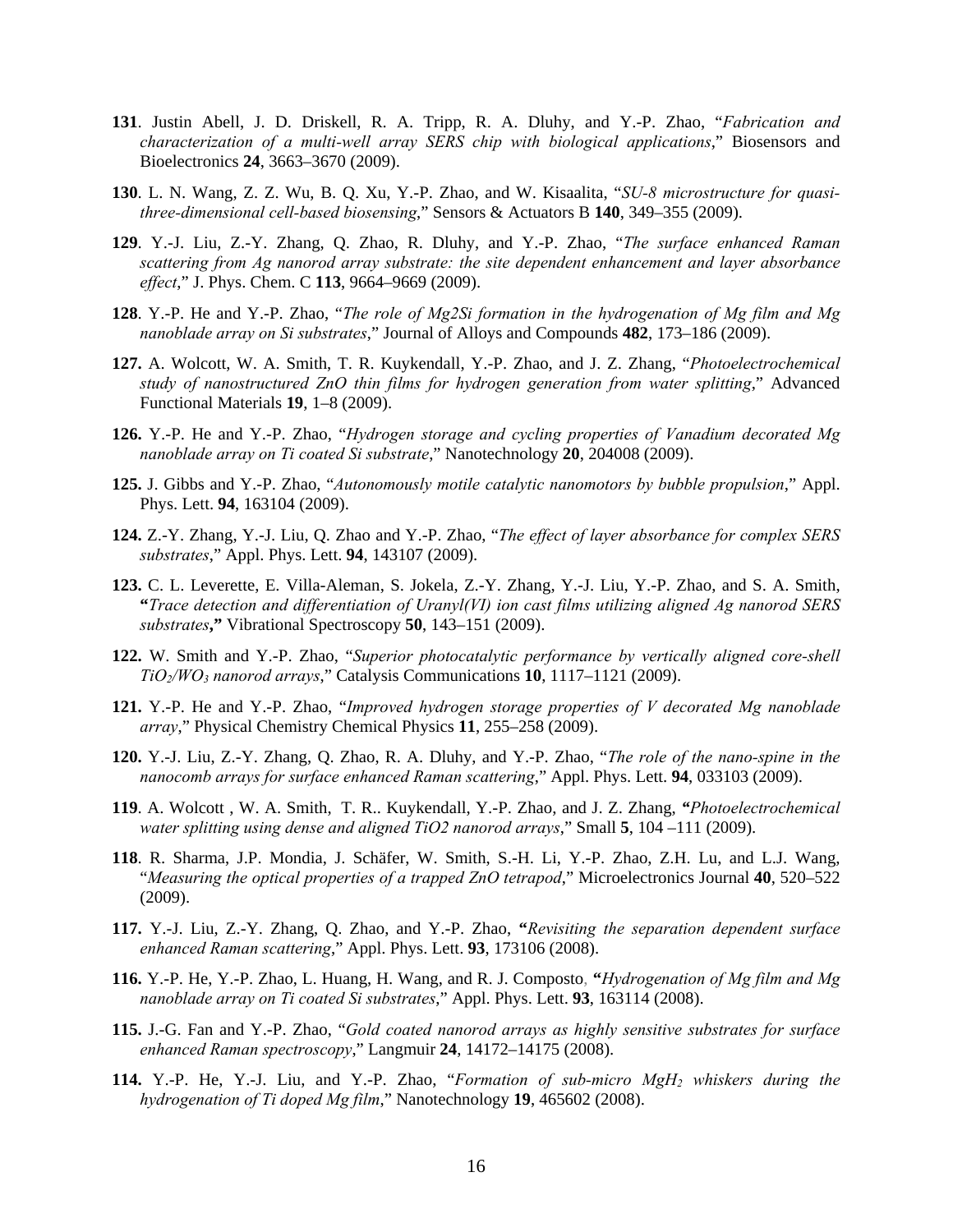- **113.** S.-Y. Chu, Y.-W. Huang, and Y.-P. Zhao, "*Silver nanorod array as a SERS substrate for foodborne pathogenic bacteria detection*," Applied Spectroscopy **62**, 922–931 (2008).
- **112.** W. Smith and Y.-P. Zhao, "*Enhanced photocatalytic activity by aligned WO<sub>3</sub>/TiO<sub>2</sub> two-layer nanorod arrays*," J. Phys. Chem. C **112**, 19635–19641 (2008).
- **111.** J.-X. Fu, A. Collins, and Y.-P. Zhao, "*The optical properties and biosensor application of ultra thin Silver films prepared by oblique angle deposition*," J. Phys. Chem. C **112**, 16784–16791(2008).
- **110.** J. D. Driskell, A. G. Seto, L. P. Jones, S. Jokela, R. A. Dluhy, Y.-P. Zhao, and R. A. Tripp, "*Rapid microRNA (miRNA) detection and classification via surface-enhanced Raman spectroscopy (SERS)*," Biosensors and Bioelectronics **24**, 923–938 (2008).
- **109.** J. P. Mondia, R. Sharma, J. Schäfer, W. Smith, Y. P. Zhao, Z. H. Lu, and L. J. Wang, "*An electrodynamically confined single ZnO tetrapod laser*," Appl. Phys. Lett. **93**, 121102 (2008).
- **108.** Y.-J. Liu and Y.-P. Zhao, "*Simple model for surface-enhanced Raman scattering from tilted silver nanorod array substrates*," Phys. Rev. B **78**, 075436 (2008).
- **107.** J. G. Gibbs and Y.-P. Zhao, "*Measurement of driving force of catalytic nanomotors in dilute hydrogen peroxide by torsion balance*," Rev. Sci. Instrum. **79**, 086108 (2008).
- **106.** Y.-P. He, Z.-Y. Zhang, and Y.-P. Zhao, "*Optical and photocatalytic properties of oblique angle deposited TiO2 nanorod array*," J. Vac. Sci. Technol. B **26**, 1350–1358 (2008).
- **105.** R. Blackwell and Y.-P. Zhao, "*Metal nanoparticle embedded porous thin film prepared by oblique angle co-evaporation*," J. Vac. Sci. Technol. B **26**, 1344–1349 (2008).
- **104.** Z.-Y. Zhang and Y.-P. Zhao, "*Optical properties of U-shaped Ag nanostructure*," J. Phys.: Condens. Matter **20**, 345223 (2008).
- **103.** Z.-Y. Zhang and Y.-P. Zhao, "*Optical properties of helical and multi-ring Ag nanostructures: the effect of pitch height*," J. Appl. Phys. **104**, 013517 (2008).
- **102.** Y.-P. Zhao, R. A. Dluhy, and R. A. Tripp, "*Novel nanorod array structures for surface enhanced Raman spectroscopy (SERS) biosensing*," NanoToday **3**, 31–37 (2008).
- **101.** W.M. Hlaing Oo, M.D. McCluskey, Y.-P. He, and Y.-P. Zhao, "*Strong Fano resonance of oxygenhydrogen bonds on oblique angle deposited Mg nanoblades*," Appl. Phys. Lett. **92**, 183112 (2008).
- **100.** J.-X. Fu, B. Park, G. Siragusa, L. Jones, R. Tripp, Y.-P. Zhao, and Y.-J. Cho "*Au/Si hetero-nanorodbased biosensor for Salmonella detection*," Nanotechnology **19**, 155502 (2008).
- **99.** J.-X. Fu, Y.-P. Zhao, and J.-S. Wu, "*Rotation of Cu nanorods during growth*," J. Phys. Chem. C **112**, 5459–5462 (2008).
- **98.** Y.-P. He, Z.-Y. Zhang, C. Hoffmann, and Y.-P. Zhao, "*Designing Ag nanoparticles embedded MgF2 nanorod array*," Advanced Functional Materials **18,** 1676–1684 (2008).
- **97.** J.-X. Fu, Y.-P. He, and Y.-P. Zhao, "*Fabrication of heteronanorod structures by dynamic shadowing growth*," IEEE Sensors **8**, 989–997 (2008).
- **96.** J. D. Driskell, S. Shanmukh, Y.-J. Liu, S. Hennigan, L. Jones, Y.-P. Zhao, R. A. Dluhy, D. C. Krause, and R. A. Tripp, "*Infectious agent detection with SERS-active silver nanorod arrays prepared by oblique angle deposition*," IEEE Sensors **8**, 863–870 (2008).
- **95.** J.-G. Fan, J.-X. Fu, A. Collins, and Y.-P. Zhao, "*Freezing a water droplet on an aligned Si nanorod array substrate*," Nanotechnology **19**, 155707 (2008).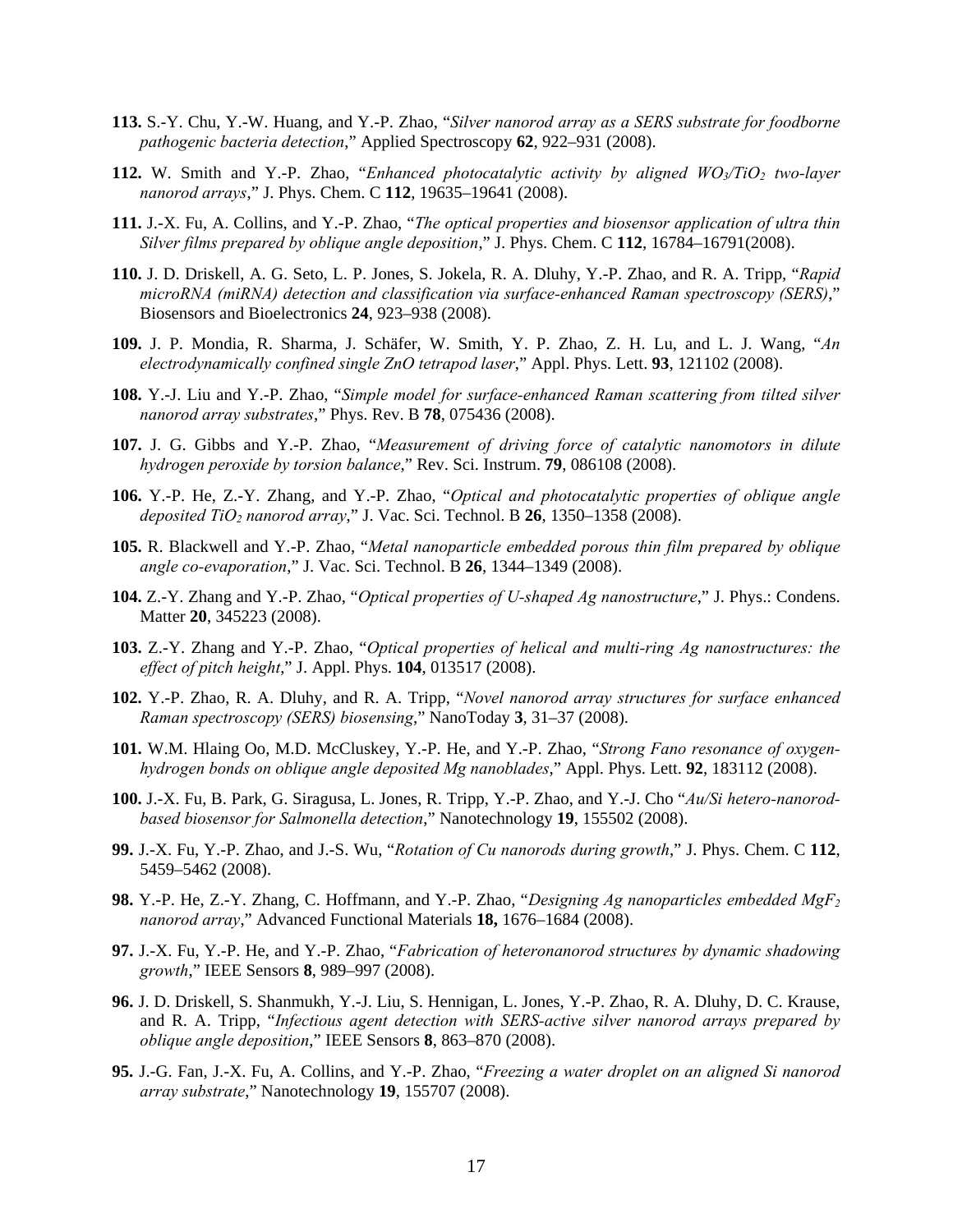- **94.** S. Shanmukh, L. Jones, Y.-P. Zhao, J. D. Driskell, R. A. Tripp and R. A. Dluhy, "*Identification and classification of respiratory syncytial virus (RSV) strains by surface enhanced Raman spectroscopy and multivariate statistical techniques*," Analytical and Bioanalytical Chemistry **390**, 1551–1555 (2008).
- **93.** Y.-P. He, Y.-P. Zhao, and J.-S. Wu, "*The effect of Ti doping on the growth of Mg nanostructures by oblique angle co-deposition*," Appl. Phys. Lett. **92**, 063107 (2008).
- **92.** J. Song, U. Willer, J. Szarko, A. Caughey, S. Leone, S. H. Li, Y. P. Zhao, "*Ultrafast upconversion probing of lasing dynamics in single ZnO nanowire lasers*," J. Phys. Chem. C **112**, 1679–1684 (2008)**.**
- **91.** J. Driskell, S. Shanmukh, Y. Liu, S. Chaney, X.-J. Tang, Y.-P. Zhao, and R. Dluhy, "*The use of aligned silver nanorod arrays prepared by oblique angle vapor deposition*," J. Phys. Chem. C **112**, 895–901 (2008).
- **90.** J.-G. Fan, and Y.-P. Zhao, "*The effect of the shape of nanorod arrays on the nanocarpet effect*," Nanotechnology **19**, 045713 (2008).
- **89.** Y. P. He and Y.-P. Zhao, "*NIR laser induced photothermal coloration in WO3H2O nanoflakes*," J. Phys. Chem. C **112**, 61–68 (2008).
- **88.** Z.-Y. Zhang and Y.-P. Zhao, "*Extinction spectra and electrical field enhancement of Ag nanorods with different topologic shapes*," J. Appl. Phys. **102**, 113308 (2007).
- **87.** W. Smith, Z.-Y. Zhang, and Y.-P. Zhao, "*Structural and optical characterization of WO3 nanorods/films prepared by oblique angle deposition*," J. Vac. Sci. Technol. B **25**, 1875–1881 (2007).
- **86.** H. Y. Chu, Y.-J. Liu, Y.-W. Huang, and Y.-P. Zhao, "*A high sensitive fiber SERS probe based on silver nanorod arrays*," Optics Express **15**, 12230–12239 (2007).
- **85.** Z.-Y. Zhang and Y.-P. Zhao, "*The optical properties of helical Ag nanostructures calculated by discrete dipole approximation method,*" Appl. Phys. Lett. **90**, 221501 (2007).
- **84.** Y.-P. He, J.-S. Wu, and Y.-P. Zhao, "*Designing catalytic nanomotors by dynamic shadowing growth,*" Nano Letters **7,** 1369–1375 (2007).
- **83.** J.-G. Fan and Y.-P. Zhao, "*Spreading of a water droplet on a vertically aligned Si nanorod array surface*," Appl. Phys. Lett. **90**, 013102 (2007).
- **82.** Y.-P. He, J. Fu, Y. Zhang, Y. Zhao, L. Zhang, A. Xia, and J. Cai, "*Multilayered Si/Ni nanosprings and their magnetic properties,*" Small **3,** 153–160 (2007).
- **81.** Y. Liu, J. Fan, S. Shanmukh, R. A. Dluhy, and Y.-P. Zhao, "*Angle dependent surface enhanced Raman scattering obtained from a Ag nanorod array substrate,*" Appl. Phys. Lett. **89,** 173134 (2006).
- **80.** S. Shanmukh, L. Jones, Y.-P. Zhao, R. A. Dluhy, and R. A. Tripp, "*Rapid and sensitive detection of respiratory virus molecular signatures using surface enhanced Raman,*" Nano Letters **6,** 2630 (2006).
- **79.** X.-J. Tang, G. -G. Zhang, and Y.-P. Zhao, "*Electrochemical characterization of Silver nanorod electrodes prepared by oblique angle deposition,*" Nanotechnology **17**, 4439 – 4444 (2006).
- **78.** Y.-P. Zhao, S. B. Chaney, and Z.-Y. Zhang, "*Absorbance spectra of aligned Ag nanorod arrays prepared by oblique angle deposition,*" J. Appl. Phys. **100**, 063527 (2006).
- **77.** S. B. Chaney, Z.-Y. Zhang, and Y.-P. Zhao, "*Anomalous polarized absorbance spectra of aligned Ag nanorod arrays,*" Appl. Phys. Lett. **89**, 053117 (2006).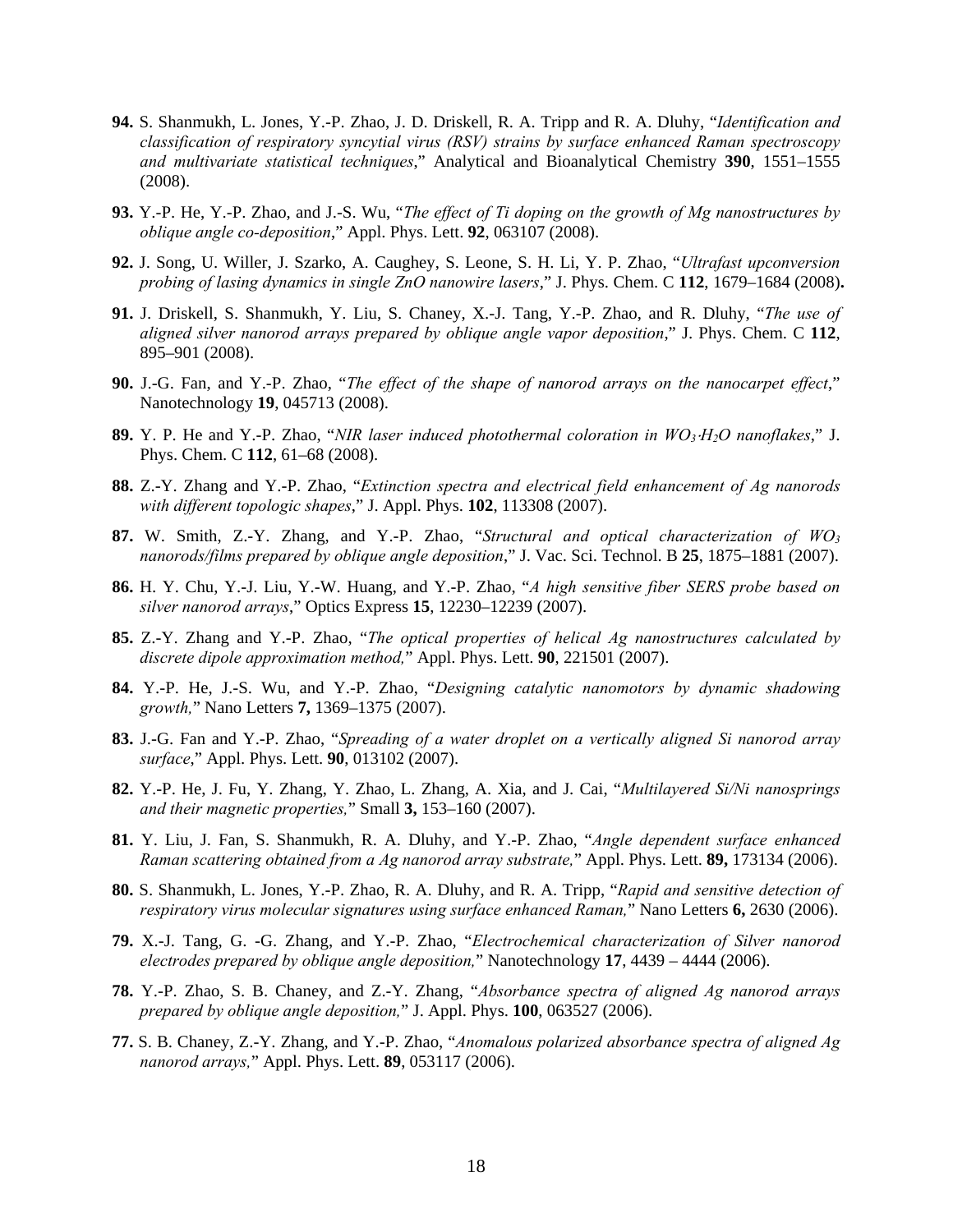- **76.** C. L. Leverette, S. A. Jacobs, S. Shanmukh, S. B. Chaney, R. A. Dluhy, and Y.-P. Zhao, "*Aligned silver nanorod arrays as substrates for surface-enhanced infrared absorption spectroscopy (SEIRA)*," Appl. Spectroscopy **60**, 906 – 913 (2006).
- **75.** Z.-Z. Wu, Y.-P. Zhao and W. S. Kisaalita, "*A packed Cytodex microbead array for three-dimensional cell-based biosensing,*" Biosensor and Bioelectronics **22**, 685 (2006).
- **74.** Z.-Z. Wu, Y.-P. Zhao and W. S. Kisaalita, "*Interfacing SH-SY5Y human neuroblastoma cells with SU-8 microstructures,*" Colloids and Surfaces B: Biointerfaces **52**, 14–21 (2006).
- **73.** J. G. Han, Z. Y. Zhu, S. Ray, A. K. Azad, W. L. Zhang, M. X. He, S. H. Li, and Y. P. Zhao, "*Optical and dielectric properties of ZnO tetrapod structures at terahertz frequencies,*" Appl. Phys. Lett. **89**, 031107 (2006).
- **72.** Z.-Y. Zhang and Y.-P. Zhao, "*Tuning the optical absorption properties by engineering the topologic shape of Ag nanorods,*" Appl. Phys. Lett. **89**, 023110 (2006).
- **71.** H.-H. Wang and Y.-P. Zhao, "*Nanostructure evolution of YBa2Cu3Ox thin films grown by pulsed-laser glancing-angle deposition*," J. Vac. Sci. Technol. B **24**, 1230 (2006).
- **70.** Y.-P. Zhao, S.-H. Li, S. B. Chaney, S. Shanmukh, J.-G. Fan, R. A. Dluhy, and W. Kisaalita, "*Designing nanostructures for sensor applications,*" J. Electric Mater. **35**, 846 – 851 (2006).
- **69.** J.-G. Fan and Y.-P. Zhao, **"***Characterization of watermarks formed in nano-carpet effect,*" Langmuir **22**, 3662 (2006).
- **68.** Y.-P. Zhao, S. B. Chaney, S. Shanmukh, and R. A. Dluhy, "*Polarized surface enhanced Raman and absorbance spectra of aligned Silver nanorod arrays,*" J. Phys. Chem. B **110**, 3153 (2006).
- **67.** Y.-P. Zhao and J.-G. Fan, "*Clusters of bundled nanorods in nanocarpet effect,*" Appl. Phys. Lett., **88**, 103123 (2006).
- **66.** J. K. Song, J. M. Szarko, S. R. Leone, S. H. Li, and Y. P. Zhao, "*Ultrafast carrier dynamics and wavelength-dependent lasing-time characteristics in single ZnO nanotetrapod and nanowire lasers,*" J. Phys. Chem. B **109**, 15749 (2005).
- **65.** F. Haq, Y. L. Rao, C. Keith, Y.-P. Zhao, and G. Zhang. "*Nano and micro structured substrates for neuronal cell development*," Journal of Biomedical Nanotechnology **1***,* 313 (2005).
- **64.** S. B. Chaney, S. Shanmukh, Y.-P. Zhao, and R. A. Dluhy, "*Randomly aligned silver nanorod arrays produce high sensitivity SERS substrates,*" Appl. Phys. Lett. **87**, 031908 (2005).
- **63.** J.-G. Fan and Y.-P. Zhao, "*Direct deposition of aligned nanorod array onto cylindrical objects,*" J. Vac. Sci. Technol. B **23**, 947 (2005).
- **62.** J. M. Szarko, J. K. Song, C. W. Blackledge, I. Swart, S. R. Leone, S.-H. Li, and Y.-P. Zhao, "*Optical injection probing of single ZnO tetrapod lasers*," Phys. Chem. Lett. **404**, 171 (2005).
- **61.** N. R. Raravikar, L. S. Schadler, A. Vijayaraghavan, Y. P. Zhao, B. Q. Wei, and P. M. Ajayan, "*Synthesis and characterization of thickness-aligned carbon nanotube-polymer composite films,*" Chemistry of Materials **17**, 974 (2005).
- **60.** J.-G. Fan, D. Dyer, G.-G. Zhang, and Y.-P. Zhao, "*Nano-carpet effect: pattern formation during the wetting of vertically aligned nanorod array,*" Nano Letters **4**, 2133 (2004).
- **59.** S.-H. Li, X. -F. Zhu, and Y.-P. Zhao, "*Carbon assisted growth of SiOx nanowires,*" J. Phys. Chem. B. **108**, 17032 (2004).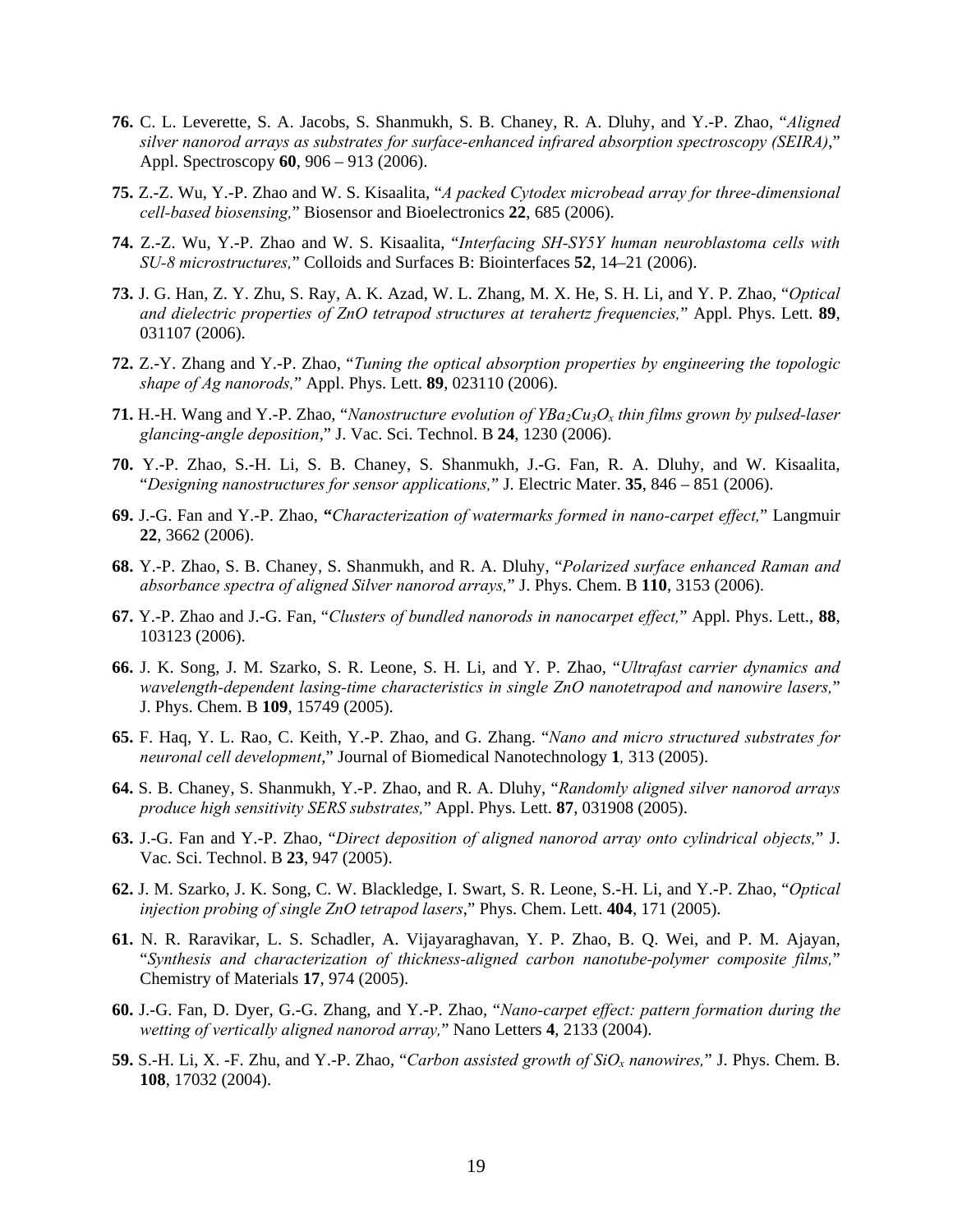- **58.** W. Bowie and Y.-P. Zhao, "*Monte Carlo simulation of vapor deposition polymerization*," Surf. Sci. Lett. **563**, L245 (2004).
- **57.** J. G. Fan, X. J. Tang, and Y.-P. Zhao, "*Water contact angles of vertically aligned Si nanorod arrays*," Nanotechnology **15**, 501 (2004).
- **56.** G. G. Zhang and Y.-P. Zhao, "*Mechanical characteristics of nano-scale springs,*" J. Appl. Phys. **95**, 267 (2004).
- **55.** Pei-I Wang, Y.-P. Zhao, G.-C. Wang and T.-M. Lu, "*Novel growth mechanism of single crystalline Cu nanorods by electron beam irradiation,*" Nanotechnology **15**, 218 (2004).
- **54.** T. Karabacak, J. P. Singh, Y.-P. Zhao, G.-C. Wang, T.-M. Lu, "*Scaling during shadowing growth of isolated nanocolumns*," Phys. Rev. B **68**, 125408 (2003).
- **53.** F. Tang, D.-L. Liu, D.-X. Ye, Y.-P. Zhao, T.-M. Lu, G.-C. Wang, A. Vijayaraghavan, "*Magnetic properties of Co nanocolumns fabricated by oblique-angle deposition,*" J. Appl. Phys. **93**, 4194 (2003).
- **52.** D.-X. Ye, Y.-P. Zhao, G.-R. Yang, Y.-G. Zhao, G.-C. Wang, and T.-M. Lu, "*Manipulating the column tilt angles of nanocolumnar films by glancing angle deposition,*" Nanotechnology **13**, 615 (2002).
- **51.** T. Karabacak, Y.-P. Zhao, Jason T. Drotar, G.-C. Wang, and T.-M. Lu, "*Kinetic roughening in silicon nitride films growth by PECVD*," Phys. Rev. B **66**, 075329 (2002).
- **50.** Q. M. Hudspeth, K. P. Nagle, Y.-P. Zhao, T. Karabacak, C. V. Nguyen, M. Meyyappan, G.-C. Wang, and T.-M. Lu, "*How does an MWNT AFM tip affect the determination of surface roughness statistics?*" Surf. Sci. **515**, 453 (2002).
- **49.** Y.-C. Chen, N. R. Raravikar, Y.-P. Zhao, L. S. Schadler, P. M. Ajayan, T.-M. Lu, G.-C. Wang, and X.-C. Zhang, "*Ultrafast optical switching properties of single-wall carbon nanotube,*" Appl. Phys. Lett. **81**, 975 (2002).
- **48.** Y.-P. Zhao, D.-X. Ye, G.-C. Wang, and T.-M. Lu, "*Sculpture aligned nano-column arrays and nanoflowers by glancing angle deposition,*" Nano Letters **2**, 351 (2002).
- **47.** Y.-P. Zhao, D.-X. Ye, Pei-I Wang, G.-C. Wang, and T.-M. Lu, "*Fabrication Si nano-columns and square springs on self-assembly colloid substrates,*" International Journal of Nanoscience **1**, 87 (2002).
- **46.** Y.-P. Zhao, B. Q. Wei, P. M. Ajayan, G. Ramanath, T.-M. Lu, G.-C. Wang, A. Rubio and S. Roche, "*Anomalous frequency dependent electrical transport in carbon nanotube circuits,*" Phys. Rev. B **64**, 201402(R) (2001).
- **45.** J. T. Drotar, B. Q. Wei, Y.-P. Zhao, G. Ramanath, P. M. Ajayan, T.-M. Lu, and G.-C. Wang, "*Reflection high-energy electron diffraction from carbon nanotubes,*" Phys. Rev. B. **64**, 125417 (2001).
- **44.** Y.-P. Zhao, J. T. Drotar, T.-M. Lu and G.-C. Wang, "*Morphology transition during low pressure chemical vapor deposition,*" Phys. Rev. Lett. **87**, 136102 (2001).
- **43.** J. T. Drotar, Y.-P. Zhao, T.-M. Lu and G.-C. Wang, "*Surface-roughening in low-pressure chemical vapor deposition,*" Phys. Rev. B **64**, 125411 (2001).
- **42.** T. Karabacak, Y.-P. Zhao, J. T. Drotar, G.-C. Wang, and T.-M. Lu, "*Kinetic roughening in amorphous silicon films growth by magnetron sputtering,*" Phys. Rev. B **64**, 085323 (2001).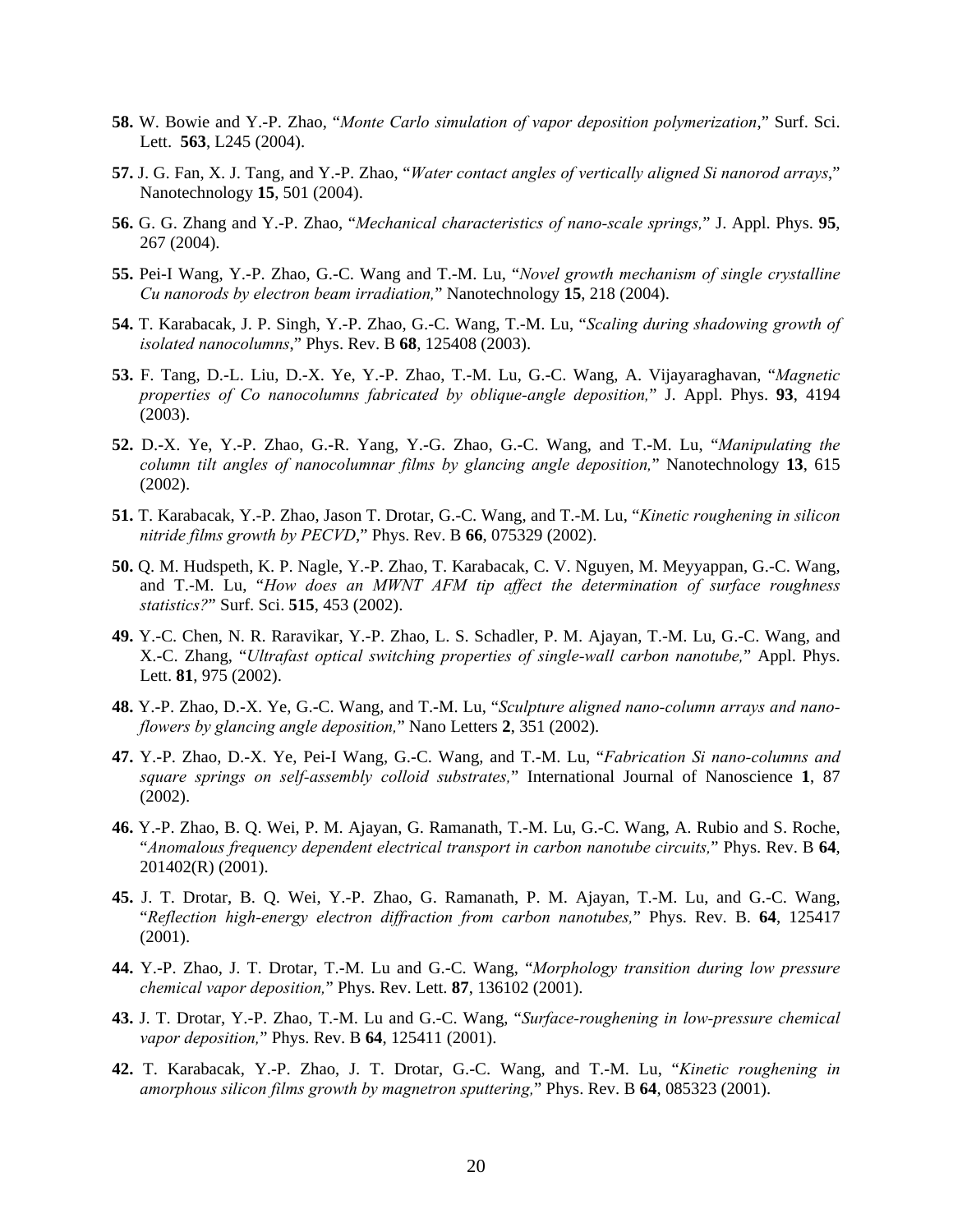- **41.** H.-D. Liu, Y.-P. Zhao, G. Ramanath, S. P. Murarka, and G.-C. Wang, *"In-situ measurement of thickness dependent of electrical resistance of ultrathin Cu films on thick SiO2/Si(100) substrate,"*  Thin Solid Films **384**, 151 (2001).
- **40.** Y.-P. Zhao, T.-M. Lu, and G.-C. Wang, Reply to Das Sarma's Comment, Phys. Rev. Lett. **86**, 2697 (2001).
- **39.** Y.-P. Zhao, R. M. Gamache, G.-C. Wang, T.-M. Lu, G. Palasantzas, and J. Th. M. De Hosson, *"Surface roughness, magnetic domains and coercivity of a thin magnetic film,"* J. Appl. Phys. **89**, 1325 (2001).
- **38.** M. Li, Y.-P. Zhao, and G.-C. Wang, *"In-situ measurement of thickness dependence of electrical resistance of ultrathin Co films on SiO2/Si(111) substrate,"* J. Vac. Sci. Tech. A **18**, 2992 (2000).
- **37.** Y.-P. Zhao, J. B. Fortin, G. Bonvallet, G.-C. Wang and T.-M. Lu, *"Kinetic roughening in vapor deposition polymerization of linear-chain polymer films,"* Phys. Rev. Lett. **85**, 3229 (2000).
- **36.** T. Karabacak, Y.-P. Zhao, T. Liew, T.-M. Lu, and G.-C. Wang, *"Study of a hard disk surface using an in-plane light scattering technique,"* J. Appl. Phys. **88**, 3361 (2000).
- **35.** T. Karabacak, Y.-P. Zhao, M. Stowe, B. Quayle, T.-M. Lu, and G.-C. Wang, *"Large angle in-plane light scattering from rough surfaces,"* Appl. Opt. **39**, 4658 (2000).
- **34.** J. T. Drotar, Y.-P. Zhao, T.-M. Lu and G.-C. Wang, *"Surface roughening in shadowing growth and etching in 2+1 dimensions,"* Phys. Rev. B **62**, 2118 (2000).
- **33.** G. Palasantzas, Y.-P. Zhao, G.-C. Wang, T.-M. Lu, J. Barnas and J. Th. M. De Hosson, *"Electrical conductivity and thin films growth dynamics,"* Phys. Rev. B **61**, 11109 (2000).
- **32.** G. Palasantzas, Y.-P. Zhao, G.-C. Wang, and J. Th. M. De Hosson, *"Roughness effects on magnetic properties of thin films,"* Physica B **283**, 199 (2000).
- **31.** J. T. Drotar, Y.-P. Zhao, T.-M. Lu and G.-C. Wang, *"Mechanisms for plasma and reactive ion etchfront roughening,"* Phys. Rev. B **61**, 3012 (2000).
- **30.** Y.-P. Zhao, G.-C. Wang, T.-M. Lu, G. Palasantzas, and J. Th. M. De Hosson, *"Surface roughness effect on capacitance and leakage current of an insulating film,"* Phys. Rev. B **60**, 9157 (1999).
- **29.** Y.-P. Zhao, J. T. Drotar, G.-C. Wang, and T.-M. Lu, *"Roughening in plasma etch fronts of Si(100),"*  Phys. Rev. Lett. **82**, 4882 (1999).
- **28.** Y.-P. Zhao, A.R. Hopper, G.-C. Wang and T.-M. Lu, *"Monte Carlo simulation of the initial growth stage in vapor deposition polymerization,"* Phys. Rev. E, **60**, 4310 (1999).
- **27.** Y.-P. Zhao, G. Palasantzas, G.-C. Wang, and J. Th. M. De Hosson, *"Surface/interface roughness induced demagnetizing effect in thin magnetic films,"* Phys. Rev. B **60**, 1216 (1999).
- **26.** J. T. Drotar, Y.-P. Zhao, T.-M. Lu and G.-C. Wang, *"Numerical analysis of the noisy Kuramoto-Sivashisky equation in 2+1 dimensions,"* Phys. Rev. E **59**, 177 (1999).
- **25.** Y.-P. Zhao, G.-C. Wang, and T.-M. Lu, *"Anisotropy in growth front roughening,"* Phys. Rev. B **58**, 13909 (1998).
- **24.** Y.-P. Zhao, C.-F. Cheng, G.-C. Wang, and T.-M. Lu, *"Characterization of pitting corrosion in aluminum films by light scattering,"* Appl. Phys. Lett. **73**, 2432 (1998).
- **23.** G.-R. Yang, Y.-P. Zhao, Y. Z. Hu, T. Paul Chow, and R. Guttmann, *"XPS and AFM study of chemical mechanical polishing of silicon nitride,"* Thin Solid Films **333**, 219 (1998).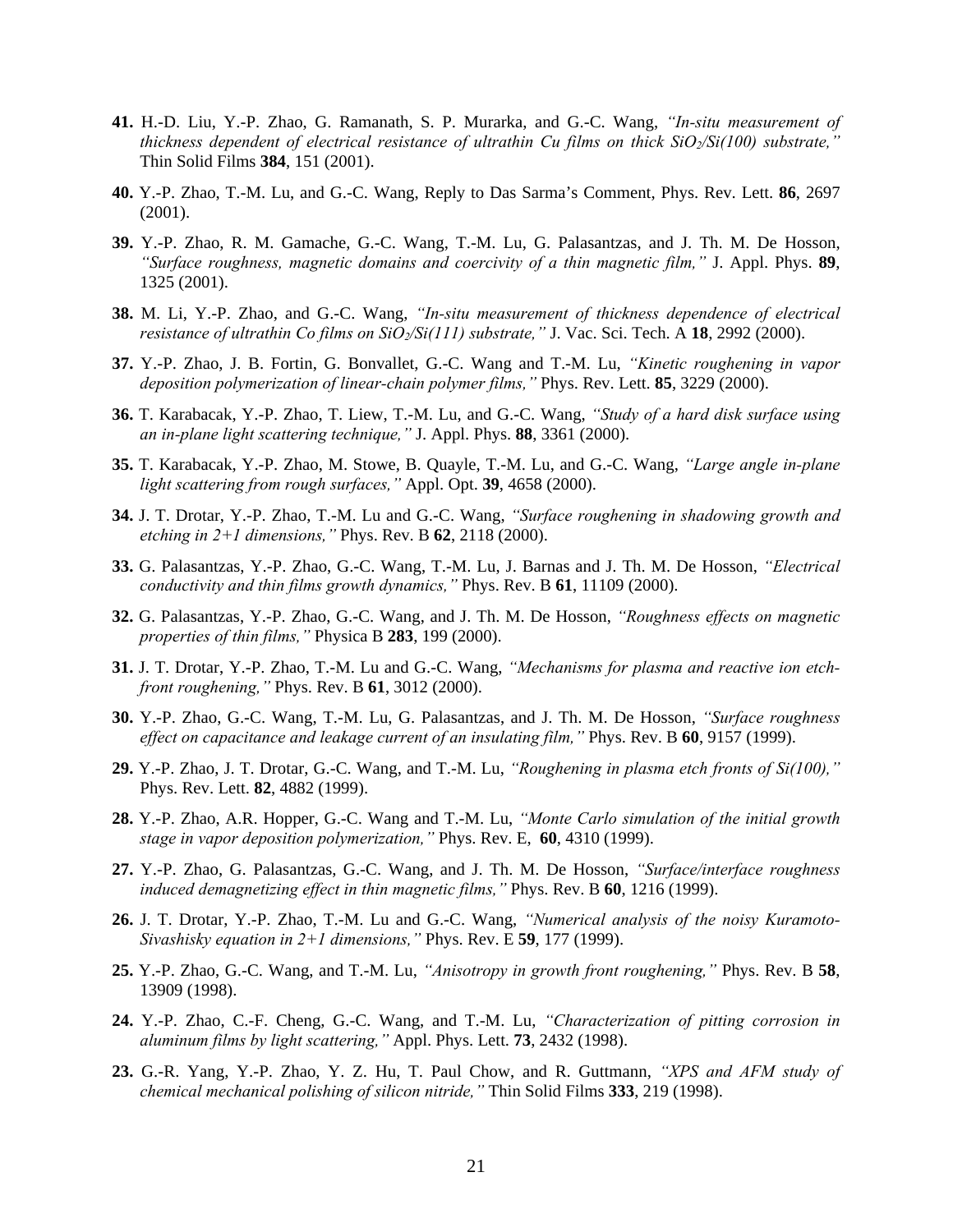- **22.** G.-R. Yang, Y.-P. Zhao, and B.-Y. Tong, *"Studying low-pressure chemical vapor deposition a-Si:B alloys by optical spectroscopy,"* J. Vac. Sci. Technol. A **16**, 2267 (1998).
- **21.** Y.-P. Zhao, G.-C. Wang, and T.-M. Lu, *"Diffraction from anisotropic rough surfaces,"* Phys. Rev. B **58**, 7300 (1998).
- **20.** Y.-P. Zhao, I. Wu, C.-F. Cheng, Ueyn Block, G.-C. Wang, and T.-M. Lu, *"Characterization of random rough surfaces by in-plane light scattering,"* J. Appl. Phys. **84**, 2571 (1998).
- **19.** T.-M. Lu, G.-C. Wang, and Y.-P. Zhao, *"Beyond intensity oscillation,"* Surface Science Review and Letter **5**, 899 (1998).
- **18.** Y.-P. Zhao, C.-F. Cheng, G.-C. Wang, and T.-M. Lu, *"Power law behavior in diffraction from fractal surfaces,"* Surf. Sci. Lett. **409**, L703 (1998).
- **17.** G.-R. Yang, Y.-P. Zhao, B. Wang, E. Barnat, J. McDonald, and T.-M. Lu, *"Chemical interactions at Ta/Fluorinated polymer buried interfaces,"* Appl. Phys. Lett. **72**, 1846 (1998).
- **16.** M. Li, Y.-P. Zhao, G.-C. Wang and H.-G. Min, *"Effect of surface roughness on magnetization reversal of Co films on plasma-etched Si(100) substrates,"* J. Appl. Phys. **83**, 6287 (1998).
- **15.** Y.-P. Zhao, H.-N. Yang, G.-C. Wang, and T.-M. Lu, *"Diffraction from diffusion barrier induced mound structures in epitaxial growth fronts,"* Phys. Rev. B **57**, 1922 (1998).
- **14.** Y.F. Wu, F. Yang, A.M. Xiong, Y.-P. Zhao, and L.M. Zheng, *"High-spectral-resolution reconstruction of atmospheric Rayleigh-Mie scattering from semi-blind de-convolution,"* Acta Optica Sinica **17**, 1066 (1997).
- **13.** G.-R. Yang, Y.-P. Zhao, N. Jan, S. Murarka, and R. Guttmann, *"Chemical mechanical polishing of BCB and PA-N films,"* J. Electrochemical Society **144**, 3249 (1997).
- **12.** G.-R. Yang, Y.-P. Zhao, N. Jan, S. Murarka, and R. Guttmann, *"Chemical mechanical polishing of Parylene-N film: an XPS and AFM study,"* J. Electronic Materials **26**, 935 (1997).
- **11.** Y.-P. Zhao, G.-C. Wang, and T.-M. Lu, *"Diffraction from non-Gaussian rough surfaces,"* Phys. Rev. B **55**, 13938 (1997).
- **10.** H.-N. Yang, Y.-P. Zhao, A. Chan, G.-C. Wang, and T.-M. Lu, *"Sampling-induced hidden cycles in correlated random rough surface,"* Phys. Rev. B **56**, 4224 (1997).
- **9.** G.-R. Yang, Y.-P. Zhao, M. Abburi, S. Dabral and B.-Y. Tong, *"Comparison of crystalline Si and B with a-Si:B alloys: An XPS Study,"* J. Vac. Sci. Technol. A **15**, 279 (1997).
- **8.** H.-N. Yang, Y.-P. Zhao, G.-C. Wang, and T.-M. Lu, *"Noise-induced roughening evolution of amorphous Si films grown by thermal evaporation,"* Phys. Rev. Lett. **76**, 3774 (1996).
- **7.** Y.-P. Zhao, Y.-J. Wu, H.-N. Yang, G.-C. Wang, and T.-M. Lu, *"In situ real-time study of chemical etching process of Si(100) using light scattering,"* Appl. Phys. Lett. **69**, 221 (1996).
- **6.** Y. P. Zhao, H.-N. Yang, G.-C. Wang, and T.-M. Lu*, "Extraction of real-space correlation function of a rough surface by light scattering using diode array detectors,"* Appl. Phys. Lett. **68**, 3063 (1996).
- **5.** C. C. Roberts, G.-R. Yang, A. Cocoziello, Y.-P. Zhao, G. Wnek, and T.-M. Lu, *"High electro-optic side-chain polymer by vapor deposition polymerization,"* Appl. Phys. Lett. **68**, 2067 (1996).
- **4.** Y. P. Zhao, D. L. Zhang, G. L. Kong, G. Q. Pan, and X B. Liao, *"Evidence for light-induced increase of Si-H bonds in undoped a-Si:H,"* Phys. Rev. Lett. **74**, 558 (1995).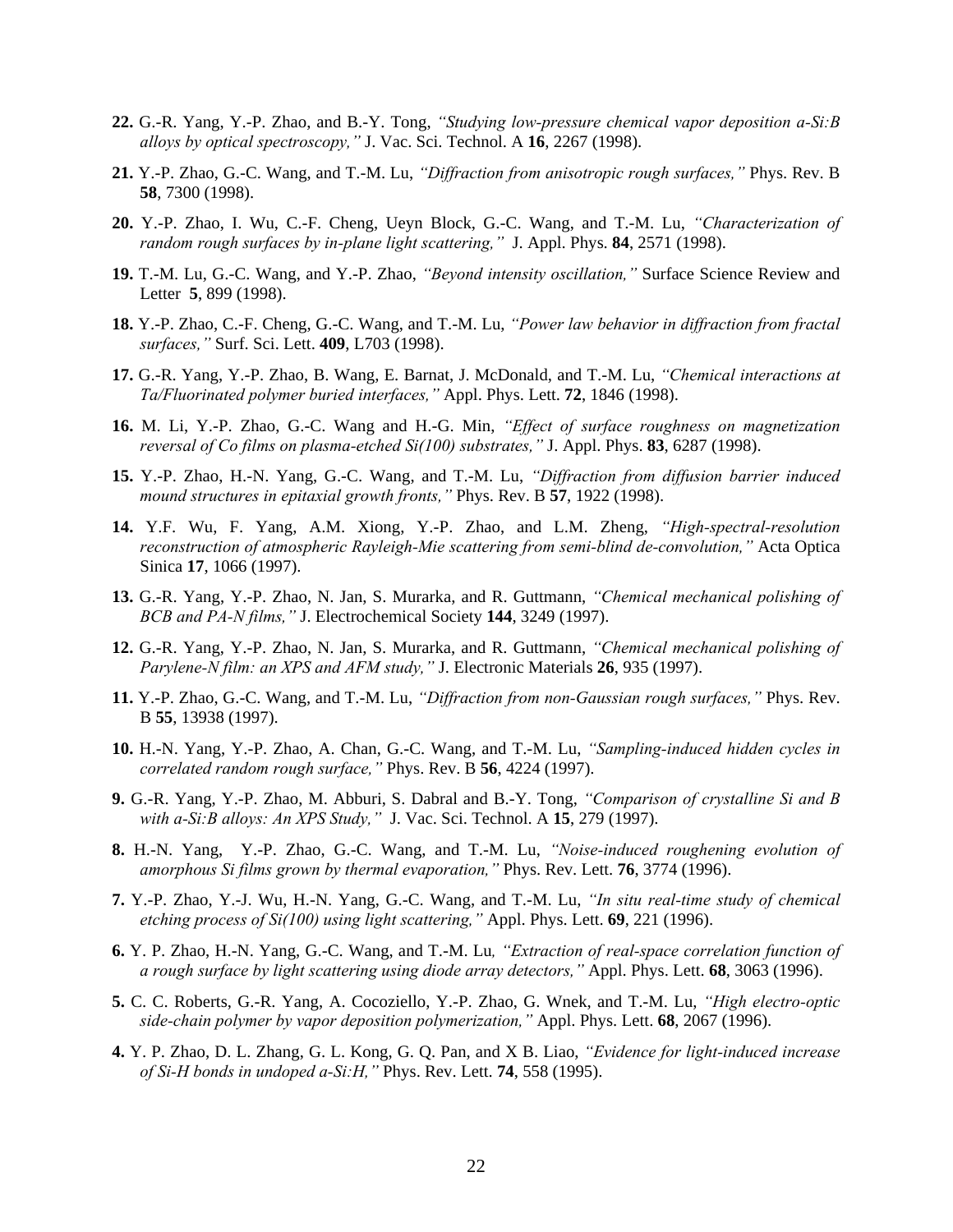- **3.** G. L. Kong, D. L. Zhang, Y. P. Zhao, and X. B. Liao, *"The role of hydrogen and Si-H bonds in the metastability of a-Si:H,"* Solid State Phenomena **44 - 46**, 677 (1995).
- **2.** Y. F. Wu, Y. P. Zhao, F. Yang, A. M. Xiong, J. X. Tang, and L. M. Zheng, *"A new method for acquiring high resolution atmospheric Rayleigh-Mie spectrum,"* Optical Engineering **34**, 1195 (1995).
- **1.** G. L. Kong, D. L. Zhang, Y. P. Zhao, G. S. Sun, G. Q. Pan, and X. B. Liao, *"A new method for detecting subtle changes in Si-H bonds of a-Si:H,"* J. Non-Crystl. Solids **164 - 166**, 211 (1993).

#### **CONFERENCE PAPERS**

- **33.** George Larsen, Weijie Huang, Yiping Zhao, S. E. H. Murph, "*Porous Iron oxide nanorods and their photothermal applications*," Proc. SPIE 9919, DOI: 10.1117/12.2237997 (2016).
- **32.** Whitney Ingram, Yizhuo He, Q. J. Zhang, Keenan Stone, Dexian Ye, William Dennis, and Yiping Zhao, "*Plasmonic properties of nanopatterns fabricated by nanosphere shadowing lithography*," Proc. SPIE 9919, DOI: 10.1117/12.2235468 (2016).
- **31.** Yizhuo He and Yiping Zhao, "*Designing large scale chiral metamaterials by nanosphere shadowing lithography*," Proc. SPIE 9929, DOI: 10.1117/12.2236351 (2016).
- **30.** Xiaomeng Wu, Jing Chen, Yiping Zhao, and Susu M. Zughaier "*Rapid detection of Pseudomonas aeruginosa biomarkers in biological fluids using surface-enhanced Raman scattering,"* Proc. SPIE Volume 9107, DOI: 10.1117/12.2053156 (2014).
- **29.** Jing Chen, Justin Abell, Yao-wen Huang, and Yiping Zhao "*Ultra-thin layer chromatography and surface enhanced Raman spectroscopy on silver nanorod array substrates prepared by oblique angle deposition*," Proc. SPIE Volume 8366, DOI: 10.1117/12.918763 (2012).
- **28.** Yiping Zhao, "*Toward practical SERS sensing*," Proc. SPIE Volume 8401, DOI: 10.1117/12.918761 (2012).
- **27.** Chunyuan Song, Jeremy D. Driskell, Ralph A. Tripp, Yiping Cui, and Yiping Zhao, "*The use of a handheld Raman system for virus detection*," Proc. SPIE Volume 8358, DOI: 10.1117/12.918758 (2012).
- **26.** John Gibbs and Yiping Zhao, "*Catalytic nanomotors: challenges and opportunities*," Proc. SPIE Volume 8058, DOI: 10.1117/12.887526 (2011).
- **25.** Qun Zhao, Jason Langley, Joonsang Lee, Justin Abell, and Yiping Zhao, "*Bioimaging and biospectra analysis by means of independent component analysis: experimental results*," Proc. SPIE Volume 8058, DOI: 10.1117/12.887064 (2011)
- **24.** Yongjun Liu and Yiping Zhao, "*Surface-enhanced Raman scattering characterization of Ag nanorod arrays fabricated by oblique angle deposition*," Proc. SPIE Volume **7757**, DOI: 10.1117/12.859924 (2010)
- **23.** Wilson Smith and Yiping Zhao, "*Hetero-structured nano-photocatalysts fabricated by dynamic shadowing growth*," Proc. SPIE Volume **7770**, DOI: 10.1117/12.859912 (2010).
- **22.** Junxue Fu and Yiping Zhao, "*Optical properties of silver/gold nanostructures fabricated by shadowing growth and their sensing applications*," Proc. SPIE Volume **7766**, DOI: 10.1117/12.859126 (2010).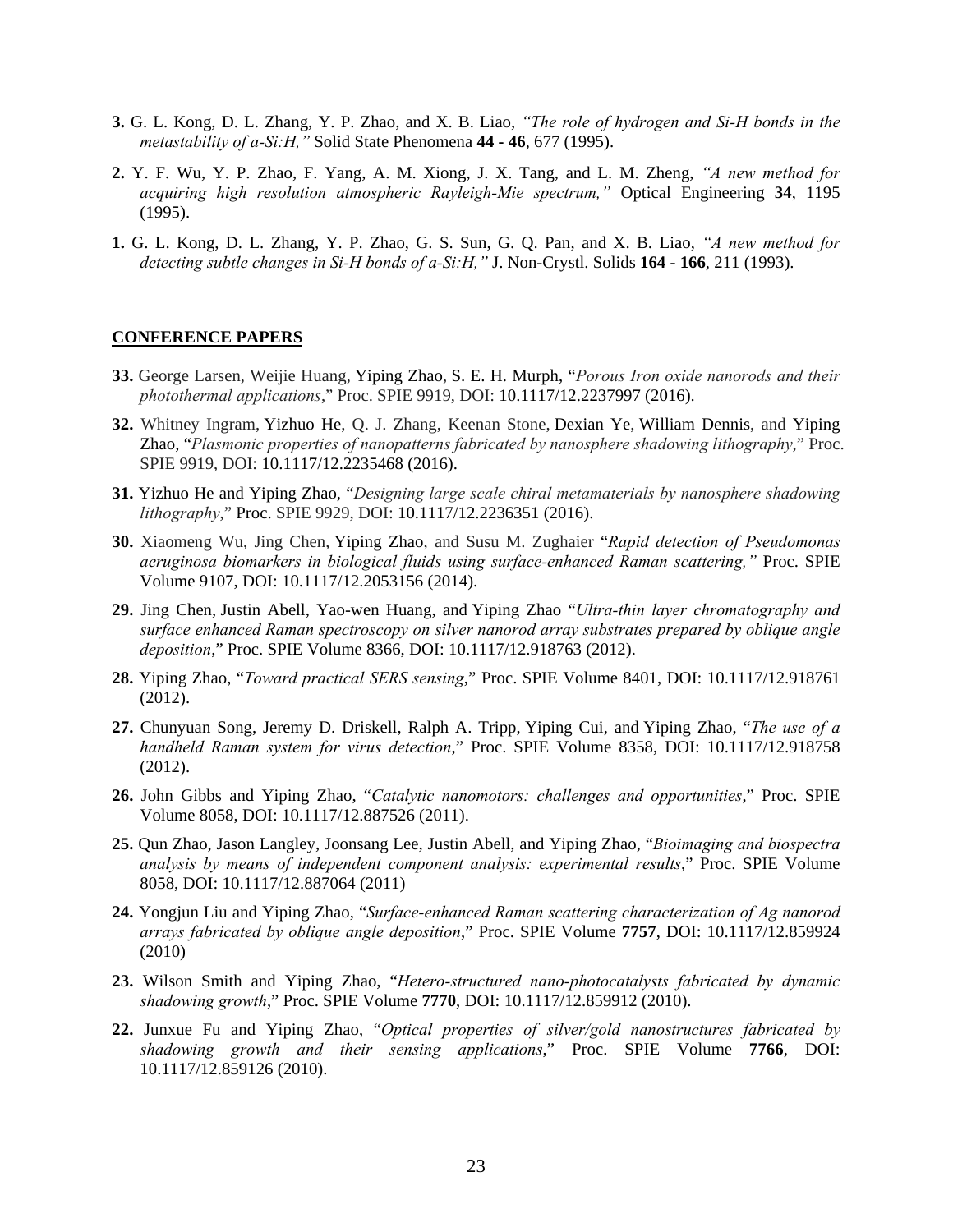- **21.** J. D. Driskell, J. L. Abell, R. A. Dluhy, Y.-P. Zhao, and R. A. Tripp, "*SERS-based viral fingerprinting: current capabilities and challenges*," Proc. SPIE Volume **7703**, DOI: 10.1117/12.863616 (2010).
- **20.** Ming Au, Scott McWhorter, Thad Adams, John Gibbs, and Yiping Zhao, "*Free standing Aluminum nanostructures for anode of Li-Ion rechargeable battery*," ECS Transactions **19** (25), 59-66 (2009).
- **19.** J. L. Abell, J. D. Driskell, R. A. Dluhy, R. A. Tripp, and Y.-P. Zhao, "*Optimization of a multi-well array SERS chip*," Proc. SPIE Volume **7321**, 732103-11 (2009).
- **18.** Z.-Y. Zhang and Y.-P. Zhao, "*Tuning the optical properties by engineering the topologic shape of Ag nanorods*," Proc. SPIE Vol. **7032**, 703207 (2008).
- **17.** J.-X. Fu and Y.-P. Zhao, "*Fine tune localized surface Plasmon resonance for chemical and biological sensors*," Proc. SPIE Vol. **6959**, 695911 (2008).
- **16.** Bosoon Park; Junxue Fu; Yiping Zhao; Gregory R. Siragusa; Yong-Jin Cho; Kurt C. Lawrence; William R. Windham, "*Bio-functional Au/Si nanorods for pathogen detection*," Proc. SPIE Vol. **6769**, DOI: 10.1117/12.736486 (2007).
- **15.** S. Cheng, X. Luo, S. M. Bhandarkar, J. Fan, and Y. Zhao, "*Video-based metrology of water droplet spreading on nanostructured surfaces*," WACV, p. 16, Proceedings of the Eighth IEEE Workshop on the Applications of Computer Vision (WACV 2007) (2007).
- **14.** Y.-P. Zhao, S. Shanmukh, Y.-J. Liu, S. B. Chaney, L. Jones, R. A. Dluhy, and R. A. Tripp, "*Silver nanorod arrays as high sensitive SERS substrates for viral detection,*" Proc. SPIE Vol. **6324**, 63240M (2006).
- **13.** J.-G. Fan, Y.-J. Liu, and Y.-P. Zhao, "*Integrating aligned nanorod array onto optical fibers for SERS probes,*" Proc. SPIE Vol. **6327**, 63270R (2006).
- **12.** F. Haq, C. Keith, Y.-P. Zhao, and G. Zhang, "*Micro and nanostructured substrates to control neurite growth in PC12h neuron cells,*" Transactions of the Society for Biomaterials **26**, 706 (2005).
- **11.** G. Zhang, F. Haq, Y.-P. Zhao, and C. Keith, "*Neurite outgrowth in rat Pheochromocytoma on nanostructured substrates,*" Biorheology **42**, 104 (2005).
- **10.** Y.-P. Zhao and Wade Bowie, "*Simulating vapor deposition of polymer thin films,*" Mat. Res. Soc. Symp. Proc. Vol. **859**, JJ6.4 (2004).
- **9.** G. Zhang, Y. P. Zhao, W. Kisaalita, C. Keith, J. G. Fan, F. Haq, D. Dyer, G. Sawaya, and K. Uyesugi, "*Nanostructured terrain for supporting neurite growth*," Transactions of the Society For Biomaterials, Vol. **25**, 727 (2004).
- **8.** J. R. LaGraff, Y.-P. Zhao, D. J. Graber, P. Rainville, G. C. Wang, T. M. Lu, Q. Chu-LaGraff, D. Szarowski, W. Shain, and J. N. Turner, "*Fabrication and imaging of protein crossover structures*," Mat. Res. Soc. Symp. Proc. **735**, 33 (2003).
- **7.** T.-M. Lu, Y.-P. Zhao, J. T. Drotar, T. Karabacak, and G.-C. Wang, "*Novel mechanisms on the growth morphology of films*," Mat. Res. Soc. Symp. Proc. **749**, 3 (2003).
- **6.** Y.-P. Zhao, D.-X. Ye, G.-C. Wang, and T.-M. Lu, "*Designing nanostructures by glancing angle deposition*," SPIE Proceedings Vol. **5219**, 59 (2003).
- **5.** J. T. Drotar, Y.-P. Zhao, G.-C. Wang, and T.-M. Lu, *"Why is KPZ type surface roughening so hard to observe?"* Mat. Res. Soc. Symp. Proc. **648**, P7.9.1 (2001)
- **4.** T. S. Kuan, C. K. Inoki, G. S. Oehrlein, K. Rose, Y.-P. Zhao, G.-C. Wang, S. M. Rossnagel, and C. Cabral, *"Fabrication and performance limits of sub-0.1 mm Cu interconnects,"* Mat. Res. Soc. Symp. Proc. Vol. **612**, D7.1 (2000)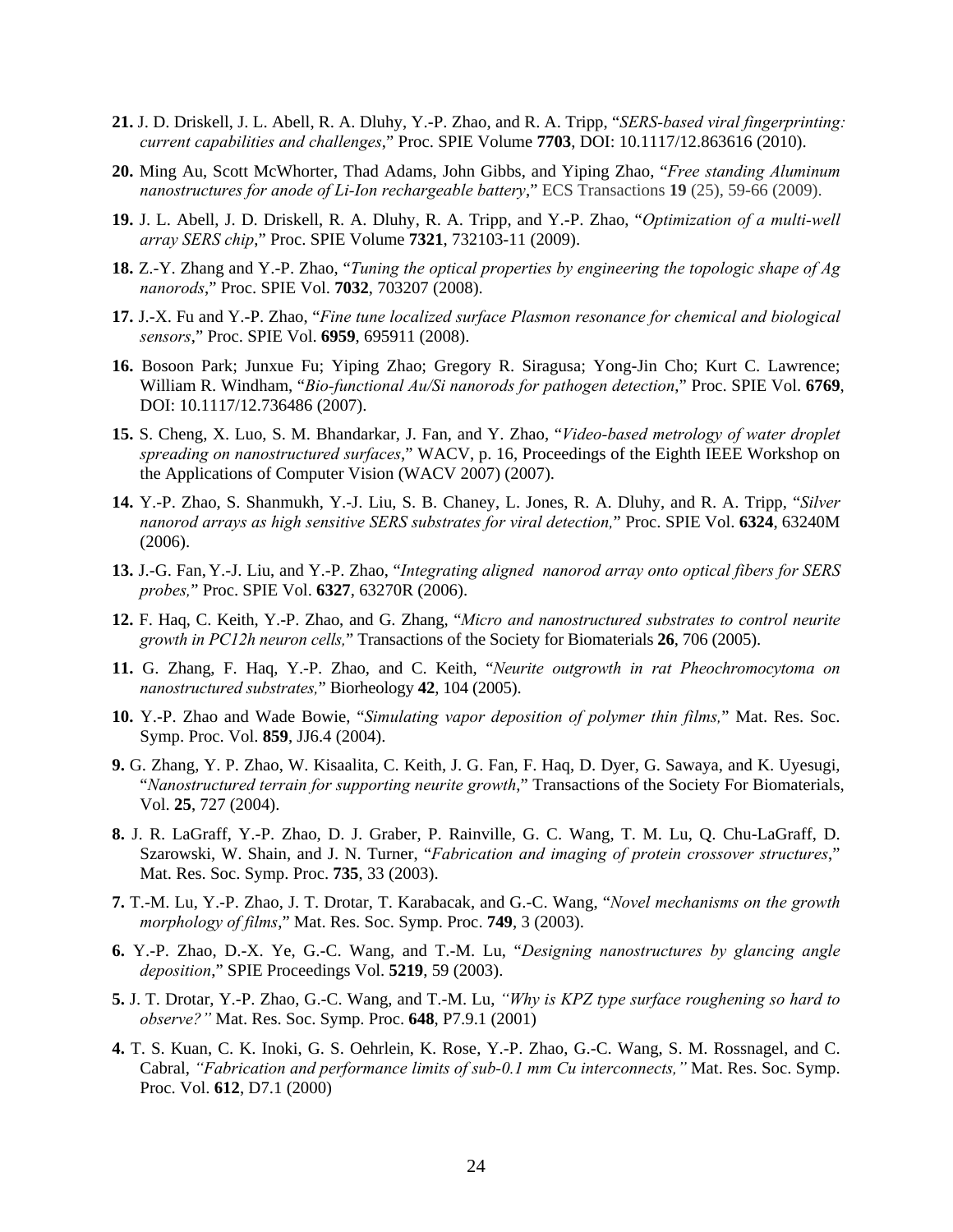- **3.** Y.-P. Zhao, G.-C. Wang, and T.-M. Lu, *"Study of surface etch-front morphology using in-plane light scattering,"* SPIE Proc. **3784**, 314 (1999)
- **2.** G.-R. Yang, Y.-P. Zhao, N. Jan, S. Murarka, and R. Guttmann, *"Chemical mechanical polishing of polymer films: comparison between PA-N and BCB films,"* Mat. Res. Soc. Symp. Proc. Low-Dielectric Constant Materials III, edited by C. Case, P. Kohl, T. Kikkawa, and W.W. Lee, p.162 (1997).
- **1.** G.-R. Yang, Y.-P. Zhao, and B.-Y. Tong, *"FTIR study of amorphous Silicon-Boron alloys deposited by LPCVD,"* Mat. Res. Soc. Symp. Proc. Thin Films for Photovoltaic and Related Device Applications, edited by D. Ginley, A. Catalano, H. W. Schock, C. Eberspacher, T. M. Peterson, and T. Wada, p. 83 (1996).

#### **SEMINARS & COLLOQIUMS**

- **129.** "*Improving the performance of LSPR sensors*," School of Physics and Electronic Engineering, Jiangsu Normal University, China, 07/31/19
- **128.** "*Functional Magnetic Nanomotors to Improve Ischemic Stroke Treatment*," Department of Physics, Applied Physics & Astronomy, Rensselaer Polytechnic Institute, 09/19/18
- **127.** "*Magnetic Nanomotors to Improve Stroke Treatment*," Department of Physics & Astronomy, the University of Georgia, 08/30/18
- **126.** "*Advanced Nanofabrication and Applications by Glancing Angle Deposition*," Suzhou Institute of Nano-Tech and Nano-Bionics, Chinese Academy of Sciences, China, 06/07/18.
- **125.** "*Designing Plasmonic Structures by Nanosphere Shadowing Lithography*," Institute of Advanced Materials, Nanjing University of Posts and Telecommunications, China, 06/05/18.
- **124.** "*Towards Practical SERS Sensing*," College of Communication Engineering, Chongqing University, China, 05/28/18.
- **123.** "*Magnetic Nanomotors to Improve Stroke Treatment*," School of Electronics Engineering & Computer Science, Peking University, China 05/24/18
- **122.** "*Glancing Angle Deposition for Plasmonics*," Department of Physics & Astronomy, University of Georgia, 04/06/18.
- **121.** "*The Applications of Nanotechnology for Food Safety*," College of Food Science& Nutritional Engineering, China Agricultural University, China, 06/26/17.
- **120.** "*Optical Chiral Metamaterials*," Department of Physics and Astronomy, UGA, 08/18/16
- **119.** "*Functional Nanomaterials Fabricated by Dynamic Shadowing Growth*," School of Physics, Sichuan University, China, 5/25/16
- **118.** "*Optical Bio-Sensors and Chiral Metamaterials*," Department of Physics, Southwestern Jiatong University, China, 5/24/16
- **117.** "*Functional Nanomaterials Fabricated by Dynamic Shadowing Growth*," Hunan University, China, 5/23/16
- **116.** "*Optical Bio-Sensors and Chiral Metamaterials*," National University of Defense Technology, China, 5/23/16
- **115.** "*Optical Bio-Sensors and Chiral Metamaterials*," Department of Mechanical Engineering, University of North Carolina, 11/19/15
- **114.** "*Optical Bio-Sensors and Chiral Metamaterials*," Department of Physics, University of Texas Arlington, 5/7/15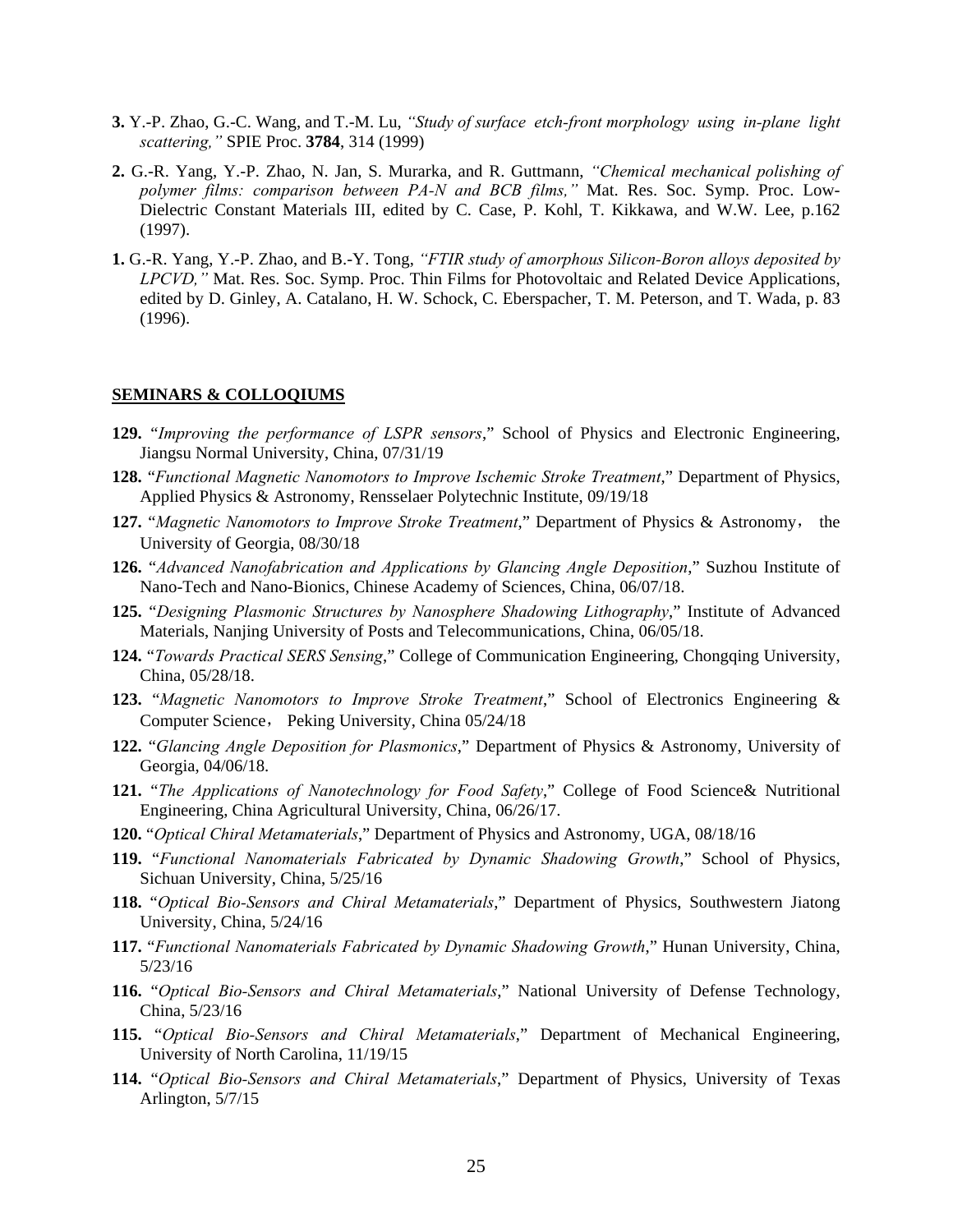- **113.** "*SERS Sensors for Food Safety Applications*," Jiangsu Academy of Agricultural Sciences, China, 01/26/15
- **112.** "*Desired Skills for Graduate Students A Personal View*," School of Physics and Electronic Engineering, Jiangsu Normal University, China, 01/23/15
- **111.** "*SERS Sensors for Medical Diagnostics, Food Safety, and Environmental Detection*," School of Physics and Electronic Engineering, Jiangsu Normal University, China, 01/22/15
- **110.** "*SERS Sensors for Food Safety Applications*," Beijing Entry-Exit Inspection and Quarantine Bureau, China, 1/21/15
- **109.** "*SERS Sensors for Medical Diagnostics, Food Safety, and Environmental Detection*," Academy of Military Medical Sciences, China, 1/20/15
- **108.** "*SERS Sensors for Food Safety Applications*," College of Food Sciences, Southwestern University, China, 1/19/15
- **107.** "*Functional Nanomaterials Fabricated by Dynamic Shadowing Growth*," Department of Physics and Astronomy, Georgia State University, 11/18/14
- **106.** "*Functional Nanomaterials Fabricated by Dynamic Shadowing Growth*," Department of Mechanical Engineering, University of Minnesota, 10/22/14
- **105.** "*The Applications of Nanotechnology for Biomedical Diagnostics and Disease Treatment*," Department of Infectious Diseases, University of Georgia, 10/09/14
- **104.** "*Functional Nanomaterials Fabricated by Dynamic Shadowing Growth*," School of Physics and Electronic Engineering, Jiangsu Normal University, China 06/06/14
- **103.** "*Functional Nanomaterials Fabricated by Dynamic Shadowing Growth*," School of Physics and Electronics, Shangdong Normal University, China, 06/05/14
- **102.** "*Functional Nanomaterials Fabricated by Dynamic Shadowing Growth*," Institute of Advanced Materials, Nanjing University of Posts and Telecommunications, China, 06/03/14
- **101.** "*Functional Nanomaterials Fabricated by Dynamic Shadowing Growth*," School of Physics & Information Technology, Shaanxi Normal University, China, 05/22/14
- **100.** "*The PhD Skills A personal view*," Department of Physics & Astronomy, University of Georgia, 10/24/13
- **99.** "*Advanced Fabrication of Heteronanorods and Composite Nanorods by Dynamic Shadowing Growth*," School of Chemical Engineering and Environment, Beijing Institute of Technology, 6/19/13
- **98.** "*Advanced Fabrication of Heteronanorods and Composite Nanorods by Dynamic Shadowing Growth*," School of Materials Science and Engineering, Tsinghua University, China, 6/18/13
- **97.** "*Towards Practical SERS Sensing*," Department of Materials Science and Engineering, Peking University, China, 6/17/13
- **96.** "*Disease Diagnostics and Food Safety Monitoring by Surface Enhanced Raman Scattering,*" School of Materials Science and Engineering, Tsinghua University, China, 6/14/13
- **95.** "*Towards Practical SERS Sensing*," College of Physics, Southwestern University, China, 6/4/13
- **94.** "*Advanced nanofabrication by glancing angle deposition*," Department of Physics, Beihang University, China, 5/29/13
- **93.** "*The PhD Skills A personal view*," UGA NanoSEC, University of Georgia, 2/1/13
- **92.** "*Advanced nanofabrication by glancing angle deposition*," Chemistry Division, National Institute of Standard, 4/27/12
- **91.** "*Towards Practical SERS Sensing*," Department of Biomedical Engineering, The Catholic University of America, 4/23/12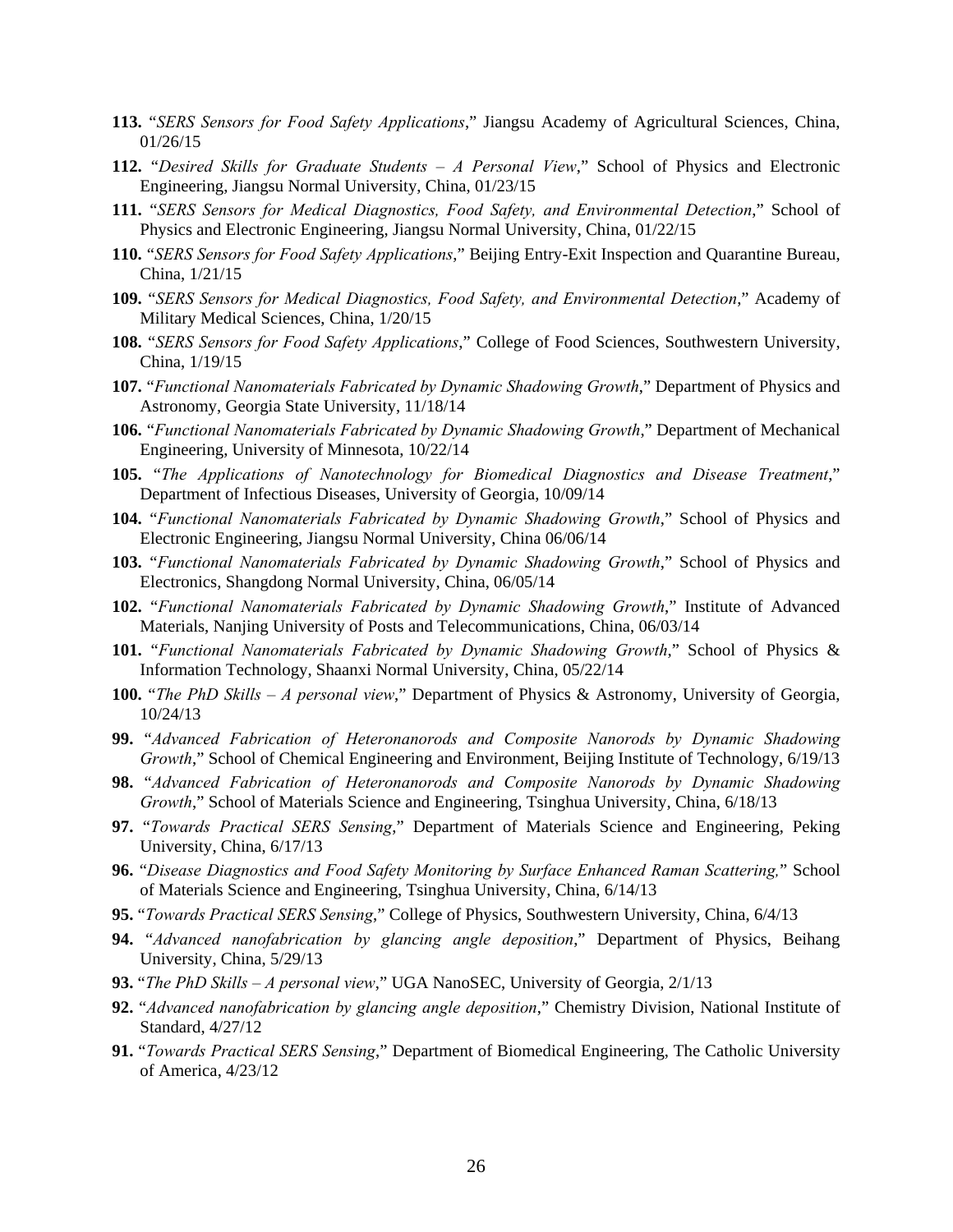- **90.** "*Towards Practical SERS Sensing*," School of Physics & Information Technology, Shaanxi Normal University, China, 4/11/12
- **89.** "*Towards Practical SERS Sensing*," Department of Electric Engineering, Southeast University, China, 4/1/12
- **88.** "*Catalytic Nanomotors: Challenges and Opportunities*," Department of Chemistry, Tsinghua University, China, 3/30/12
- **87.** "*Towards Practical SERS Sensing*," Department of Materials Science and Engineering, Tsinghua University, China, 3/29/12
- **86.** "*Advanced nanofabrication by glancing angle deposition*," Army Research Laboratory, Adelphi, MD 3/23/12
- **85.** "*Towards Practical SERS Sensing*," Center for Diagnostics and Therapeutics, Georgia State University, 11/21/11
- **84.** "*Catalytic Nanomotors: Challenges and Opportunities*," Department of Mechanical Engineering, Clemson University, 11/11/11
- **85.** "*Advanced nanofabrication by glancing angle deposition*," MEMS Summer Camp, Peking University, China, 7/28/11
- **83.** "*Advanced nanofabrication by glancing angle deposition*," Shanghai Institute of Ceramics, Chinese Academy of Sciences, China, 9/28/10
- **82.** "*Advanced nanofabrication by glancing angle deposition*," Department of Chemistry, Fudan University, China, 9/28/10
- **81.** "*Advanced nanofabrication by glancing angle deposition*," the Institute for Advanced Materials & Nano Biomedicine, Tongji University, China, 9/27/10
- **80.** "*Advanced nanofabrication by glancing angle deposition*," College of Materials Science, Shanghai University, China, 9/21/10
- **79.** "Nano-Structured Materials: Current and Future applications," UGA Engineering Seminar, 9/2/10
- **78.** "*Catalytic nanomotors: opportunities and challenges*," Department of Materials Science and Engineering, Tsinghua University, China, 6/21/10
- **77.** "*Catalytic nanomotors: opportunities and challenges*," Institute of Microelectronics, Peking University, China, 6/20/10
- **76.** "*Advanced nanofabrication by glancing angle deposition*," College of Materials Science, Beijing Institute of Technology, China, 6/18/10
- **75.** "*Advanced nanofabrication by glancing angle deposition*," Institute of High Energy Physics, Chinese Academy of Science, China, 6/17/10
- **74.** "*Catalytic nanomotors: opportunities and challenges*," Graduate School, Chinese Academy of Science, China, 6/17/10
- **73.** "*Surface enhanced Raman scattering from Ag nanorod array*," Department of Physics, Southwestern Jiatong University, China, 6/7/10
- **72.** "*Catalytic nanomotors: opportunities and challenges*," Department of Physics, Southwestern Jiatong University, China, 6/7/10
- **71.** "*Advanced nanofabrication by glancing angle deposition*," Department of Physics, Southwestern Jiatong University, China, 6/7/10
- **70.** "*Catalytic nanomotors: opportunities and challenges*," College of Physics, Southwestern University, China, 6/4/10
- **69.** "*Nanoscience at UGA: The Next Big Thing*," Monroe Rotary club, 3/20/10
- **68.** "*Nanoscience at UGA: The Next Big Thing*," UGA Golf Court, 3/16/10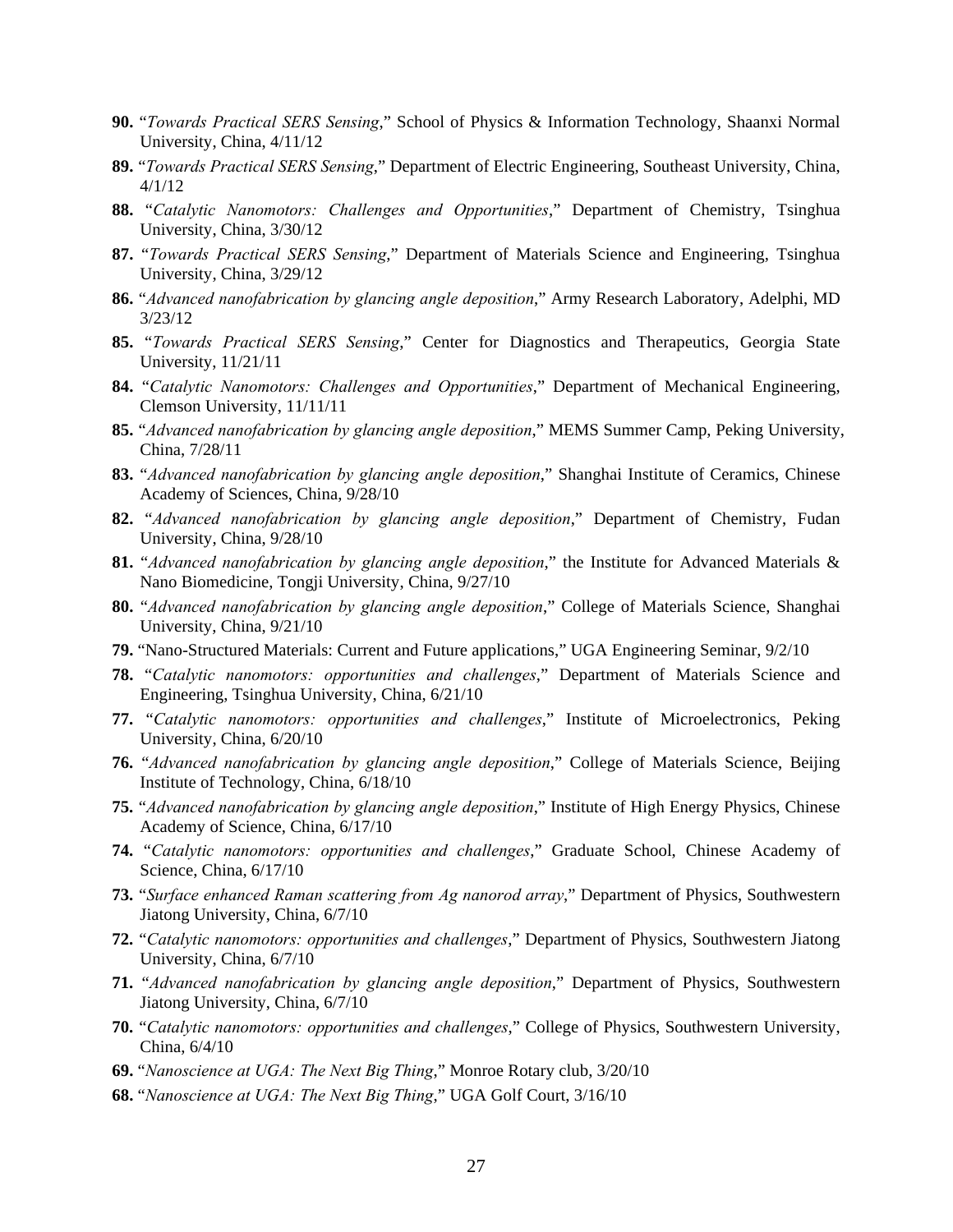- **67.** "*Advanced nanofabrication by glancing angle deposition*," UGA NanoSEC, 2/5/10
- **66.** "*Catalytic nanomotors: opportunities and challenges*," Georgia Tech Nanotechnology Research Center, 1/27/10
- **65.** "*The biological and energy applications of nanostructures fabricated by glancing angle deposition*," UGA Engineering Seminar, 9/3/09
- **64.** "*Catalytic nanomotors: opportunities and challenges*," UGA NanoSEC, 8/28/09
- **63.** "*The applications of nanostructures fabrication by dynamic shadowing growth***",** Savannah River National Lab, 6/10/09
- **62.** "*Surface Enhanced Raman Scattering from Ag Nanorods*," Department of Physics and Astronomy, University of Georgia, 9/18/08
- **61.** "*Nanostructures fabricated by glancing angle deposition and their novel applications,*" Department of Physics, University of Texas - Arlington, 9/3/08
- **60.** "*Nanostructures fabricated by glancing angle deposition and their novel applications,*" Jilin University, China, 6/18/08
- **59.** "*Nanostructures fabricated by glancing angle deposition and their novel applications,*" Peking University, China, 6/17/08
- **58.** "*Nanostructures fabricated by glancing angle deposition and their novel applications,*" Tsinghua University, China, 6/16/08
- **57.** "*Nanostructures fabricated by glancing angle deposition and their novel applications,*" Southwestern University, China, 6/6/08
- **56.** "*Nanostructures fabricated by glancing angle deposition and their novel applications,*" GE Global Research Center, 3/27/08
- **58.** "*Nanostructures fabricated by glancing angle deposition and their novel applications,*" Department of Physics, Applied Physics and Astronomy, Rensselaer Polytechnic Institute, 3/26/08
- **57.** "*Designing nanostructures by glancing angle deposition,*" Department of Chemical Engineering, Lamar University, 3/18/08
- **56.** "*Designing nanostructures by glancing angle deposition,*" Department of Mechanical Engineering, State University of New York - Binghamton, 12/7/07
- **55.** "*Designing nanostructures by glancing angle deposition,*" Department of Mechanical Engineering and Department of Physics, Florida Institute of Technology, 10/26/07
- **54.** "*GLAD at the nano-bio interface*," Xiamen University, China, 9/27/07
- **53.** "*GLAD at the nano-bio interface*," Chongqing University, China, 9/2/07
- **52.** "*Nanotechnology for better life*," Monroe Rotary Club, 8/13/07
- **51.** "*Aligned Silver nanorod array as SERS substrates for viral sensing*," University of Missouri, 3/21/06
- **50.** "*Sculptured nanostructures and their applications in chemical/biological sensors and hydrogen storage materials,*" Savannah River National Laboratory, 3/8/06
- **49.** "*Nanotechnology and its applications in biology,*" Department of Plant Biology, University of Georgia, 11/14/05
- **48.** "*Designing nanostructures for sensor applications,*" Department of Chemistry, University of California – Santa Cruz, 9/28/05
- **47.** "*Designing nanostructures for sensor applications,*" Department of Electronics, Beijing University, 6/15/05
- **46.** *"Nano-carpet effect: the wetting of vertically aligned Si nanorod arrays,"* Graduate School, Chinese Academy of Science, 6/14/05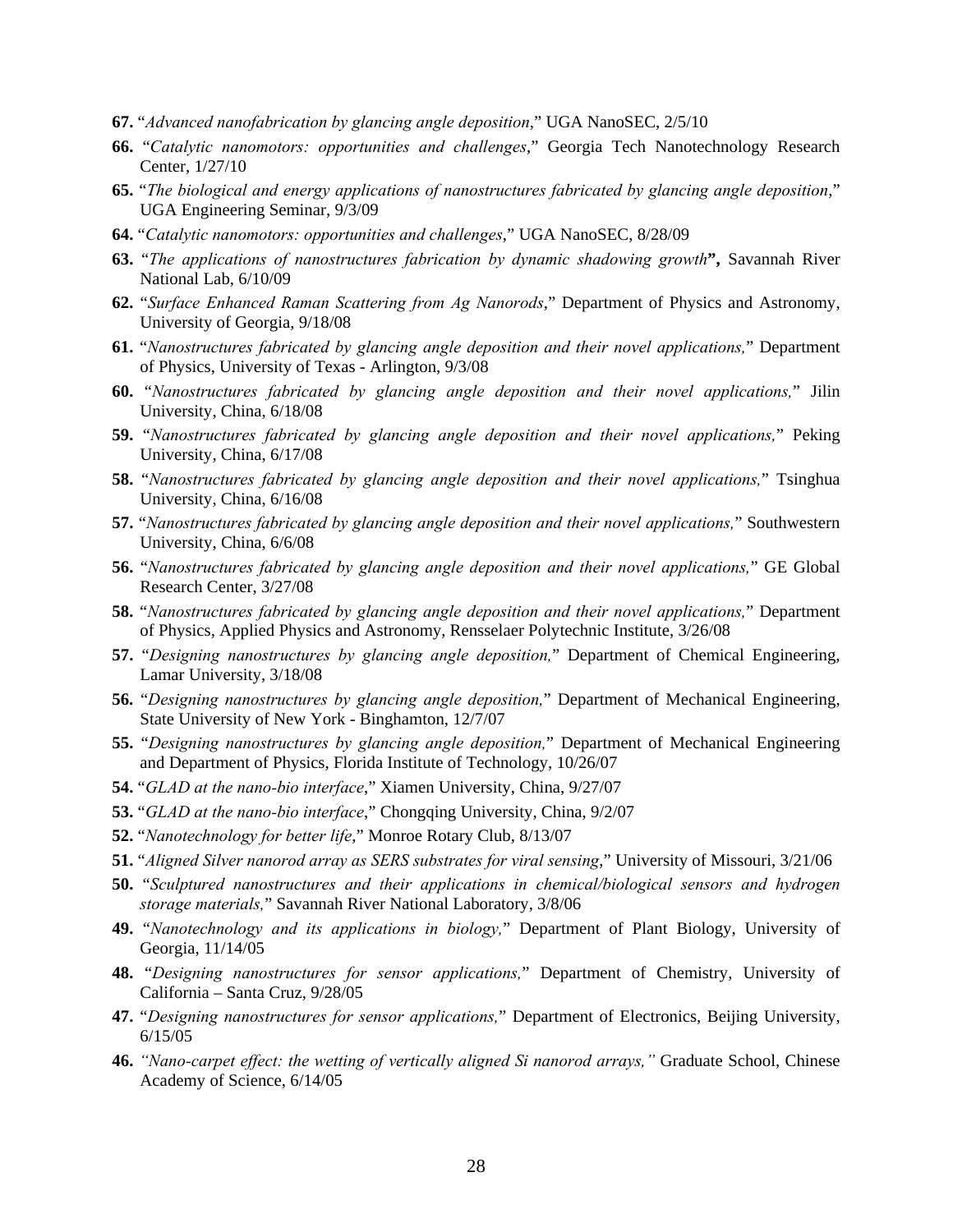- **45.** "*Designing nanostructures for sensor applications,*" Graduate School, Chinese Academy of Science, 6/14/05
- **44.** "*Monte Carlo simulation of polymer thin film growth,"* Department of Physics, Zhejiang University, 6/7/05
- **43.** *"Nano-carpet effect: the wetting of vertically aligned Si nanorod arrays,"* Department of Physics, Zhejiang University, 6/6/05
- **42.** "*Designing nanostructures for sensor applications,*" Department of Physics, Zhejiang University, 6/3/05
- **41.** "*Nanotechnology: from fantasy to reality*," Department of Physics, Zhejiang University, 6/2/2005
- **40.** "*Nanotechnology: from fantasy to reality*," Athens Academy, 3/31/2005
- **39.** *"Behind the nanolab,"* Department of Physics and Astronomy, UGA 3/24/05
- **38.** "*Designing nanostructures for sensor applications,*" Army Research Laboratory, 3/21/05
- **36.** "*Designing nanostructures for sensor applications,*" Department of Mechanical Engineering, Georgia Institute of Technology, 3/17/2005
- **35.** "*Designing nanostructures for sensor applications,*" General Electric R&D Center, 1/27/2005
- **34.** "*Nanotechnology: from fantasy to reality*," Department of Physics and Astronomy, UGA 9/2/2004
- **33.** "*Fabricating novel nanostructures by glancing angle deposition*," Department of Biological and Agricultural Engineering, UGA 8/30/04
- **32.** "*Monte Carlo simulation of polymer thin film growth: Part II,*" The Center for Simulational Physics, University of Georgia, 6/04
- **31.** "*Monte Carlo simulation of polymer thin film growth: Part I,*" The Center for Simulational Physics, University of Georgia, 5/04
- **30.** "*Introduction to nanotechnology*," Cedar High School, Athens, GA, 05/04
- **29.** "*Designing nanostructures by glancing angle deposition*," NanoNet, Oklahoma State University, 4/04
- **28.** "*Terahertz spectroscopy of novel nanostructures*," University of Hawaii Terahertz Workshop 2004, Hawaii,1/04
- **27.** "*How can we bridge Nano- and Bio-technology at UGA?*" BHSI, UGA, 12/03.
- **26.** "*Sculptured nanostructures by glancing angle deposition and their applications*," Department of Chemistry, Clemson University , 9/03
- **25.** "*From rough surfaces to nanostructures: thin film growth mechanisms and their applications in novel nanostructure fabrications,"* Department of Physics, Clemson University , 3/03
- **24.** "*From rough surfaces to nanostructures: thin film growth mechanisms and their applications in novel nanostructure fabrications,"* Department of Physics, Emory University, 10/4/02
- **23.** "*Sculptured Nanostructures by Glancing Angle Deposition,"* Department of Physics and Astronomy, University of Georgia, 10/2/02
- **22.** "*From rough surfaces to nanostructures: thin film growth mechanisms and their applications in novel nanostructure fabrications,"* College of Physics, Sichuan University, China, 5/20/02
- **21.** "*From rough surfaces to nanostructures: thin film growth mechanisms and their applications in novel nanostructure fabrications,"* Department of Materials Science and Engineering, Tsinghua University, China, 5/10/02
- **20.** "*From rough surfaces to nanostructures: thin film growth mechanisms and their applications in novel nanostructure fabrications,"* Department of Physics, Peking University, China, 5/8/02
- **19.** "*From rough surfaces to nanostructures: thin film growth mechanisms and their applications in novel nanostructure fabrications,"* Department of Physics and Astronomy, University of Georgia, 2/14/02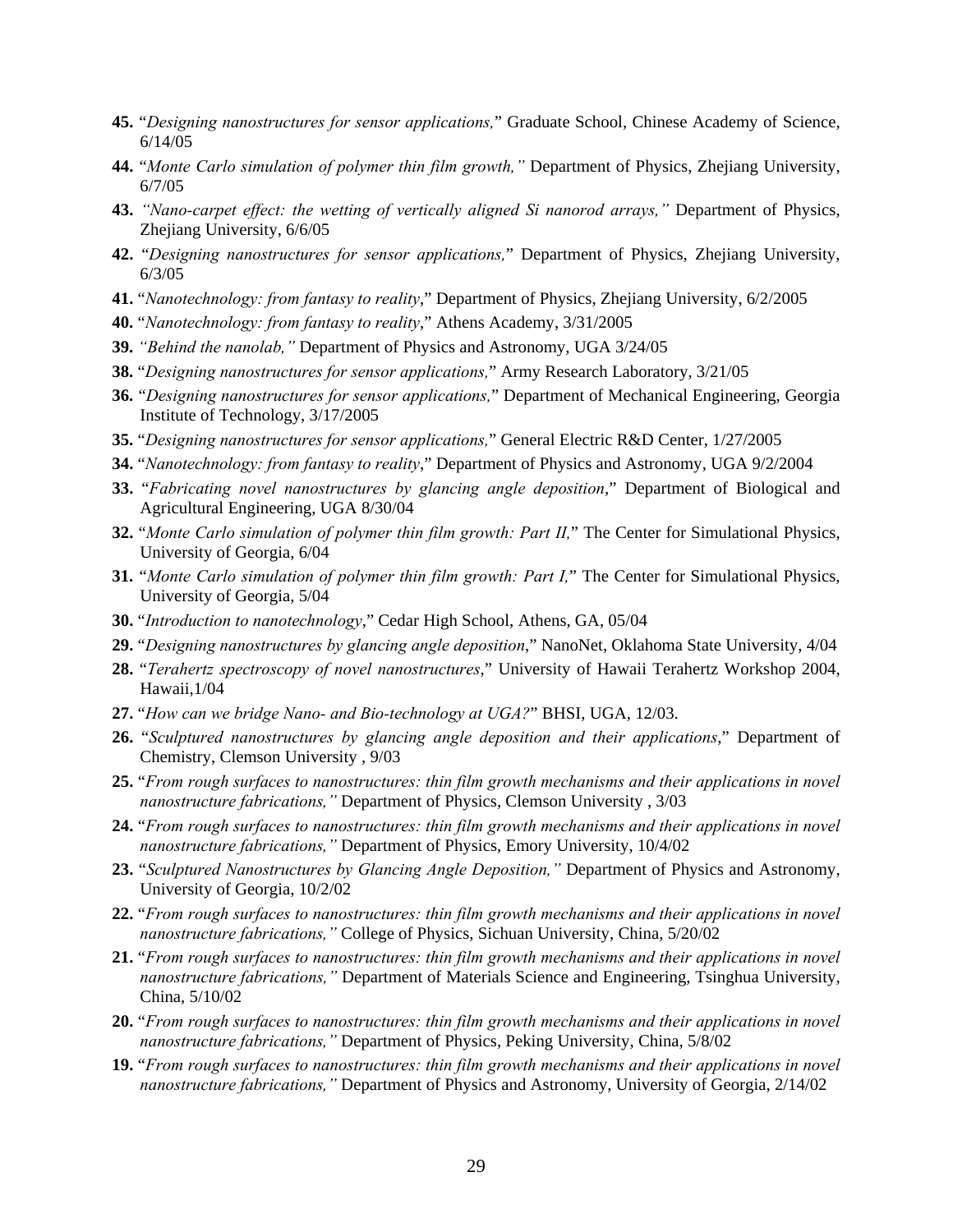- **18.** "*Understanding growth/etching mechanisms from surface morphological evolution,*" Department of Physics and Astronomy, University of Iowa, 2/12/02
- **17.** "*From rough surfaces to nanostructures: thin film growth mechanisms and their applications in novel nanostructure fabrications,"* Department of Physics and Astronomy, University of Iowa, 2/11/02
- **16.** *"From rough surfaces to nanostructures: thin film growth mechanisms and their applications in novel nanostructure fabrications,"* Department of Physics, University of Southern Illinois, 2/7/02
- **15.** *"From rough surfaces to nanostructures: thin film growth mechanisms and their applications in novel nanostructure fabrications,"* Advanced Materials Institute, University of New Orleans, 1/28/02
- **14.** *"From rough surfaces to nanostructures: thin film growth mechanisms and their applications in novel nanostructure fabrications,"* Department of Physics, University of Louisville, 1/14/02
- **13.** "*Sculptured nanostructures by glancing angle deposition and their applications,*" General Electric R&D Center, 11/01/01
- **12.** "*Growth mechanism and morphology of films produced by vapor deposition polymerization,*" Physics Department, University of Rochester, 9/26/01
- **11.** "*Understanding growth/etching mechanisms from surface morphological evolution,*" Department of Physics, State University of New York at Albany, 4/20/01
- **10.** "*Understanding growth/etching mechanisms from surface morphological evolution,*" Department of Physics, University of Cincinnati, 2/22/01
- **9.** "*Understanding growth/etching mechanisms from surface morphological evolution,*" Department of Physics and Astronomy, University of Oklahoma, 2/19/01
- **8.** "*Understanding growth/etching mechanisms from surface morphological evolution,*" Department of Materials Science and Engineering, Rensselaer Polytechnic Institute, 1/11/01
- **7.** "*Light scattering from random rough surfaces,*" Advanced Products Division, MTI Mechanical Technology Inc., 12/28/00
- **6.** "*Roughening mechanisms for plasma etch front and chemical vapor deposition growth fronts,*" Department of Physics, University of Toledo, 11/3/00
- **5.** "*Growth mechanism and morphology of films produced by vapor deposition polymerization,*" Physics Department, Rensselaer Polytechnic Institute, 9/11/00
- **4.** "*Roughening mechanisms for plasma etch front and chemical vapor deposition growth fronts,*" Physics Department, University of Minnesota, 6/9/00
- **3.** "*Diffraction from random rough surfaces,*" Material Science Seminar, Harvard University, 5/13/99
- **2.** "*Diffraction from random rough surfaces,*" Physics Department, Cornell University, 3/18/99
- **1.** "*Diffraction from random rough surfaces,*" General Electric R&D Center, 1/28/99

### **CONFERENCES (Not a Complete List)**

- **108.** Steve Larson and Yiping Zhao, "*Improving the performance of LSPR sensors by composite plasmonic nanostructures*," the 2019 OSA Optical Sensors and Sensing Congress, Jun. 25-27, 2019 (San Jose, CA)
- **107.** Yiping Zhao, "*Designing regular nanotructures by nanosphere shadowing lithography*," invited talk, 70th Southeastern Regional ACS Meeting, Oct. 31-Nov. 1, 2018 (Augusta, GA).
- **106.** Yiping Zhao, "*When glancing angle deposition meets with colloidal lithography*," invited talk, 2018 NanoScientific Symposium US – Albany, USA-Park Systems , Sept. 18 - 20, 2018 (Albany, NY).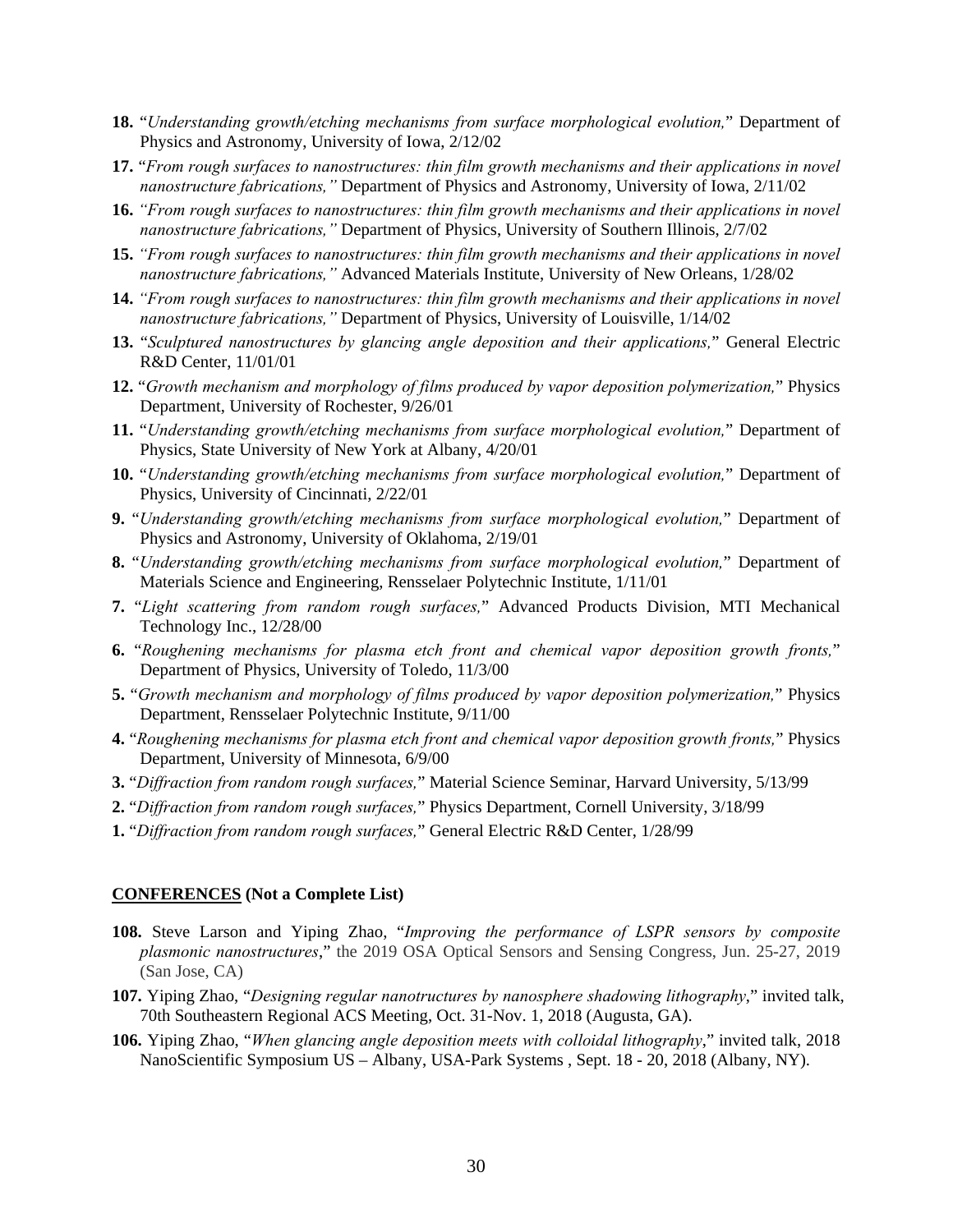- **105.** Yiping Zhao, "*Advanced Nanofabrication and Applications by Glancing Angle Deposition*," planetary talk, International Conference on Sculptured Thin Films, March 30 - 31, 2018 (New Deli, India).
- **104.**Yiping Zhao, "*Combining dynamic shadowing growth and colloidal monolayer to design plasmonic metamaterials*," invited talk, AVS 64<sup>th</sup> International Symposium and Exhibition, October 29-November 3, 2017 (Tampa, FL).
- **103.** Yiping Zhao, "*Magnetic Nanomotors to Improve Stroke Treatment*," invited talk, International Conference on Micro/Nanomachines, August 25 - 28,2017 (Wuhan, China).
- **102.** Yiping Zhao, Yizhuo He, and Bin Ai, "*Designing plasmonic Structures by nanosphere shadowing lithography*," invited talk, OSA Advanced Photonics 2017, July 24 - 27, 2017 (New Orleans, Louisiana).
- 101. Yiping Zhao, "MicroRNA detection by surface enhanced Raman scattering," invited talk, 254<sup>th</sup> American Chemical Society National Meeting & Exposition, August 20 - 24, 2017 (Washington D.C).
- **100.**S. Larson, W.J. Huang, Yiping Zhao, "*Combinatorial Fabrication of Composite Nanostructures by Oblique Angle Co*‐*Deposition*," invited talk, 2017 TMS Annual Meeting & Exhibition, February 26 – March 2, 2017 (San Diego, California)
- **99.**Weijie Huang, J.N. Hu, S.W. Huang, K.L. Jin, Y.P. Zhao,"*tPA Loaded Fe3O4 Nanorods to En hance and Target Stroke Treatment*," AVS  $63<sup>th</sup>$  International Symposium and Exhibition, November 6-11, 2016 (Nashville, TN).
- 98. S. Larson, W.J. Huang, Yiping Zhao, "*Combinatorial Fabrication of Cu-Fe<sub>2</sub>O<sub>3</sub> Composite Nanostru ctures by Oblique Angle Co*‐*Deposition*," AVS 63th International Symposium and Exhibition, November 6-11, 2016 (Nashville, TN).
- **97.** Yizhuo He and Yiping Zhao, "*Designing large scale chiral metamaterials by nanosphere shadowing lithography,*" Aug 30 -Sept. 1, 2016 SPIE Optics & Photonics Annual Meeting (San Diego, CA).
- **96.** Whitney M. Ingram, Yizhuo He, Keenan Stone, Quiju Zhang, William M. Dennis, Dexian Ye, and Yiping Zhao, "*Plasmonic properties of nanopatterns fabricated by nanosphere shadowing lithography*," Aug 30 -Sept. 1, 2016 SPIE Optics & Photonics Annual Meeting (San Diego, CA).
- **95.** George Larsen, Weijie Huang, Will Farr, Yiping Zhao, and Simona Murph, "*Iron oxide-based nanoparticles and their photothermal applications*," Aug 30 -Sept. 1, 2016 SPIE Optics & Photonics Annual Meeting (San Diego, CA).
- **94.** Yiping Zhao, **"**Detecting Bacteria by Surface Enhanced Raman Spectroscopy," invited talk, Mar. 15- 19, 2015, 2015 TMS Annual Meeting & Exhibition (Orlando, FL).
- **93.** Jing Chen, Xiaomeng Wu, Yao-wen Huang, and Yiping Zhao, "*Silver Nanorod Filters for Rapid On-Chip Pre-Concentration and SERS Sensing of Whole Cells*," SPIE Defense, Security and Sensing, May 5-9, 2012 (Baltimore, Maryland).
- **92.** Xiaomeng Wu; Jing Chen; Yiping Zhao; Susu M. Zughaier "*Rapid detection of Pseudomonas aeruginosa biomarkers in biological fluids using surface-enhanced Raman scattering,*" SPIE Defense, Security and Sensing, May 5-9, 2012 (Baltimore, Maryland).
- **91.** Jing Chen, Justin Abell, Yao-wen Huang, and Yiping Zhao "*Ultra-thin layer chromatography and surface enhanced Raman spectroscopy on silver nanorod array substrates prepared by oblique angle deposition*," SPIE Defense, Security and Sensing, April 23-27, 2012 (Baltimore, Maryland).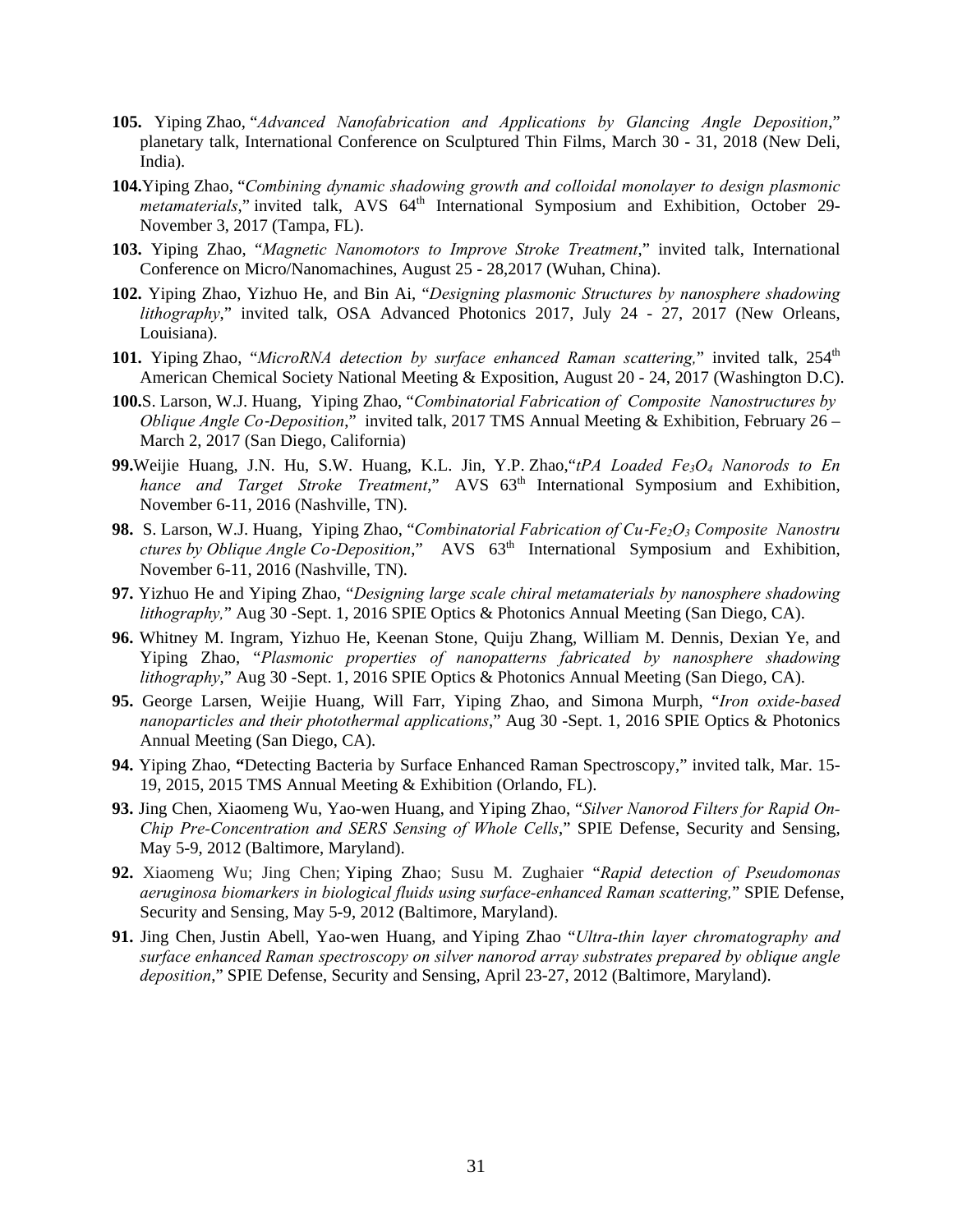- **90.** Yiping Zhao, "*Toward practical SERS sensing*," invited talk, SPIE Defense, Security and Sensing, April 23-27, 2012 (Baltimore, Maryland).
- **89.** Chunyuan Song, Jeremy D. Driskell, Ralph A. Tripp, Yiping Cui, and Yiping Zhao, "*The use of a handheld Raman system for virus detection*," SPIE Defense, Security and Sensing, April 23-27, 2012 (Baltimore, Maryland).
- **88.** Yiping Zhao, "*Designing Three-Dimensional Silver Nanorod Arrays for Surface Enhanced Raman Scattering Applications*," invited talk, the 2nd International Conference on Frontiers of Plasmonics, April 8-12, 2012 (Sichuan University, Chendu, China).
- **87.** Qun Zhao, Jason Langley, Joonsang Lee, Justin Abell, and Yiping Zhao, "*Bioimaging and biospectra analysis by means of independent component analysis: experimental results*," SPIE Defense, Security and Sensing, April 25-29, 2011 (Orlando, Florida).
- **86.** Justin Abell, J. Lee, Q. Zhao, and Y.-P. Zhao, "*New Approaches to Distinguish Components From a Mixture Using Surface-Enhanced Raman Scattering*," Nano-Devices for Defense and Security, August 29-September 1, 2011 **(**Brooklyn, New York).
- **85.** Y.-P. He and Y.-P. Zhao, "*Heterogeneous Nanorod Arrays Fabrication by a Two-Source Dynamic Shadowing Growth System*," AVS 58th International Symposium and Exhibition, October 30- November 4, 2011 (Nashville, TN).
- **84.** John Gibbs and Yiping Zhao, "*Catalytic Nanomotor Control: Design Techniques Using Dynamic Shadowing Growth*," AVS 58<sup>th</sup> International Symposium and Exhibition, October 30-November 4, 2011 (Nashville, TN).
- **83.** George Larsen, R. Fitzmorris, J.Z. Zhang, and Y.-P. Zhao, "*Fabrication of Cr-doped TiO2 Nanorod Arrays by Oblique Angle Co-deposition and Their Photocatalytic Properties*," AVS 58<sup>th</sup> International Symposium and Exhibition, October 30-November 4, 2011 (Nashville, TN).
- **82.** Yongjun Liu and Yiping Zhao, "*The Silver Nanorod Array SERS Substrates*," invited talk, ICORS August 8-13, 2010 (Boston, MA).
- **81.** Wilson Smith and Yiping Zhao, "*Hetero-structured nano-photocatalysts fabricated by dynamic shadowing growth*," SPIE Optics + Photonics, August 1-5, 2010 (San Diego, CA).
- **80.** Yongjun Liu and Yiping Zhao, "*Surface-enhanced Raman scattering characterization of Ag nanorod arrays fabricated by oblique angle deposition*," SPIE Optics + Photonics, August 1-5, 2010 (San Diego, CA).
- **79.** Junxue Fu and Yiping Zhao, "*Optical properties of silver/gold nanostructures fabricated by shadowing growth and their sensing applications*," invited talk, SPIE Optics + Photonics, August 1-5, 2010 (San Diego, CA).
- **78.** J. Gibbs and Y.-P. Zhao, "*Designing catalytic nanomotors by dynamic shadowing growth*," invited talk, ICRA 2010 Workshop, May 7, 2010 (Anchorage, Alaska).
- **77.** Y.-P. Zhao and Y.-P. He, "*The hydrogen storage performance of magnesium based nanostructures prepared by oblique angle deposition*," invited talk, Energy Storage Workshop in Santa Clara, April 29-30, 2010 (Santa Clara, CA).
- **76.** Y.-P. Zhao, "*Advanced nanostructure and nanocomposite design by dynamic shadowing growth*," invited talk, ICCES10, April 18-21, 2010 (Las Vegas, NV).
- **75.** D. Driskell, J. L. Abell, R. A. Dluhy, Y.-P. Zhao, and R. A. Tripp, "*SERS-based viral fingerprinting: current capabilities and challenges*," invited talk, SPIE Defense, Security + Sensing, April 5-9, 2010 (Orlando, FL).
- **74.** Justin Abell, Hsiao Yun Chu, Jeremy Driskell, Ralph Tripp, Richard Dluhy, Yiping Zhao, "SERS substrates: large scale fabrication and high throughput screening devices," Nano DDS 2009, Sept. 28 - Oct. 2, 2009 (Fort Lauderdale, Florida).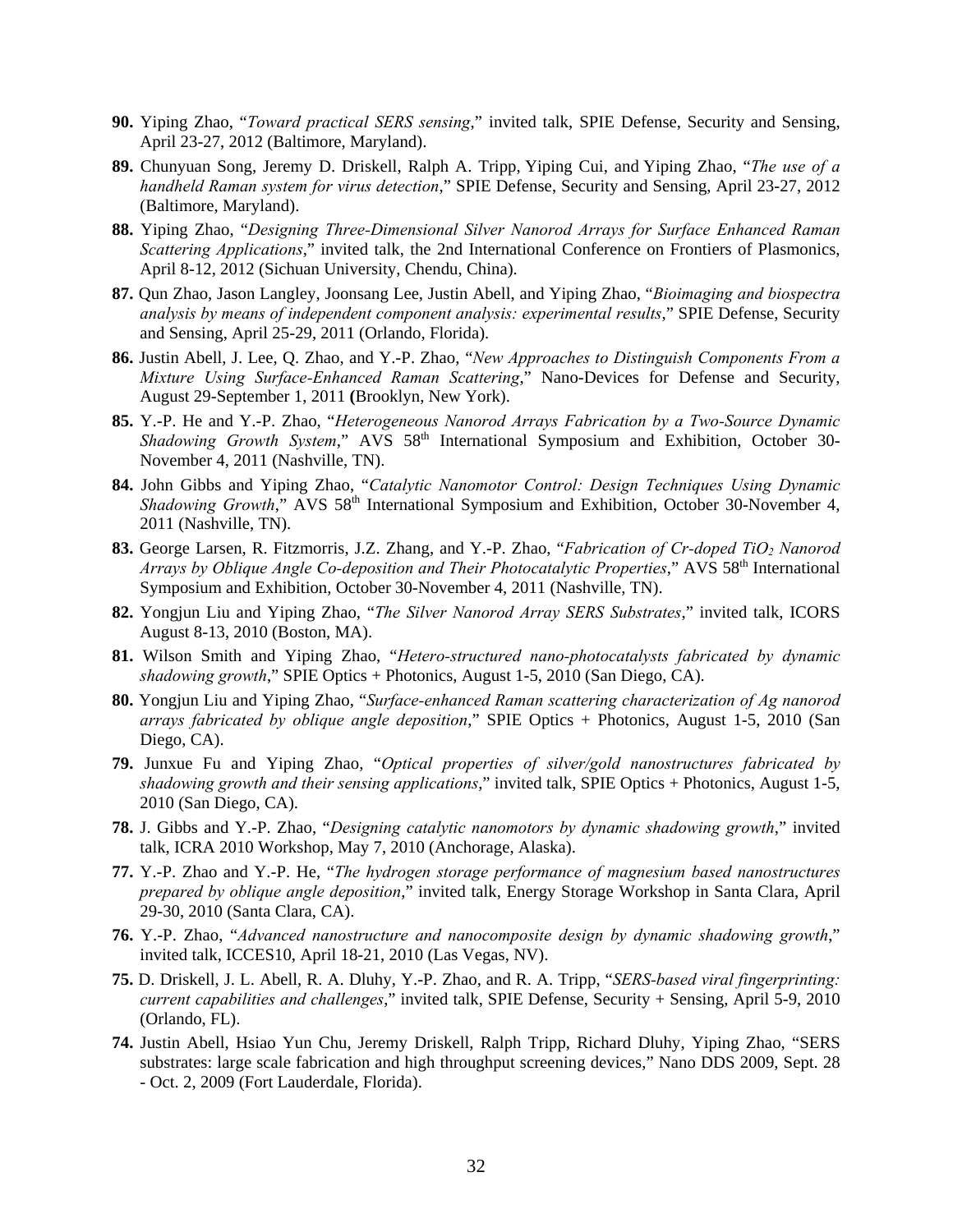- **73.** Y.-P. Zhao, Justin Abell, J. D. Driskell, Y. Zhu, R. A. Tripp, and R. A. Dluhy, "*Multiwell SERS chips for high-throughput chemical and biological detection*," invited talk, Nanorods and Microparticles in Homeland Security symposium at the 238<sup>th</sup> ACS National Meeting, Aug. 16, 2009 (Washington, DC).
- **72.** Y.-P. Zhao, "*Autonomous nanomotors: design and observation*," invited talk, Southeastern Microscopy Society Annual Meeting, May 27-29, 2009 (Athens, GA).
- **71.** W. Smith, A. Wolcott, T.R. Kuykendall, J.-Z. Zhang, Y.-P. Zhao, "*Photoelectrochemical cells for direct hydrogen production from sunlight utilizing GLAD nanostructures*", invited talk, 2009 Electrical Power Conference, May 12~14, 2009 (Chicago, IL).
- **70.** Y.-P. Zhao, J.-X. Fu, Vivien S. Chu, B. Park, and Y. W. Huang, **"***Novel nanotechnology based*  methods for foodborne pathogenic bacteria detection," invited talk, Food-related Nanotechnology Symposium at the  $237<sup>th</sup>$  ACS National Meeting, March 20-26, 2009 (Salt Lake City, Utah).
- **69.** Y.-P. Zhao, **"***Novel nanotechnology based methods for pathogenic bacteria detection,***"** invited lecture, 58th Western Poultry Disease Conference *and* American College of Poultry Veterinarians Workshop, March 22-25, 2009 (Sacramento, CA).
- **68.** Y.-P. Zhao, "*Advanced nanofabrication by dynamic shadowing growth*," invited lecture, 4th IEEE-NEMS, Jan. 5-8, 2009 (Shenzhen, China).
- **67.** Y.-P. He and Y.-P. Zhao, "*Abnormal hydrogenation phenomena of Mg-based film structures on Si substrate: the formation of Mg2Si alloy and sub-micro MgH2 whiskers*," MRS Fall 2008 Meeting, Dec. 1-5, 2008 (Boston, 2008).
- **66.** Wilson Smith and Y.-P. Zhao, "*Improved photocatalytic performance of multi-layered TiO<sub>2</sub>/WO<sub>3</sub> nanostructures*," MRS Fall 2008 Meeting, Dec. 1-5, 2008 (Boston, 2008).
- **65.** Richard A Dluhy, Jeremy Driskell, Yiping Zhao and Ralph Tripp, "*Nanorod array substrates for high sensitivity photonic sensing of biopathogens*," invited talk, MRS Fall 2008 Meeting, Dec. 1-5, 2008 (Boston, 2008).
- **64.** Z.-Y. Zhang and Y.-P. Zhao, "*Tuning the optical properties by engineering the topologic shape of Ag nanorods*," SPIE Optics + Photonics, August 10 – 14, 2008 (San Diego, CA).
- **63.** Y.-J. Liu**,** Z.-Y. Zhang, Y.-P. Zhao, "*Patterned Ag Nanorod Arrays as SERS Substrates by Template Mediated Oblique Angle Deposition*," AVS 55th International Symposium & Exhibition, October 20- 24, 2008 (Boston, MA).
- **62.** Y.-P. Zhao, "*GLAD at the nano-bio interface,*" invited talk**,** AVS 55th International Symposium & Exhibition, October 20-24, 2008 (Boston, MA).
- **61.** Y.-P. Zhao, "*Novel nanotechnology based methods for foodborne pathogenic bacteria detection*," invited talk, 101<sup>st</sup> Alabama Veterinary Medicine Association (ALVMA) meeting, June 26-29 (Destin, Florida).
- **60.** Y.-P. Zhao and Y.-P. He, "*Advanced nanofabrication by dynamic shadowing growth*," 2008 International Materials Research Conference, June 9-12 (Chong Qing, China).
- **59.** Y.-P. Zhao and Y.-P. He, "*Catalytic nanomotors fabricated by dynamic shadowing growth*," invited talk,  $2<sup>nd</sup>$  Integration & Commercialization of Micro & Nanosystems International Conference & Exhibition, June 3-5, 2008 (Clear Water Bay, Hong Kong, China).
- **58.** R. Sharma, J. P. Mondia, J. Schaefer, W. Smith, S.-H. Li,Y.-P. Zhao Z. H. Lu, and L. J. Wang, "*Optical properties of levitated ZnO nanowires*," Workshop on Recent Advances of Low Dimensional Structures and Devices, April 7 – 9, 2008 (Nottingham, United Kingdom).
- **57.** J.-X. Fu and Y.-P. Zhao, "*Fine tune localized surface Plasmon resonance for chemical and biological sensors*," SPIE Symposium on Defense & Security 2008, March 18 – 20, 2008 (Orlando, Florida).
- **56.** Y.-P. He and Y.-P. Zhao, **"***Advanced nanofabrication by dynamic shadowing growth*," invited talk, International Conference on Computational and Experimental Engineering and Sciences 2008, March 17- March 22, 2008 (Honolulu, Hawaii).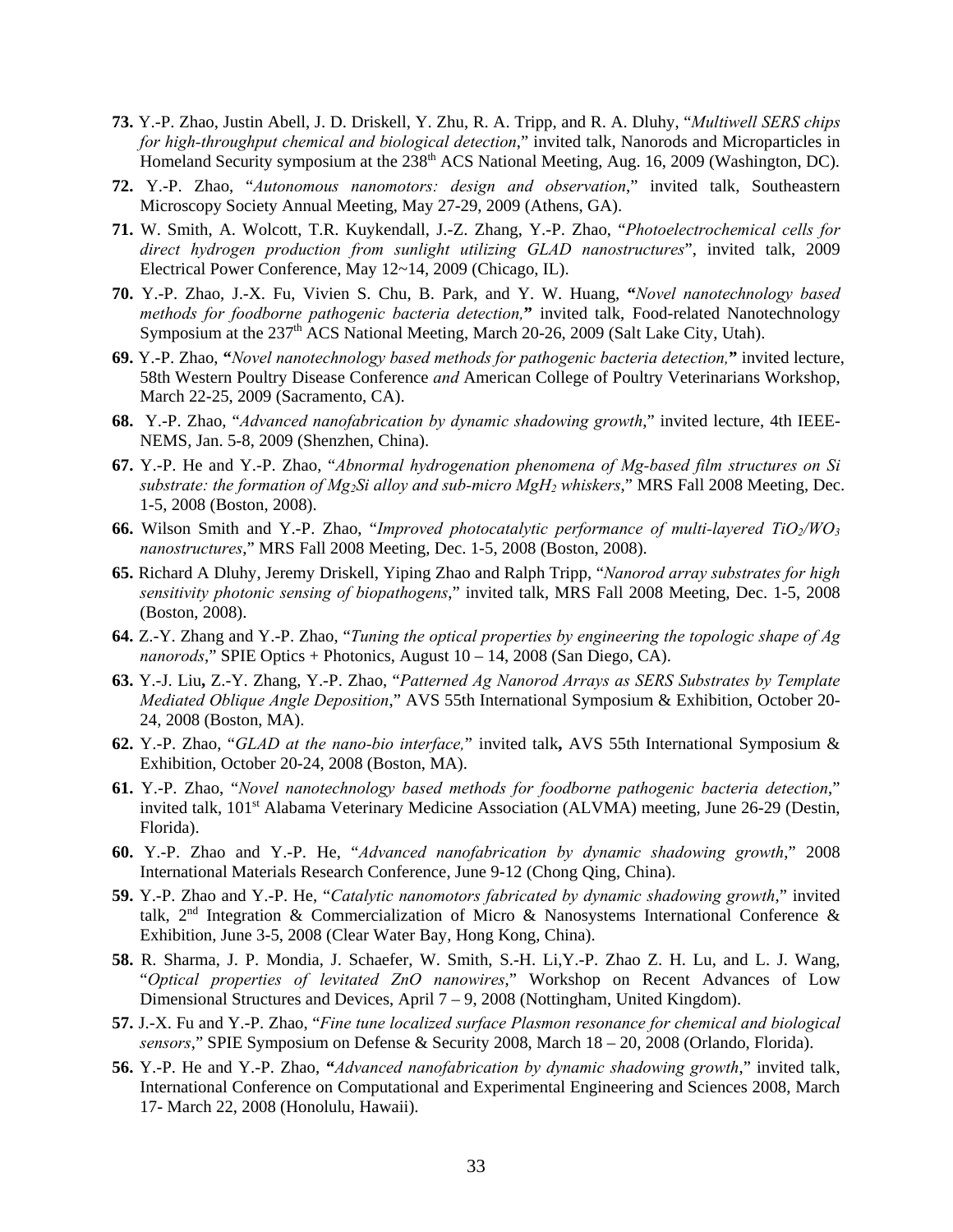- **55.** Y.-P. Zhao, Y.-P. He, and J.-X. Fu, **"***Fabrication of hetero-structured 3D nanorod arrays by dynamic shadowing growth*," invited talk, Southeastern Section of the American Physical Society, November 8-10, 2007(Nashville, Tennessee).
- **54.** Z.-Y. Zhang and Y.-P. Zhao, "*Optical properties of helical Ag nanostructure calculated by discrete dipole approximation method*," Southeastern Section of the American Physical Society, November 8- 10, 2007 (Nashville, Tennessee).
- **53.** J.-G. Fan and Y. P. Zhao, "*Superhydrophobic nanorod arrays*," AVS 54th International Symposium & Exhibition, October 14-19, 2007 (Seattle, Washington).
- **52.** Y. P. He and Y. P. Zhao, "*Fabrication of 3D Heterostructured Nanorod/Nanospring Arrays by Dynamic Shadowing Growth*," AVS 54th International Symposium & Exhibition, October 14-19, 2007 (Seattle, Wanshington).
- **51.** Y.-P. Zhao, S. Shanmukh, J. Driskell, Y.-J. Liu, L. Jones, R. A. Dluhy, and Ralph A. Tripp, "*Silver nanorod arrays as high sensitive and reliable SERS substrates for viral detections*," invited talk, Colloquium Spectroscopicum Internationale XXXV, September 23-27 2007 (Xiamen, China).
- **50.** Yuping He and Yiping Zhao, *"Catalytic nanomotors fabricated by dynamic shadowing growth*," Materials Today Asia, Sept. 2-5, 2007 (Beijing, China).
- **49.** Y.-P. Zhao, "*Integrated nanoscale metal hydride-catalyst architectures for hydrogen storage*," DOE BES Hydrogen Storage Program Meeting, Aug. 16-17, 2007 (Germantown, MD).
- **48.** J. S. Wu, J.-X. Fu, and Y.-P. Zhao, "*In situ investigation of dynamic growth of Cu-nanorod by transmission electron microscopy*," Microscopy & Microanalysis 2007 Meeting, August 5-9, 2007 (Ft. Lauderdale, Florida).
- **47.** H.-Y Chu, Y. Liu, Y. Huang, and Y. Zhao, "*Sliver nanorod array as a SERS substrate for E. coli O157:H7 detection*," 2007 IFT Annual Meeting & Food Expo, July 28 – Aug. 1, 2007 (Chicago, IL).
- **46.** J. Fu, B. Park, Y. Zhao, G. Siragusa, Y.-J. Cho, "*Au/Si nanorod-based biosensor for Salmonella detection,*" Biological Sensorics: Critical Technologies for Future Biosystems, June 15-17, 2007 (Minneapolis, Minnesota).
- **45.** Y.-P. Zhao and Y.-P. He, "*Fabrication of hetero-structured 3D nanorod arrays by dynamic shadowing growth*," invited talk, 2007 Nanoelectronic Devices for Defense & Security (NANO-DDS) Conference, June 18-21, 2007 (Arlington, Virginia).
- **44.** Y.-P. Zhao, S. Shanmukh, J. Driskell, Y.-J. Liu, L. Jones, R. A. Dluhy, and R. A. Tripp, "*High sensitive SERS viral detection with Silver nanorod arrays prepared by oblique angle deposition*," 2007 Nanoelectronic Devices for Defense & Security (NANO-DDS) Conference, June 18-21, 2007 (Arlington, Virginia).
- **43.** S. Cheng, X. Luo, S. M. Bhandarkar, J. Fan, and Y. Zhao, "*Video-based metrology of water droplet spreading on nanostructured surfaces*," the Eighth IEEE Workshop on the Applications of Computer Vision (WACV 2007), Feb 20-21, 2007 (Austin, TX).
- **42.** Y.-P. Zhao, "*Fabricating heterogeneous nanorods by physical vapor deposition*," 2007 NSF Electrical, Communications and Cyber Systems Grantees Workshop, April 29 – May 1, 2007 (Reno, Nevada).
- **41.** Y. Zhao, S. Shanmukh, Y. J. Liu, L. P. Jones, R. A. Dluhy, and R. A. Tripp, "*SERS detection of viruses based on silver nanorod*," SPIE Symposium on Defense & Security 2007, April 9 – 13, 2007 (Orlando, Florida).
- **40.** Y.-P. Zhao, S. Shanmukh, Y.-J. Liu, J.-G. Fan, S. B. Chaney, L. Jones, R. A. Dluhy, and R. A. Tripp, "*Silver nanorod array as high sensitive SERS substrates for viral detection,"* invited talk, MRS Fall Meeting (Boston, 2006).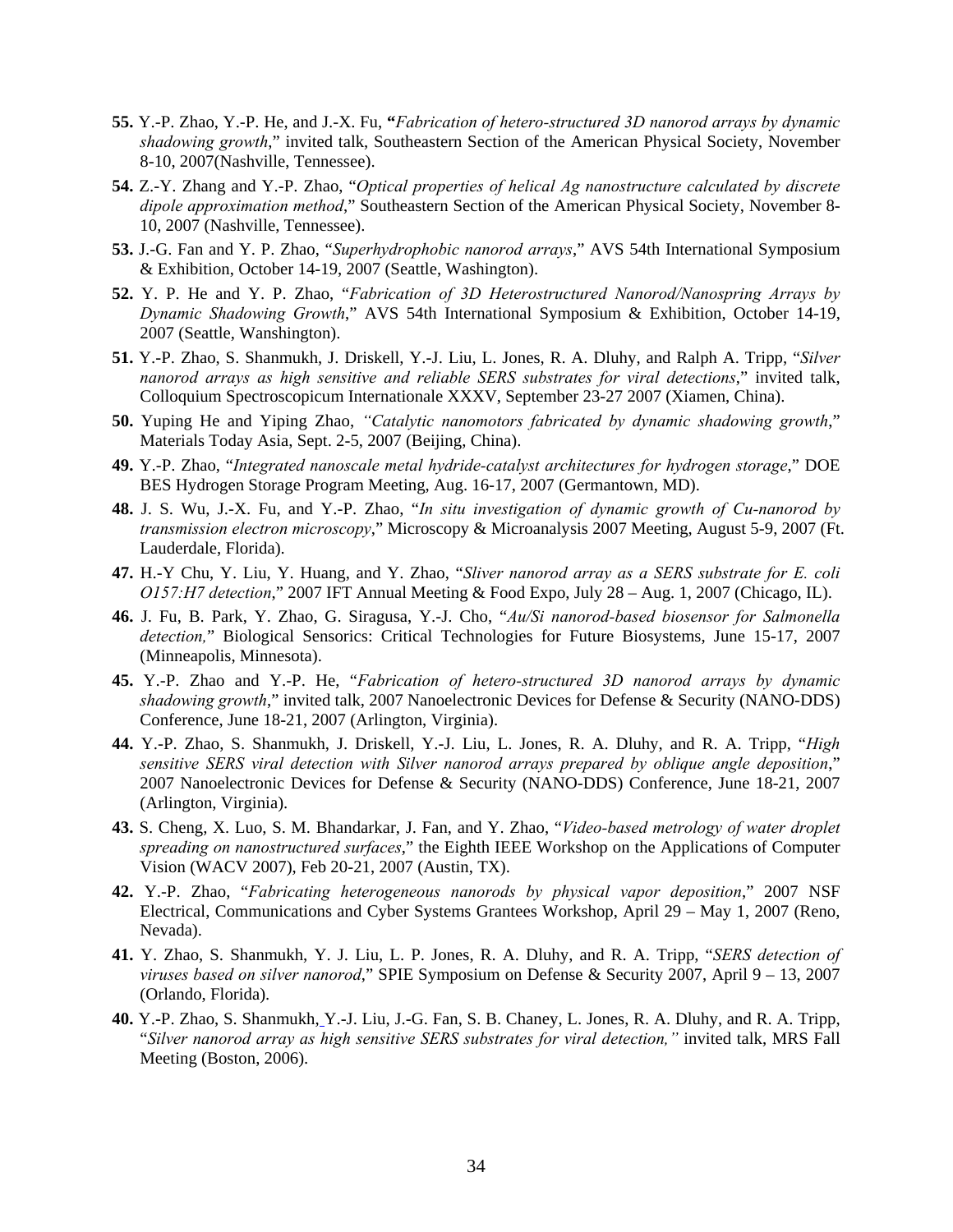- **39.** Junxue Fu, Les Jones, Rene Alvarez, R. Tripp, Y.-P. Zhao, "*Detecting respiratory syncytial virus (RSV) infected cells by bio-functional Au/Si nanorods*," American Chemical Society 58th Southeast Regional Meeting, Nov.1-Nov.5, 2006 (Augusta, GA).
- **38.** Z.-Y. Zhang and Y.-P. Zhao, "*Optical absorbance spectra of aligned Ag nanorod arrays prepared by oblique angle deposition*," American Chemical Society 58th Southeast Regional Meeting, Nov.1- Nov.5, 2006 (Augusta, GA).
- **37.** Z.-Z. Wu, Y.-P. Zhao, W. Kisaalita, "*Differentiation of H945RB.3 human neural progenitor cells on microstructured substrates in terms VGCC function,*" UGA Fifth Annual BHSI Retreat, Sep 22, 2006.
- **36.** Z.-Z. Wu, Y.-P. Zhao, W. Kisaalita, "*Developing microstructures for three dimensional cell-based biosensing*," The 9<sup>th</sup> World Congress on biosensors, Sheraton Centre, Toronto, Canada, May 10-12, 2006.
- **35.** Z.-Y. Zhang and Y.P. Zhao, "*The optical properties of Ag nanorods calculated by discrete dipole approximation*", the 3<sup>rd</sup> NanoSEC annual meeting. University of Georgia, Athens, GA. May 2006.
- **34.** Y.-P. He, J.-X. Fu, Y. Zhang, L.-J. Zhang, A.-L. Xia, J.-W. Cai and Y.-P. Zhao, "*Multilayered Si/Ni nanosprings and their magnetic properties,*" the 3rd NanoSEC annual meeting. University of Georgia, Athens, GA. May 2006.
- **33.** J.-G. Fan and Y.-P. Zhao, "*Spreading of water drops on vertically aligned Si nanorod arrays*," the MRS Fall meeting, Boston, MA. Nov 2006.
- **32.** J.-G. Fan, Y.-J. Liu and Y.-P. Zhao, "*Integrating aligned nanorods arrays onto optical fibers*," the 53<sup>rd</sup> AVS international symposium and exhibition, San Francisco, CA. Nov. 2006.
- **31.** J.-G. Fan and Y.-P. Zhao, "*Nanocarpet effect: formation and characterization of watermarks formed on aligned silicon nanorod arrays*," the 53rd AVS international symposium and exhibition, San Francisco, CA. Nov 2006.
- **30.** J.-G. Fan and Y.-P. Zhao, "*The static and dynamic wetting of Si nanorod arrays*," the 3rd NanoSEC annual meeting. University of Georgia, Athens, GA. May 2006.
- **29.** J.-G. Fan and Y.-P. Zhao, "*The static and dynamic wetting of Si nanorod arrays*," the APS March meeting, Baltimore, MD. Mar. 2006.
- **28.** J.-G. Fan, Y.-J. Liu, and Y.-P. Zhao, "*Integrating aligned nanorod array onto optical fibers for SERS probes,*" SPIE Optics & Photonics Annual Meeting (San Diego, 2006).
- **27.** Y.-P. Zhao, S. Shanmukh, S. B. Chaney, L. Jones, R. A. Dluhy, and R. A. Tripp, "*Silver nanorod array as high sensitive SERS substrates for viral detection,*" SPIE Optics & Photonics Annual Meeting (San Diego, 2006).
- **26.** Y.-P. Zhao, Saratchandra Shanmukh, Stephen B. Chaney, Les Jones, Richard A. Dluhy, and Ralph A. Tripp, "*Aligned silver nanorod array as SERS substrates for viral sensing,*" APS March Meeting, 2006.
- **25.** Z.-Y. Zhang and Y.-P. Zhao, "*The optical properties of Ag nanorods calculated by discrete dipole approximation*," Optics in the Southeast 2005, Atlanta, Georgia, 2005.
- **24.** Z.-Y. Zhang and Y.P. Zhao, "*The optical properties of Ag nanorods calculated by discrete dipole approximation*," The second Annual University of Georgia Engineering Conference, Athens, Georgia, 2005.
- **23.** Z.-Z. Wu, Y.-P. Zhao, W. Kisaalita, "*Developing microstructures for three dimensional cell growth,*" The  $10<sup>th</sup>$  Annual Meeting of Institute of Biological Engineering, Athens, Georgia, USA. March 4-6, 2005.
- **22.** Z.-Z. Wu, Y.-P. Zhao, W. Kisaalita, "*Integrating SH-SY5Y neuroblastoma cells with SU-8 microstructures,*" UGA NanoSEC Annual Workshop and Meeting 2005, May 26, 2005.